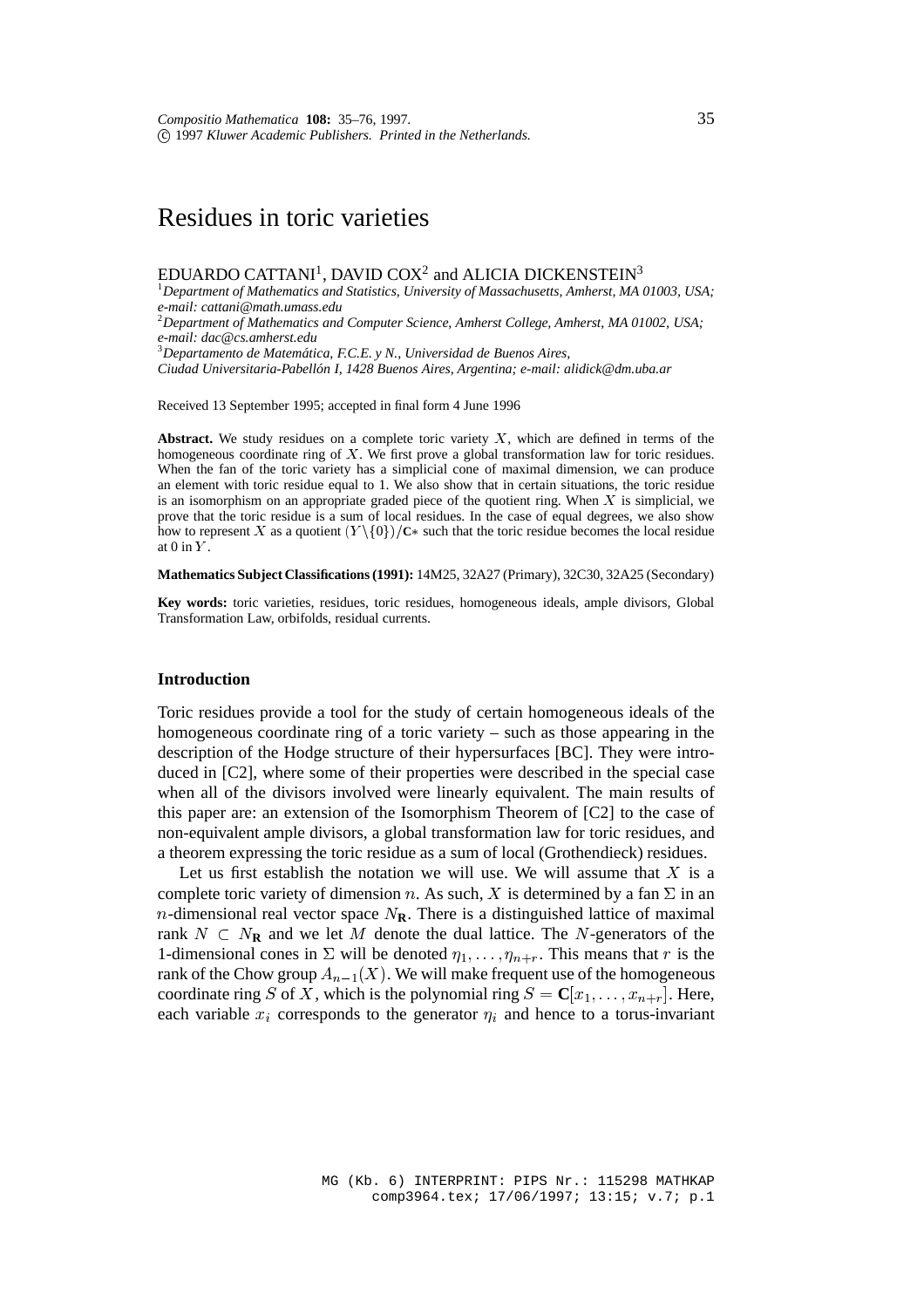irreducible divisor  $D_i$  of X. As in [C1], we grade S by declaring that the monomial  $\Pi_{i=1}^{n+r} x_i^{a_i}$  has degree  $[\sum_{i=1}^{n+r} a_i D_i] \in A_{n-1}(X)$ .

We will let  $\beta = \sum_{i=1}^{n+r} \text{deg}(x_i) \in A_{n-1}(X)$  denote the sum of the degrees of the variables. As is well known,  $\beta$  is the anticanonical class on X. Then, given homogeneous polynomials  $F_i \in S_{\alpha_i}$  for  $i = 0, \ldots, n$ , we define their *critical degree* to be

$$
\rho = \left(\sum_{i=0}^n \alpha_i\right) - \beta \in A_{n-1}(X).
$$

As in [C2], each  $H \in S_\rho$  determines a meromorphic *n*-form on X

$$
\omega_F(H) = \frac{H\,\Omega}{F_0\ldots F_n}\,,
$$

where F stands for the vector  $(F_0, \ldots, F_n)$  and  $\Omega$  is a choice of an Euler form in X [BC]. If the  $F_i$  don't vanish simultaneously on X, then relative to the open cover  $U_i = \{x \in X : F_i(x) \neq 0\}$  of X, this gives a Čech cohomology class  $[\omega_F(H)] \in H^n(X, \Omega_X^n)$ . Here,  $\Omega_X^n$  is the sheaf of Zariski *n*-forms on X, i.e.,  $\Omega_X^n = j_* \Omega_{X_0}^n$ , where  $X_0$  is the smooth part of X and  $j: X_0 \hookrightarrow X$  is the natural inclusion.

It is not hard to see that  $[\omega_F(H)]$  is alternating on the order of  $F_0, \ldots, F_n$  and that if H is in the ideal  $\langle F_0, \ldots, F_n \rangle$ , then  $\omega_F (H)$  is a Čech coboundary. Thus,  $[\omega_F(H)]$  depends only on the equivalence class of H modulo the ideal generated by  $F_0, \ldots, F_n$ . Then the *toric residue* 

$$
\mathrm{Res}_F\colon S_\rho/\langle F_0,\ldots,F_n\rangle_\rho\to\mathbf{C}
$$

is given by the formula

 $\text{Res}_F(H) = \text{Tr}_X([\omega_F(H)]),$ 

where  $Tr_X: H^n(X, \Omega_X^n) \to \mathbf{C}$  is the trace map. When there is no danger of confusion, we will write  $Res(H)$  instead of  $Res_F(H)$ .

Our first main result is the following *Global Transformation Law*.

**THEOREM** 0.1. Let  $F_i \in S_{\alpha_i}$  and  $G_i \in S_{\beta_i}$  for  $i = 0, \ldots, n$ . Suppose

$$
G_j = \sum_{i=0}^n A_{ij} F_i,
$$

*where*  $A_{ij}$  *is homogeneous of degree*  $\beta_j - \alpha_i$ *, and assume the*  $G_i$  *don't vanish simultaneously on* X. Let  $\rho$  be the critical degree for  $F_0, \ldots, F_n$ . Then, for each  $H \in S_\rho$ , H det $(A_{ij})$  *is of the critical degree for*  $G_0, \ldots, G_n$ , and

 $\text{Res}_F(H) = \text{Res}_G(H \text{ det}(A_{ij})).$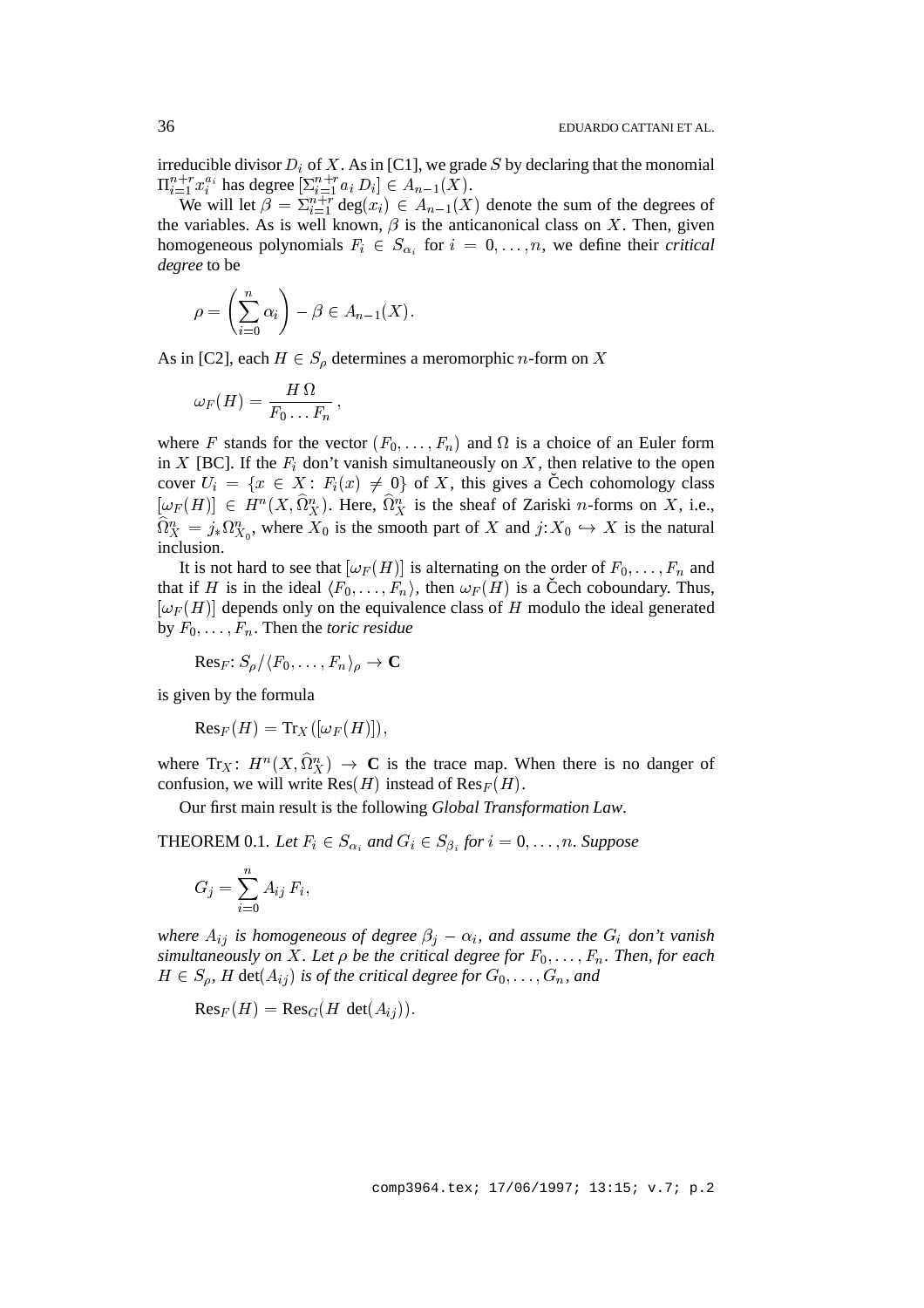The proof uses a Čech cochain argument. One application of this transformation law is that in certain cases, we can describe explicit elements of  $S<sub>o</sub>$  with nonzero residue. For this purpose, assume X is complete and its fan  $\Sigma$  contains a ndimensional *simplicial* cone  $\sigma$ . Then denote the variables of the coordinate ring as  $x_1, \ldots, x_n, z_1, \ldots, z_r$ , where  $x_1, \ldots, x_n$  correspond to the 1-dimensional cones of  $\sigma$ . Also suppose that  $\alpha_0$ , ...,  $\alpha_n$  are **Q**-ample classes, which means that some multiple is Cartier and ample. In this situation, we will show that each  $F_j \in S_{\alpha_j}$ can be written in the form

$$
F_j = A_{0j} z_1 \dots z_r + \sum_{i=1}^n A_{ij} x_i.
$$

Then the  $(n + 1) \times (n + 1)$ -determinant  $\Delta_{\sigma} = \det(A_{ij})$  is in  $S_{\rho}$  and has the following important property.

**THEOREM** 0.2. Assume X is complete and  $\sigma \in \Sigma$  is simplicial and n-dimensional. *Suppose that*  $F_i \in S_{\alpha_i}$  *for*  $i = 0, \ldots, n$ *, where*  $\alpha_i$  *is* **Q***-ample and the*  $F_i$  *don't vanish simultaneously on* X*. Then*

$$
\mathrm{Res}_F(\Delta_\sigma)=\pm 1.
$$

The Global Transformation Law allows us to reduce the proof of this theorem to the special case when  $F_0 = z_1 \dots z_r$  and  $F_i = x_i$ ,  $i = 1, \dots, n$ . This is done in Section 2. An alternate proof for simplicial toric varieties is given in Section 4 as an application of Theorem 0.4.

In Section 3 we prove the following *Residue Isomorphism Theorem*.

**THEOREM** 0.3. Let X be complete and simplicial, and assume that  $F_i \in S_{\alpha_i}$  for  $i = 0, \ldots, n$ , where  $\alpha_i$  is ample and the  $F_i$  don't vanish simultaneously on X. *Then*

- (i) The toric residue map  $\text{Res}_F: S_\rho/\langle F_0,\ldots,F_n\rangle_\rho \to \mathbb{C}$  *is an isomorphism.*
- (ii) *For each variable*  $x_i$ ,  $0 \leq i \leq n+r$ *, we have*  $x_i \cdot S_o \subset \langle F_0, \ldots, F_n \rangle$ *.*

In the case when all the  $\alpha_i$  are equal to a fixed ample divisor  $\alpha$ , this theorem follows from the fact that  $F_0, \ldots, F_n$  are a regular sequence in the Cohen-Macaulay ring  $S_{*0} = \bigoplus_{k\geq 0} S_{k0}$  [C2, Sect. 3]. In the general case, the proof relies on the use of the Cayley trick and results of Batyrev and Cox [BC] concerning the cohomology of projective hypersurfaces in toric varieties, to show that

$$
\dim_{\mathbf{C}}(S_{\rho}/\langle F_0,\ldots,F_n\rangle_{\rho})=1
$$

when X is simplicial and the divisors  $F_i = 0$  are ample with empty intersection. Then, the first (and main) part of the Residue Isomorphism Theorem follows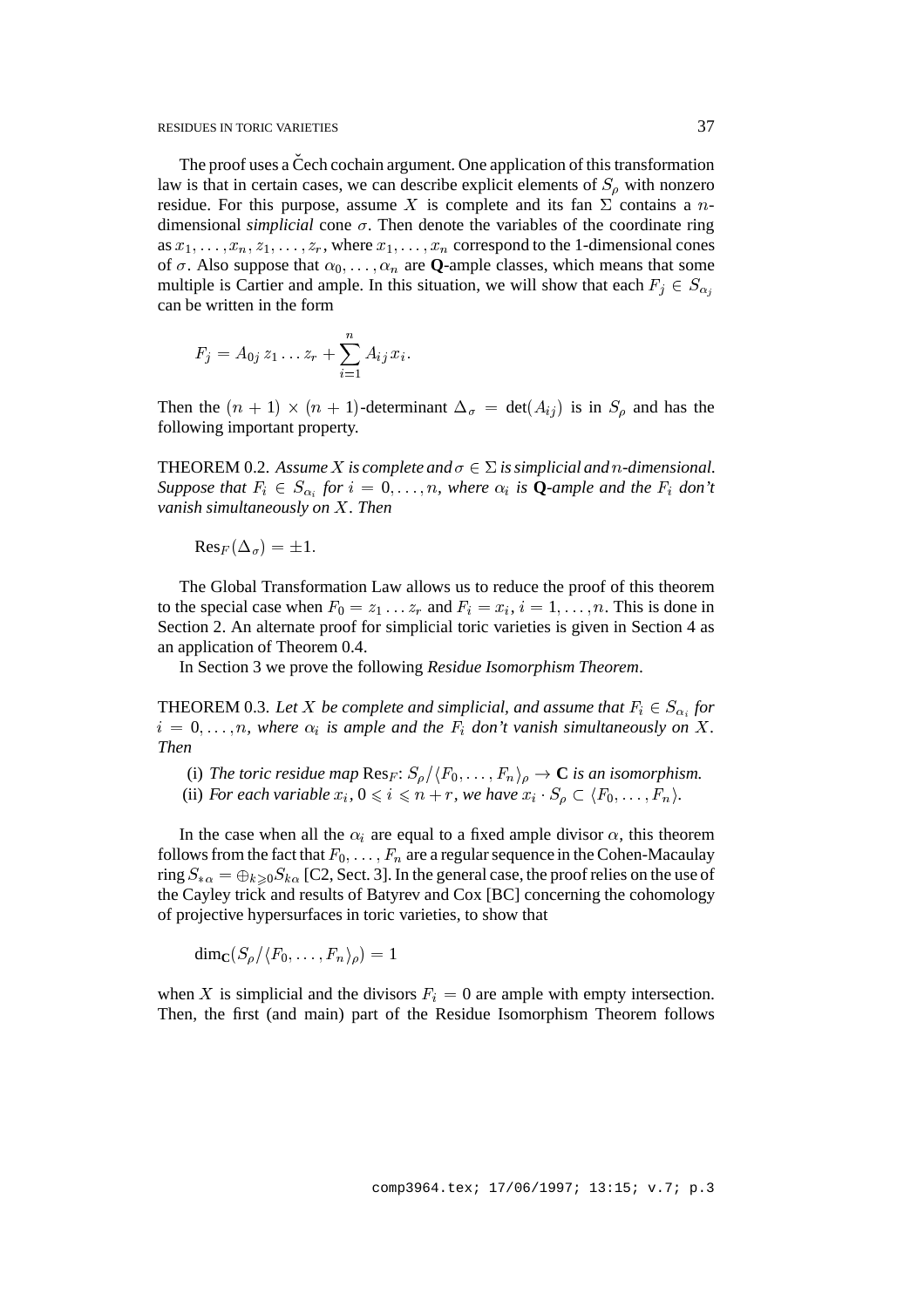immediately from Theorem 0.2, and the second part is a consequence of the first using Theorem 0.2 and Cramer's Rule.

As a corollary of Theorems 0.2 and 0.3, we get a simple algorithm (see Remark 3.11) for computing toric residues in terms of normal forms. In Section 3, we will also conjecture a more general form of Theorem 0.3 and give some examples in support.

The main result of Section 4 is a theorem stating that for simplicial toric varieties, the toric residue may be computed as a sum of local Grothendieck residues. The toric setting is not essential here and, in fact, it is convenient to work with the more general notion of a V -manifold or orbifold. The proof of the following local/global theorem is based on the theory of residual currents ([CH]).

THEOREM 0.4. *Let* X *be a complete simplicial toric variety of dimension* n*, and let*  $F_0$ , ...,  $F_n$  *be homogeneous polynomials which don't vanish simultaneously on X*. If H is a polynomial in  $S_{\rho}$ , where  $\rho$  is the critical degree, and  $D_{\hat{k}} = \{x \in X:$  $F_i(x) = 0, i \neq k$  *i s* finite, then the toric residue is given by

$$
\mathrm{Res}_F(H)=(-1)^k\,\sum_{x\in D_{\hat{k}}}\mathrm{Res}_{k,x}\Big(\frac{H\,\Omega}{F_0\ldots F_n}\Big).
$$

Here, as we will explain in Section 4,  $\text{Res}_{k,x}(H \Omega/F_0 \dots F_n)$  denotes the local Grothendieck residue

$$
\mathrm{Res}_x\left(\frac{(H/F_k)\,\Omega}{F_0\ldots\widehat{F_k}\ldots F_n}\right).
$$

Note that the finiteness condition holds automatically whenever the divisor  ${F_k = 0}$  is **Q**-ample. Under appropriate conditions, Theorem 0.4 gives a framework for the study of sums of local residues–both in the affine and toric cases–as a global residue defined in a suitable toric compactification. It is possible, for example, to interpret in this light the results of [CDS] which correspond to the case when the toric variety under consideration is a weighted projective space.

Finally, in Section 5, we show that, in the equal degree case, the toric residue equals a single local residue at the origin of the affine cone of  $X$ . This generalizes the observation in [PS] that toric residues on  $\mathbf{P}^n$  can be written as a residue at the origin in  $\mathbb{C}^{n+1}$ .

## **1. The global transformation law**

This section will prove the Global Transformation Law (Theorem 0.1) for toric residues on an arbitrary *n*-dimensional complete toric variety X. Given  $F_i$  and  $G_j = \sum_{i=0}^n A_{ij} F_i$  as in the statement of the theorem, first observe that if  $G_0,\ldots,G_n$ have no common zeroes in X, then the same holds for  $F_0, \ldots, F_n$ . Thus we get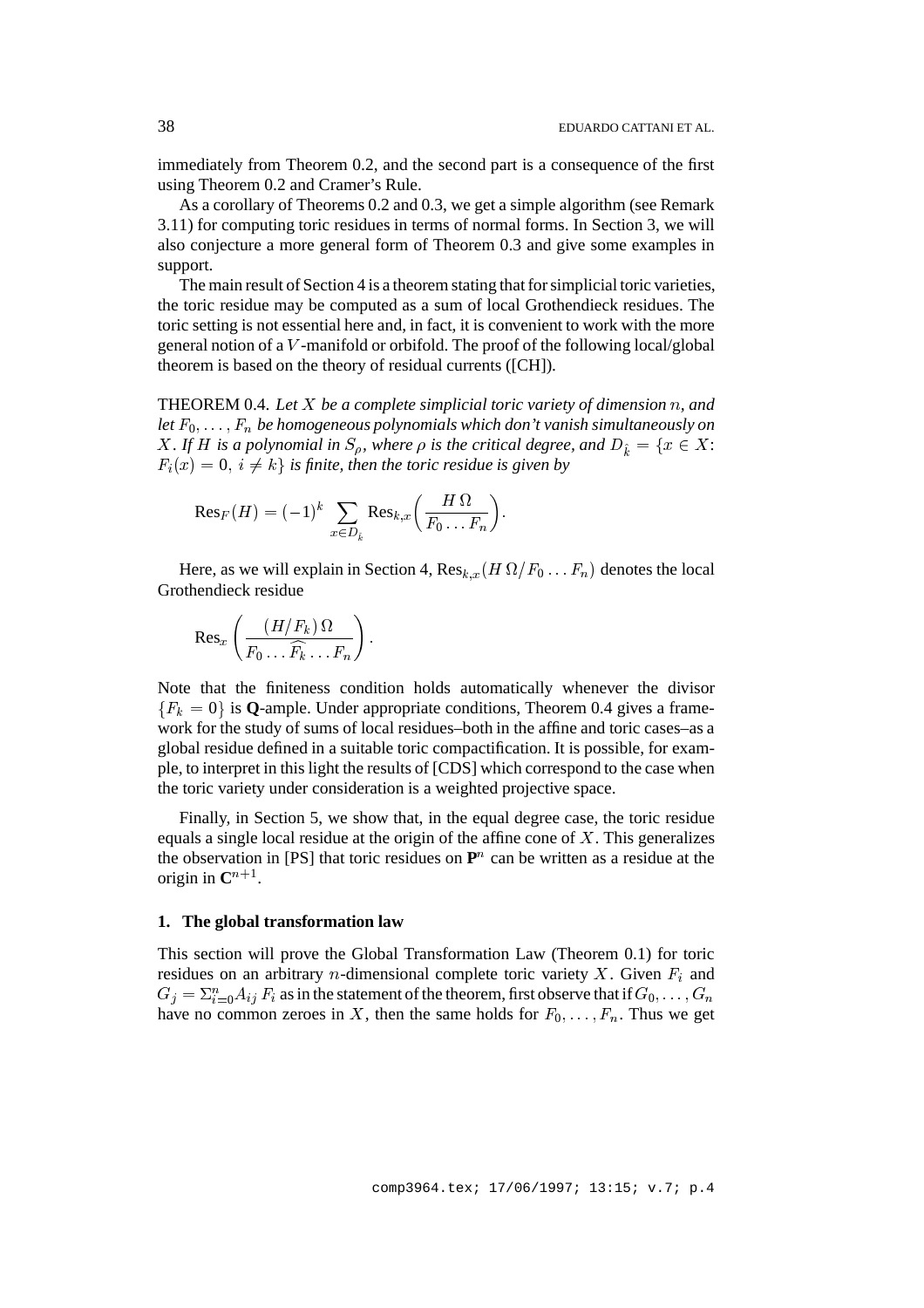open covers  $U_i = \{x \in X: F_i(x) \neq 0\}$  and  $V_j = \{x \in X: G_j(x) \neq 0\}$  of X, which we denote  $U$  and  $V$  respectively.

If the critical degrees of the  $F_i$  and  $G_j$  are  $\rho(F)$  and  $\rho(G)$  respectively, then

 $\rho(G) = \rho(F) + \deg(\det(A_{ij}))$ 

follows easily since  $A_{ij}$  is homogeneous and deg  $A_{ij}$  = deg  $G_j$  – deg  $F_i$ . Thus, if H is homogeneous of degree  $\rho(F)$ , then we get Čech cohomology classes  $[\omega_F(H)] \in H^n(\mathcal{U}, \Omega_X^n)$  and  $[\omega_G(H \det(A_{ij}))] \in H^n(\mathcal{V}, \Omega_X^n)$ . To prove Theorem 0.1, it suffices to show that these cohomology classes have the same image in  $H^n(X, \Omega^n_X).$ 

Consider the open covering  $W = U \cup V$ . Since U and V can be regarded as refinements of  $W$  with obvious refinement maps, we get a commutative diagram



Then Theorem 0.1 is an immediate consequence of the following proposition.

PROPOSITION 1.1. *There is a cohomology class*  $[\theta] \in H^n(\mathcal{W}, \Omega^n_X)$  which maps to both  $[\omega_F(H)] \in H^n(\mathcal{U}, \Omega_X^n)$  and  $[\omega_G(H \det(A_{ij}))] \in H^n(\mathcal{V}, \Omega_X^n)$  in the above *diagram.*

*Proof.* We first introduce some notation for the Čech complex of  $W = U \cup V$ . Given index sets  $I = \{0 \le i_1 < \cdots < i_p \le n\}$  and  $J = \{0 \le j_1 < \cdots < j_q \le n\}$ with  $p = |I|$  and  $q = |J|$ , let  $W_{IJ} = \bigcap_{i \in I} U_i \cap \bigcap_{j \in J} V_j$ . Also, let I' denote the complement of I in  $\{0,\ldots,n\}$ , ordered increasingly.

We define a Čech cochain  $\theta \in C^n(\mathcal{W}, \widehat{\Omega}_X^n)$  by the assignment

$$
W_{IJ} \mapsto \theta_{IJ} = \varepsilon(I) \frac{H \det(M_{I'J}) \Omega}{F_I G_J} \in \widehat{\Omega}_X^n(W_{IJ}).
$$

Here, I and J are index sets with  $p + q = n + 1$ ,  $M_{I'J}$  is the I'J-minor of the matrix  $(A_{ij})$ ,  $\varepsilon(I)$  is the sign of the permutation  $(I, I')$ ,  $F_I = F_{i_1} \cdots F_{i_p}$ , and  $G_J = G_{j_1} \cdots G_{j_q}.$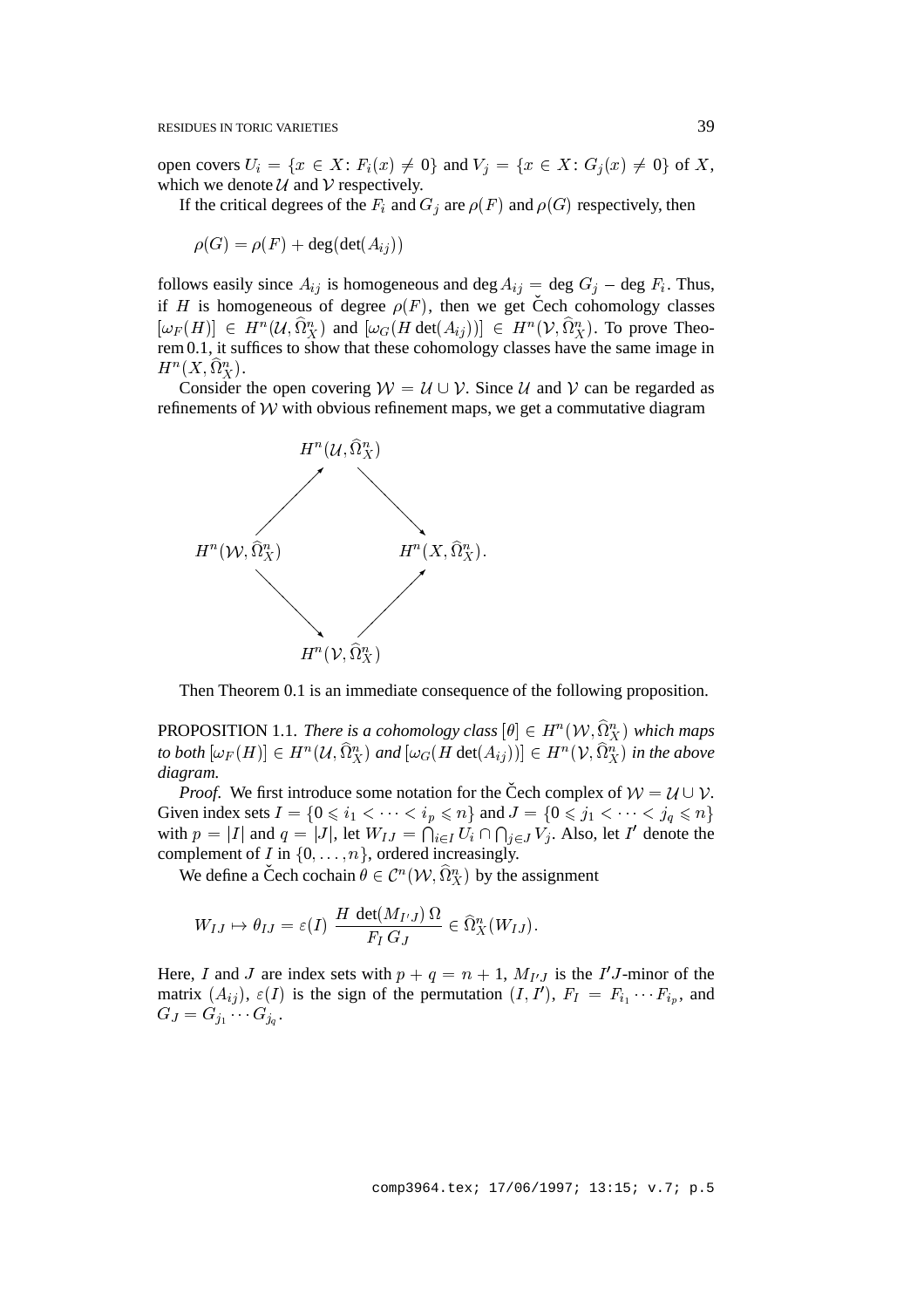When  $I = \{0, \ldots, n\}$ , both I' and J are empty and  $\theta$  assigns to the open set  $U_0\cap \cdots \cap U_n$  the form  $H\:\Omega/(F_0\ldots F_n).$  Thus, the refinement map  $\mathcal{C}^n(\mathcal{W},\Omega_X^n)\to$  $\mathcal{C}^n(\mathcal{U}, \Omega_X^n)$  maps  $\theta$  to the cocycle  $\omega_F(H)$ . Similarly, when  $J = \{0, \ldots, n\}$ , the cochain  $\theta$  assigns to the open set  $V_0 \cap \cdots \cap V_n$  the form  $H$  det $(A_{ij}) \Omega / (G_0 \cdots G_n)$ and, hence, the refinement map  $\mathcal{C}^n(\mathcal{W}, \Omega_X^n) \to \mathcal{C}^n(\mathcal{V}, \Omega_X^n)$  maps  $\theta$  to the cocycle  $\omega_G(H \det(A_{ij}))$ . Consequently, the proposition will follow once we show that  $\theta$  is also a cocycle, i.e.,  $\delta(\theta) = 0$ , where  $\delta: C^n(\mathcal{W}, \widehat{\Omega}_X^n) \to C^{n+1}(\mathcal{W}, \widehat{\Omega}_X^n)$  is the Čech coboundary.

To prove that  $\delta(\theta) = 0$ , let I and J be index sets with  $p + q = n + 2$ . Then set  $I_k = I - \{i_k\}, 1 \leqslant k \leqslant p, I'_k = I' \cup \{i_k\},$  and  $J_\ell = J - \{j_\ell\}, 1 \leqslant \ell \leqslant q,$  so that

$$
(\delta \theta)_{IJ} = \sum_{k=1}^p (-1)^{k-1} \theta_{I_k J} + (-1)^p \sum_{\ell=1}^q (-1)^{\ell-1} \theta_{I J_\ell}
$$
  
= 
$$
\sum_{k=1}^p \frac{(-1)^{k-1} \varepsilon(I_k) \det(M_{I'_k J}) H \Omega}{F_{I_k} G_J}
$$
  
+ 
$$
\sum_{\ell=1}^q \frac{(-1)^{p+\ell-1} \varepsilon(I) \det(M_{I' J_\ell}) H \Omega}{F_I G_{J_\ell}}.
$$

Writing the last expression with common denominator  $F_I G_J$ , it suffices to show that

$$
\sum_{k=1}^{p} (-1)^{k-1} \varepsilon(I_k) F_{i_k} \det(M_{I'_k J})
$$
  
+ 
$$
\sum_{\ell=1}^{q} (-1)^{p+\ell-1} \varepsilon(I) G_{j_\ell} \det(M_{I'J_\ell}) = 0.
$$

If we substitute  $G_{j_\ell}$  by  $\Sigma_{k=1}^p A_{i_kj_\ell} F_{i_k} + \Sigma_{u \in I'} A_{u j_\ell} F_u$ , then the above equation becomes

$$
\sum_{k=1}^{p} \left[ (-1)^{k-1} \varepsilon(I_k) \det(M_{I'_kJ}) + \sum_{\ell=1}^{q} (-1)^{p+\ell-1} \varepsilon(I) A_{i_kj_\ell} \det(M_{I'J_\ell}) \right] F_{i_k}
$$
  
 
$$
+ \varepsilon(I)(-1)^p \sum_{u \in I'} \left[ \sum_{\ell=1}^{q} (-1)^{\ell-1} A_{uj_\ell} \det(M_{I'J_\ell}) \right] F_u = 0.
$$

We will show that the expressions inside the two sets of brackets are identically zero.

First, for  $u \in I'$ , note that  $\Sigma_{\ell=1}^q (-1)^{\ell-1} A_{uj_\ell} \det(M_{I'J_\ell})$  is the determinant of the matrix whose first row consists of  $A_{uj_\ell}$ ,  $\ell = 1, \ldots, q$  and whose remaining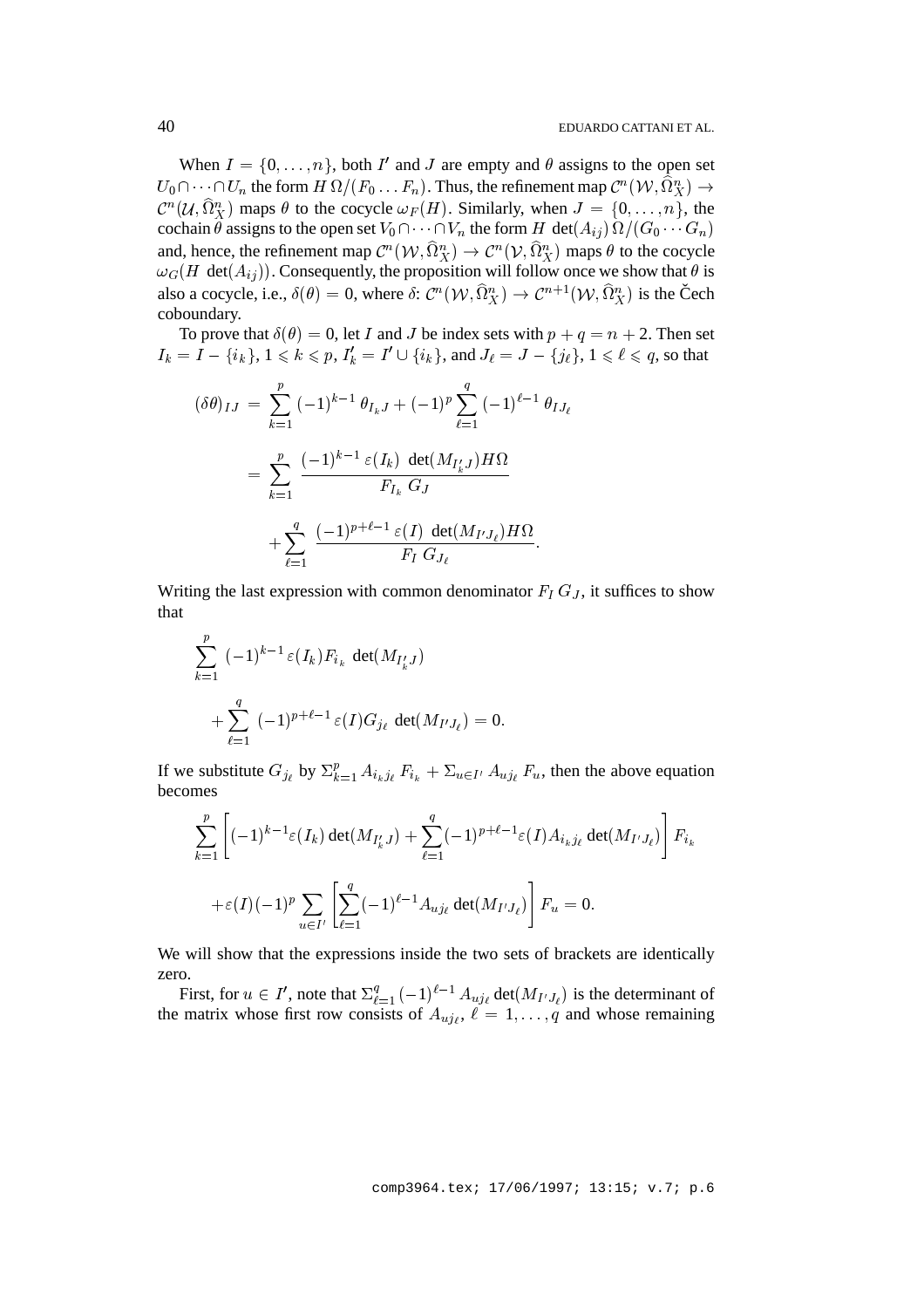rows are the same as those of the matrix  $M_{I'J}$ . But, since  $u \in I'$ , such a matrix has two identical rows and its determinant vanishes. Hence the sum inside the second set of brackets is zero.

Turning to the first set of brackets, note that expanding the determinant of the  $q \times q$ -matrix  $M_{I'_{k}J}$  along the row corresponding to  $i_{k}$  gives

$$
\det(M_{I'_{k}J}) = (-1)^{m} \sum_{\ell=1}^{q} (-1)^{\ell-1} A_{i_{k}j_{\ell}} \det(M_{I'J_{\ell}}),
$$

where m denotes the number of elements of  $I'$  which precede  $i_k$ . However, since going from  $(I, I')$  to  $(I_k, I'_k)$  requires  $(m - k + p)$  transpositions, we see that

$$
\varepsilon(I_k) = (-1)^{m-k+p} \varepsilon(I),
$$

and it follows that the desired expression is zero.  $\Box$ 

#### **2. Elements with nonzero residue**

The goal of this section is to prove Theorem 0.2. We begin with  $F_i \in S_{\alpha_i}$ ,  $0 \leq j \leq n$ , which don't vanish simultaneously on the complete toric variety X. As in the introduction, we have the coordinate ring  $S = \mathbb{C}[x_1, \ldots, x_{n+r}]$  of X, where the variables  $x_i$  correspond to the **Z**-generators  $\eta_i$  of the 1-dimensional cones of  $\Sigma$ . For each *n*-dimensional cone  $\sigma \in \Sigma$ , set  $\hat{x}_{\sigma} = \Pi_{n_i \notin \sigma} x_i$  and let  $B(\Sigma) \subset S$  be the ideal generated by the monomials  $\hat{x}_{\sigma}, \sigma \in \Sigma$ .

We also assume that  $\alpha_i$  is **Q**-ample. This means that  $d\alpha_i$  is ample for some positive integer d, so that  $S_{d\alpha_j} \subset B(\Sigma)$  by Lemma 9.15 of [BC]. Then  $(S_{\alpha_j})^d \subset$  $S_{d\alpha_i} \subset B(\Sigma)$ , and since  $B(\Sigma)$  is radical, we conclude that

$$
S_{\alpha_j} \subset B(\Sigma),\tag{2.1}
$$

when  $\alpha_j$  is **Q**-ample.

To see the relevance of (2.1), fix a *n*-dimensional cone  $\sigma \in \Sigma$  and, as in Theorem 0.2, assume that  $\sigma$  is *simplicial*. Then we can arrange for  $\eta_1, \ldots, \eta_n$  to be the generators of  $\sigma$ , and we make a slight notational change replacing the variable  $x_{n+a}$  by  $z_a$ ,  $a = 1, \ldots, r$ . Then each  $F_i$  can be written

$$
F_j = B_j + \sum_{i=1}^n A_{ij} x_i,
$$

where  $B_j$  depends only on  $z_1, \ldots, z_r$ . But  $F_j \in B(\Sigma)$  by (2.1) and, since  $B(\Sigma)$ is a monomial ideal, it follows easily that  $B_i$  must be divisible by  $\hat{x}_{\sigma} = z_1 \dots z_r$ . Thus  $B_i = A_{0i} z_1 \dots z_r$ , so that

$$
F_j = A_{0j} z_1 \dots z_r + \sum_{i=1}^n A_{ij} x_i,
$$
\n(2.2)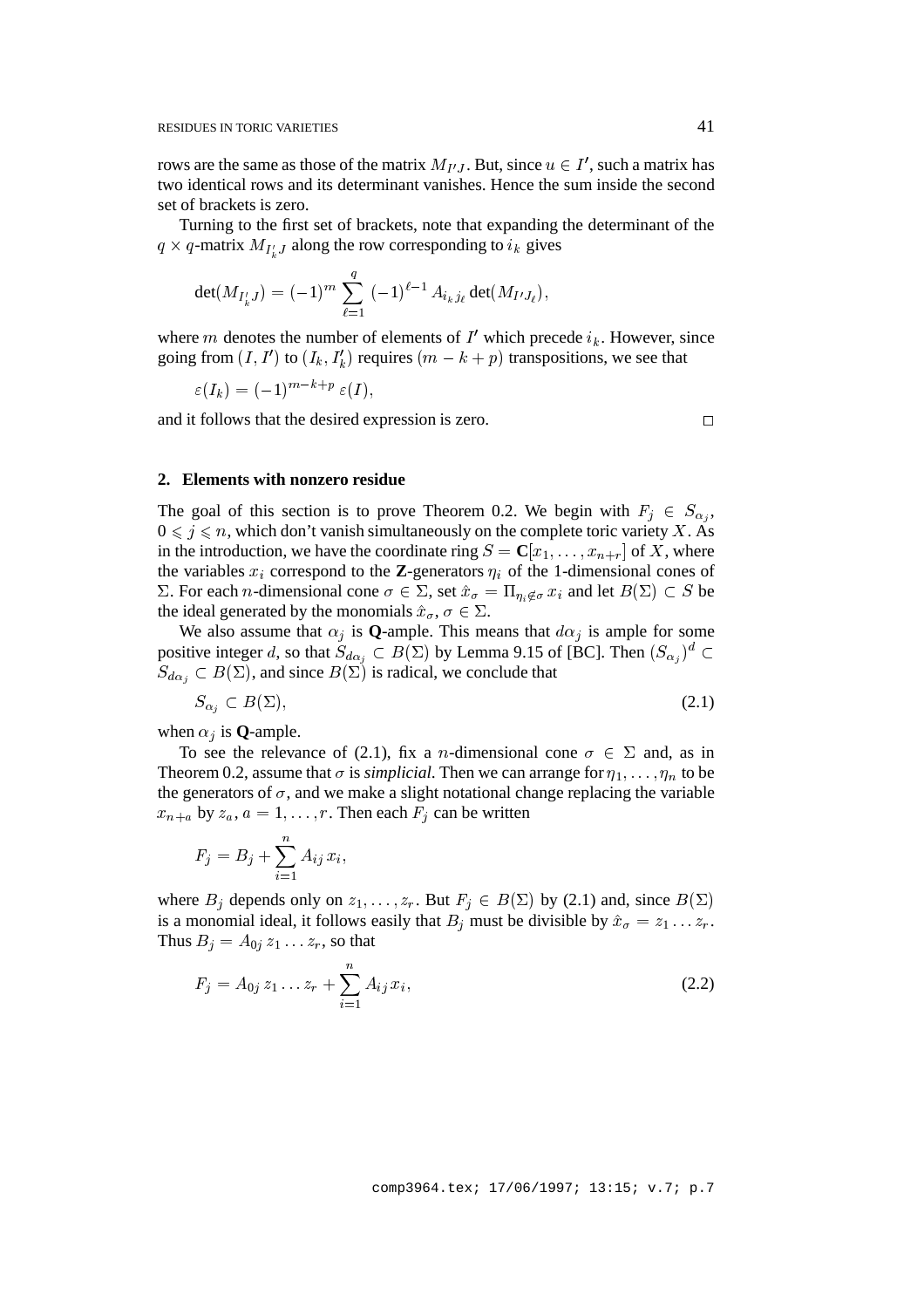as claimed in the introduction. Then we define

$$
\Delta_{\sigma} = \det(A_{ij}), \quad 0 \leqslant i, j \leqslant n. \tag{2.3}
$$

Note that

$$
\deg(\Delta_\sigma)=\sum_{j=0}^n\alpha_i-\sum_{i=1}^n\deg(x_i)-\sum_{a=1}^r\deg(z_a)=\rho(F)\,.
$$

A direct application of the Global Transformation Law to (2.2) and (2.3) yields

$$
\text{Res}\left(\frac{\Delta_{\sigma}\,\Omega}{F_0\ldots F_n}\right)=\text{Res}\left(\frac{\Omega}{(z_1\ldots z_r)\cdot x_1\ldots x_n}\right).
$$

Thus, to prove Theorem 0.2, we need only prove the following proposition.

PROPOSITION 2.4. *With assumptions and notations as above,*

$$
\text{Res}\bigg(\frac{\Omega}{(z_1\ldots z_r)\cdot x_1\ldots x_n}\bigg)=\pm 1.
$$

*Proof*. We first study the restriction of

$$
\omega = \frac{\Omega}{(z_1 \dots z_r) \cdot x_1 \dots x_n} \tag{2.5}
$$

to the affine open set  $X_{\sigma} \subset X$  determined by  $\sigma$ . To apply the construction of [C1] to the simplicial toric variety  $X_{\sigma}$ , we start with the exact sequence

$$
0 \to M \xrightarrow{\gamma} \mathbb{Z}^n \to D(\sigma) \to 0,
$$

where  $\gamma(m) = (\langle m, \eta_1 \rangle, \dots, \langle m, \eta_n \rangle)$ . Then  $D(\sigma)$  is finite since  $\sigma$  is simplicial, and  $G(\sigma) = \text{Hom}_{\mathbf{Z}}(D(\sigma), \mathbf{C}^*)$  is isomorphic to  $N/N'$ , where  $N'$  is the sublattice of N generated by  $\eta_1,\ldots,\eta_n$ . The map  $\mathbb{Z}^n \to D(\sigma)$  induces an action of  $G(\sigma)$ on  $\mathbb{C}^n$ , and it follows from [C1] that the quotient is  $X_{\sigma}$ . In particular, we have a quotient map  $p_{\sigma} : \mathbf{C}^n \to X_{\sigma}$ .

To relate this construction to  $S = \mathbf{C}[x_1, \ldots, x_{n+r}] = \mathbf{C}[x_1, \ldots, x_n, z_1, \ldots, z_r],$ note that S is the coordinate ring of the affine space  $\mathbf{C}^{n+r}$ . Then let  $Z(\Sigma) \subset \mathbf{C}^{n+r}$ be the subvariety defined by  $B(\Sigma)$ . In [C1], a natural map  $p: \mathbb{C}^{n+r} - Z(\Sigma) \to X$ is constructed. Now consider the inclusion  $\mathbb{C}^n \to \mathbb{C}^{n+r}$  defined by

$$
(x_1, \ldots, x_n) \mapsto (x_1, \ldots, x_n, 1, \ldots, 1). \tag{2.6}
$$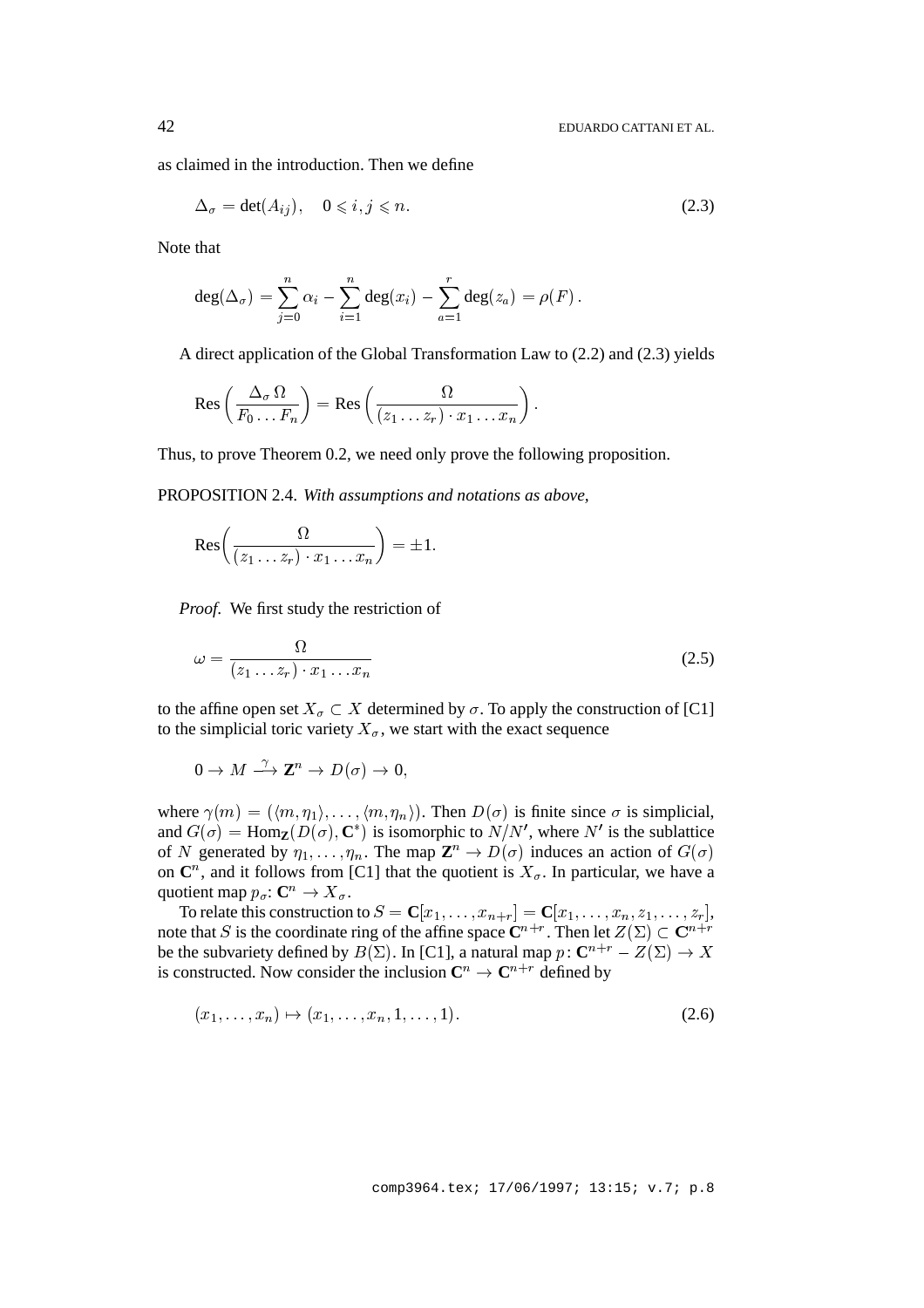One easily sees that the image of this map lies in  $\mathbb{C}^{n+r}$  –  $Z(\Sigma)$ , and the argument of Theorem 1.9 of [BC] shows that we have a commutative diagram

$$
\begin{array}{ccc}\n\mathbf{C}^n & \xrightarrow{p_{\sigma}} & X_{\sigma} \\
\downarrow & & \downarrow \\
\mathbf{C}^{n+r} & Z(\Sigma) & \xrightarrow{p} & X.\n\end{array}
$$
\n(2.7)

We now recall the Euler form  $\Omega$  from [BC]. Fix an integer basis  $m_1, \ldots, m_n$ for the lattice M. Then, given a subset  $I = \{\ell_1, \ldots, \ell_n\} \subset \{1, \ldots, n + r\}$  with n elements, define

$$
\det(\eta_I)=\det(\langle m_i,\eta_{\ell_j}\rangle_{1\leqslant i,j\leqslant n}).
$$

Also set  $dx_I = dx_{\ell_1} \wedge \cdots \wedge dx_{\ell_n}$  and  $\hat{x}_I = \prod_{\ell \notin I} x_\ell$ . Then  $\Omega$  is given by the formula

$$
\Omega = \sum_{|I|=n} \det(\eta_I) \hat{x}_I \, \mathrm{d}x_I,\tag{2.8}
$$

where the sum is over all *n*-element subsets  $I \subset \{1,\ldots,n + r\}$ . Note that  $\Omega$  is well-defined up to  $\pm 1$ .

From (2.6) and (2.7), we see that  $p^*_{\sigma}(\omega)$  is computed by setting  $z_1 = \cdots = z_r =$ 1 in the above formula for  $\Omega$ . Thus

$$
p_{\sigma}^*(\omega) = \pm \frac{|N/N'| \, \mathrm{d}x_1 \wedge \dots \wedge \mathrm{d}x_n}{x_1 \dots x_n}.
$$

The next step in the proof is to study what happens when we change  $X$  slightly. Suppose that  $\Sigma'$  is a refinement of the fan  $\Sigma$  such that  $\sigma$  is still a cone of  $\Sigma'$ . Then we get a birational morphism  $\pi: X' \to X$  of toric varieties which is the identity on the affine piece  $X'_{\sigma} = X_{\sigma}$ . For X', we have an Euler form  $\Omega'$ , and the analog of  $\omega$ in (2.5) is denoted  $\omega'$ . Note that  $x_1, \ldots, x_n$  have the same meaning for both  $\omega$  and  $\omega'$ . Then, since  $\sigma$  is a cone for both fans and we haven't changed N, it follows from (2.9) that  $\pi^*(\omega) = \omega'$ . We also have open covers U of X and U' of X', and we leave it to the reader to verify that these covers are compatible under  $\pi$ . It follows that

$$
\pi^*([\omega]) = [\omega'],
$$

as elements of  $H^n(X', \Omega^n_{X'})$ . Since

 $\text{Tr}_{X'} \circ \pi^* = \text{Tr}_{X}$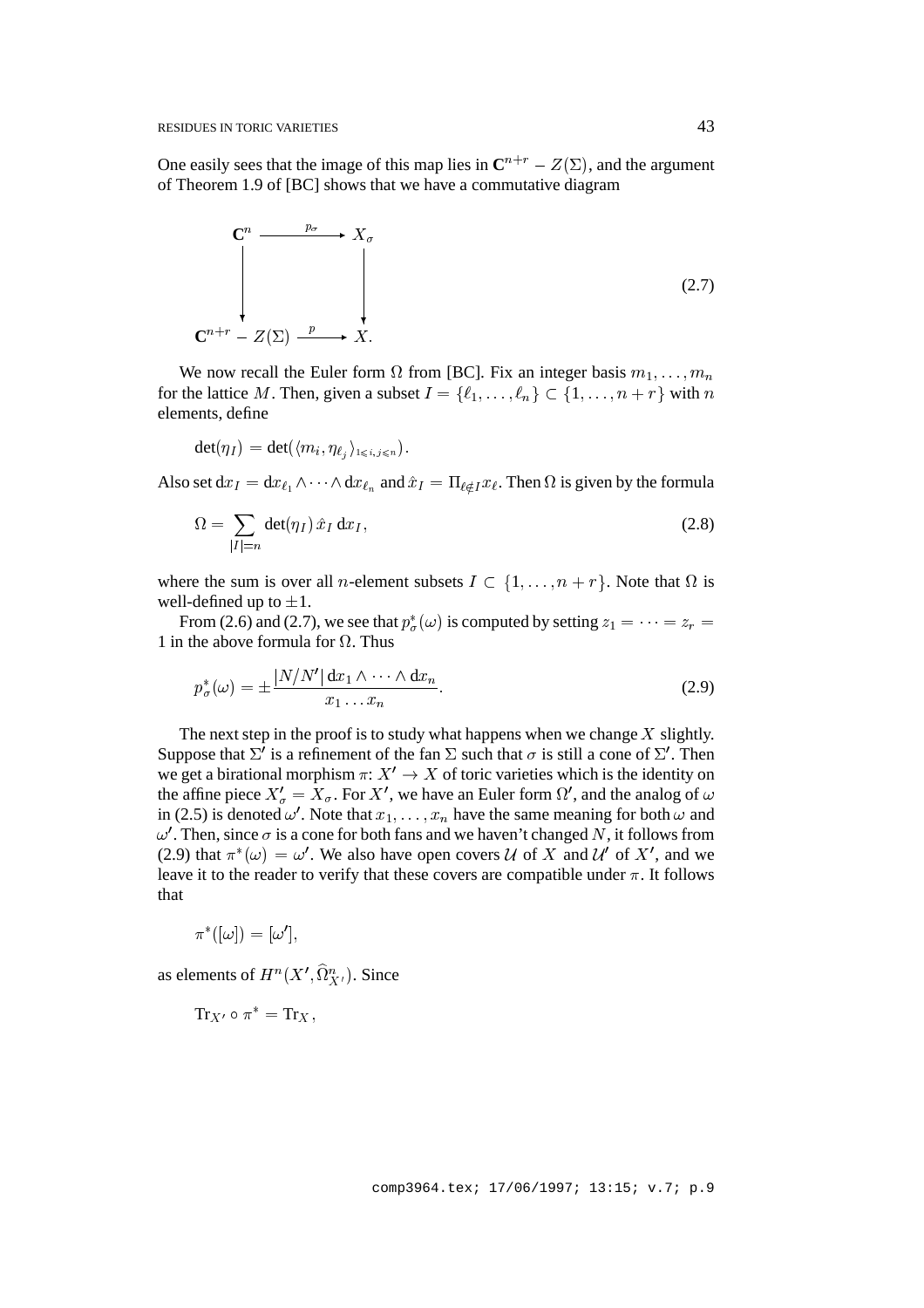when  $\pi$  is birational,  $\omega$  and  $\omega'$  have the same toric residue. In particular,

$$
Res(\omega) = \pm 1 \iff Res(\omega') = \pm 1. \tag{2.10}
$$

Next, instead of changing the fan, suppose we change the lattice. If  $N_1$  is a sublattice of N, then as explained in [O, Corollary 1.16], we get a toric variety  $X_1$ such that  $N/N_1$  acts on  $X_1$  with X as quotient. Let  $\pi_1: X_1 \to X$  be the quotient map. The toric varieties X and  $X_1$  have the same coordinate ring S (though the gradings differ). Now assume that  $\eta_1,\ldots,\eta_{n+r}$  lie in  $N_1$ . Then one easily sees that the Euler forms  $\Omega$  and  $\Omega_1$  are related by the formula

$$
\Omega = \pm |N/N_1| \,\Omega_1,
$$

so that if  $\omega_1$  is the analog of  $\omega$  for  $X_1$ , we have

$$
\pi_1^*(\omega) = \pm |N/N_1| \, \omega_1.
$$

However, since  $\pi_1: X_1 \to X$  is a finite map of degree  $|N/N_1|$ , we also have

$$
\operatorname{Tr}_{X_1}\circ \pi_1^*=|N/N_1| \operatorname{Tr}_X.
$$

From here, it follows that  $\omega$  and  $\omega_1$  have the same toric residue (up to  $\pm 1$ ), and hence

$$
Res(\omega) = \pm 1 \iff Res(\omega_1) = \pm 1. \tag{2.11}
$$

We can now prove the proposition. Define  $\eta_0 = -\sum_{i=1}^n \eta_i$ , where  $\eta_1, \dots, \eta_n$  are the generators of  $\sigma$ , and let  $\Sigma'$  be the fan whose cones are generated by proper subsets of  $\{\eta_0, \ldots, \eta_n\}$ . This gives a toric variety X', and note that  $\sigma$  is a cone of  $\Sigma'$ . Now let  $\Sigma''$  be the fan consisting of all intersections  $\sigma_1 \cap \sigma_2$  for  $\sigma_1 \in \Sigma$  and  $\sigma_2 \in \Sigma'$ . Hence  $\Sigma''$  is a common refinement of  $\Sigma$  and  $\Sigma'$ , and  $\sigma$  is a cone in all three fans. The corresponding toric variety  $X''$  maps to both X and X'. Finally, let  $N' \subset N$  be the sublattice generated by  $\eta_1, \ldots, \eta_n$ . Then  $\eta_0 \in N'$ , and the toric variety determined by  $N'$  and  $\Sigma'$  is  $\mathbf{P}^n$ . Putting this all together, we get a diagram of toric varieties



where the first two maps come from refinements which preserve  $\sigma$  and the third comes from a change of lattice which preserves the generators  $\eta_i$ . It follows from (2.10) and (2.11) that

$$
\text{Res}(\omega) = \pm 1,
$$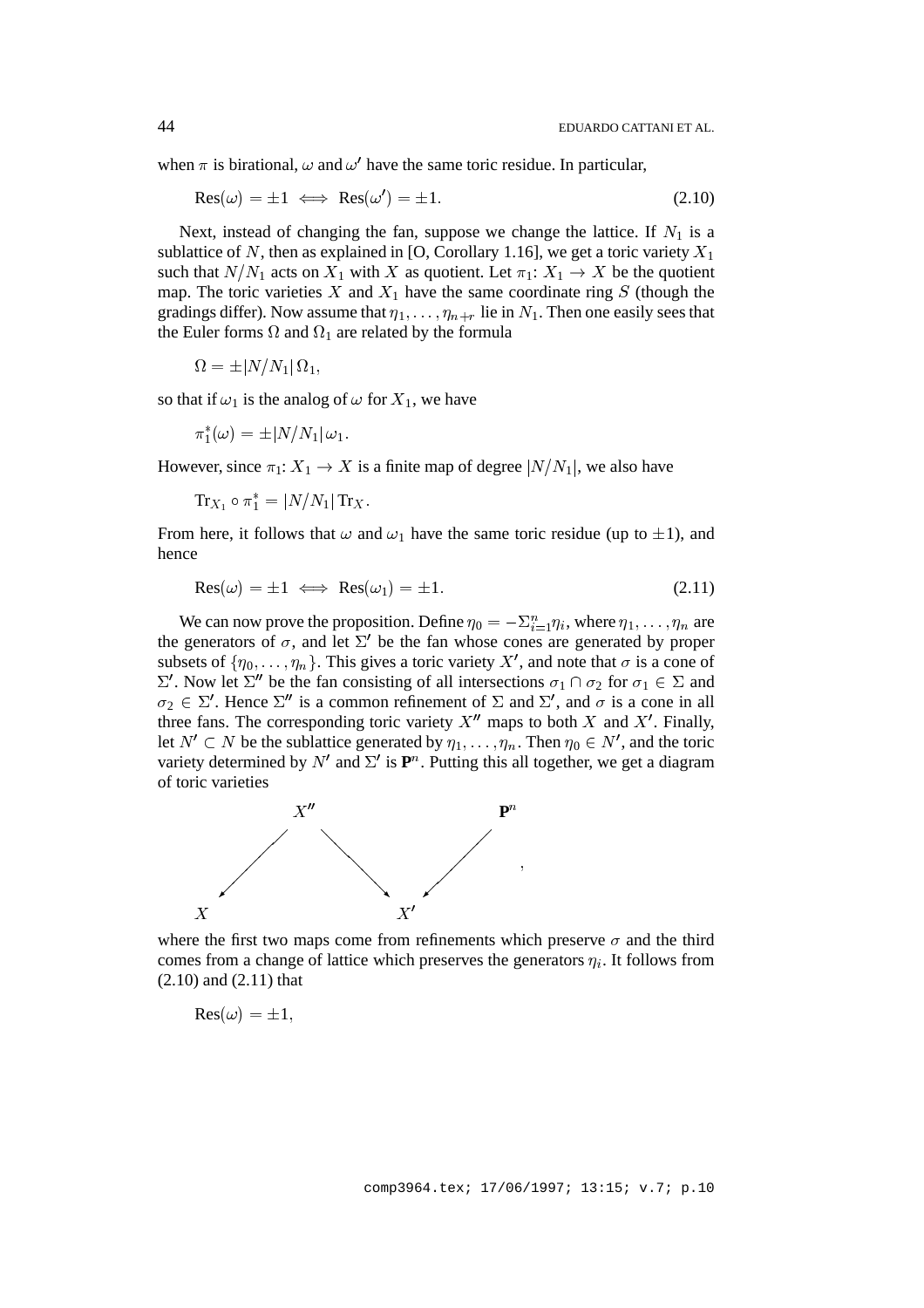if and only if the corresponding statement is true for  $\mathbf{P}^n$ . The latter is well known; for example, it follows from the Trace Property for  $\mathbf{P}^n$  stated in the introduction to  $[C2]$ .

*Remarks* 2.12 (i) In Section 4, we will use the relation between toric residues and local residues to give a second proof of Proposition 2.4 in the special case when  $X$  is simplicial.

(ii) If we replace the hypothesis that the  $\alpha_i$  are **Q**-ample with the weaker assumption (2.1), then the conclusion of Theorem 0.2 is still true. In fact, all we need to assume is that  $F_i \in B(\Sigma)$  for all i. This will be useful in Section 3.

(iii) The element  $\Delta_{\sigma}$  depends on the choice of simplicial cone  $\sigma$  of dimension n and on the choice of coefficients  $A_{ij}$  in (2.2). Once Theorem 0.3 is established, it will follow from Theorem 0.2 that when X is simplicial and the  $\alpha_i$  are ample, the class of  $\Delta_{\sigma}$  is unique up to sign modulo the ideal  $\langle F_0, \ldots, F_n \rangle$ . Moreover, if we pick a basis of M such that  $det(\langle m_i, \eta_i \rangle) > 0$ , then one can check that  $\text{Res}_F (\Delta_\sigma) = 1.$ 

(iv) Given *any* decomposition

$$
F_j = A_{0j} z_1 \dots z_r + \sum_{i=1}^n A_{ij} x_i,
$$

the polynomial  $\Delta_{\sigma} = \det(A_{ij})$  satisfies  $\text{Res}_F(\Delta_{\sigma}) = \pm 1$ .

(v) The definition of  $\Delta_{\sigma}$  given by (2.3) generalizes a well-known construction in the algebraic setting corresponding to projective space [KK]. Regarding  $\mathbf{P}^n$  as a toric variety, we get the usual graded ring  $S = \mathbf{C}[x_0, \dots, x_n]$ , and the ideal  $B(\Sigma)$ is the maximal ideal  $\langle x_0, \ldots, x_n \rangle$ . Given homogeneous polynomials  $F_0, \ldots, F_n$ ,  $deg(F_i) = d_i > 0$ , whose only common zero is the origin, let  $\sigma$  be the cone whose generators correspond to the variables  $x_1, \ldots, x_n$ . Then

$$
F_j = \frac{1}{d_j} \frac{\partial F_j}{\partial x_0} x_0 + \sum_{i=1}^n \frac{1}{d_j} \frac{\partial F_j}{\partial x_i} x_i
$$

and, consequently, a choice of  $\Delta_{\sigma}$  is given by

$$
\Delta_{\,\sigma}=\frac{1}{d_0\ldots d_n}\det\biggl(\frac{\partial F_i}{\partial x_j}\biggr).
$$

#### **3. The codimension one and residue isomorphism theorems**

Before we can prove the main results of this section, we need to discuss a toric version of the Cayley trick. Let X be a complete toric variety, and let  $\mathcal{L}_0$ , ...,  $\mathcal{L}_n$ be ample line bundles on  $X$ . Then consider

$$
Y=\mathbf{P}(\mathcal{L}_0\oplus\cdots\oplus\mathcal{L}_n).
$$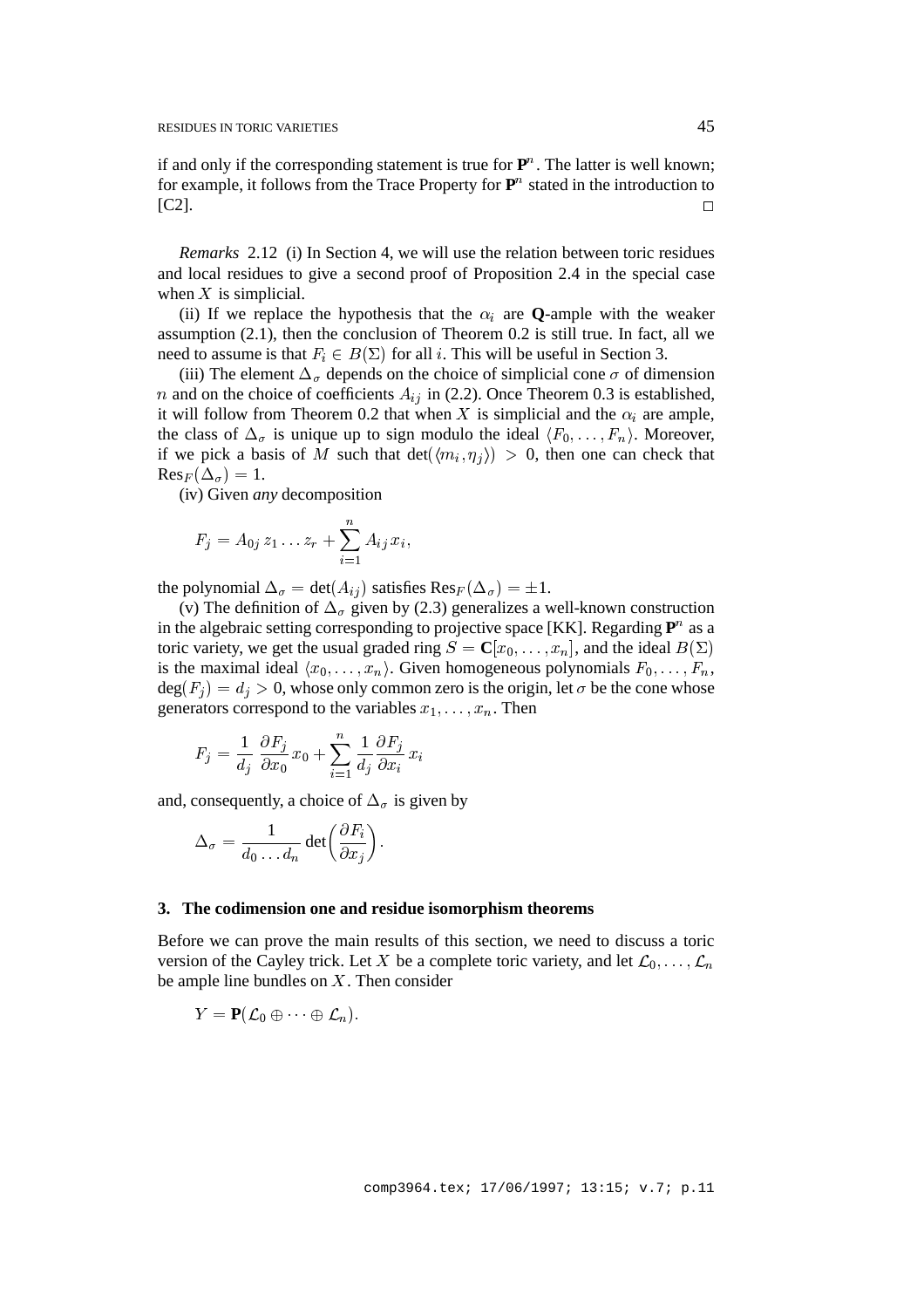This variety has a canonical line bundle  $\mathcal{O}_Y(1)$ , which is ample since the  $\mathcal{L}_i$  are ample (see Section 1 of Chapter III of [H]). Note that Y is a  $\mathbf{P}^n$ -bundle over X, so that Y has dimension  $2n$ .

For our purposes, we need to understand  $Y$  as a toric variety. We begin with the description given in [BB]. The ample line bundle  $\mathcal{L}_i$  is associated to a ndimensional polytope  $\Delta_i \subset M_{\mathbf{R}}$  of the form

$$
\Delta_j = \{ m \in M_{\mathbf{R}} : \langle m, \eta_i \rangle \geqslant -a_{ij}, \ i = 1, \dots, n + r \}. \tag{3.1}
$$

Since each  $\mathcal{L}_i$  is ample, the *facets* of  $\Delta_i$  (faces of codimension 1) correspond bijectively to the  $\eta_i$ , where  $\eta_i$  gives the facet  $F_{ij} = \{m \in \Delta_j : \langle m, \eta_i \rangle = -a_{ij}\} \subset$  $\Delta_i$ .

Now consider  $\mathbf{R}^n \oplus M_\mathbf{R}$  with the integer lattice  $\mathbf{Z}^n \oplus M$ . Elements of  $\mathbf{R}^n \oplus M_\mathbf{R}$ can be uniquely written  $\tilde{m} = \lambda_1 e_1 + \cdots + \lambda_n e_n + m$ , where  $\lambda_i \in \mathbf{R}$  and  $m \in M_{\mathbf{R}}$ . We also have the dual  $\mathbf{R}^n \oplus N_\mathbf{R}$  with lattice  $\mathbf{Z}^n \oplus N$ , and elements here are written similarly. Then define  $\Delta \subset \mathbf{R}^n \oplus M_{\mathbf{R}}$  to be the convex hull

$$
\Delta = \text{Conv}((\{0\} \times \Delta_0) \cup (\{e_1\} \times \Delta_1) \cup \cdots \cup (\{e_n\} \times \Delta_n))
$$
  
= 
$$
\left\{ \{\lambda_1 e_1 + \cdots + \lambda_n e_n + \lambda_0 m_0 + \cdots + \lambda_n m_n : \lambda_j \geq 0, \sum_{j=0}^n \lambda_j = 1, m_j \in \Delta_j \right\}.
$$
 (3.2)

This is easily seen to be equivalent to the polytope  $\Delta_{\sigma}$  in Section 3 of [BB]. Since  $\mathcal{O}_Y(1)$  is ample, Proposition 3.2 of [BB] implies that Y is the toric variety determined by the polytope  $\Delta$ . The corresponding fan in  $\mathbf{R}^n \oplus N_{\mathbf{R}}$  is called the *normal fan* of  $\Delta$ .

We next show that the generators of the 1-dimensional cones in the normal fan are given by

$$
\tilde{\eta}_i = \sum_{j=0}^n (a_{ij} - a_{i0})e_j + \eta_i, \quad i = 1, \dots, n + r,
$$
  
\n
$$
\tilde{\nu}_0 = -e_1 - \dots - e_n,
$$
  
\n
$$
\tilde{\nu}_j = e_j, \quad j = 1, \dots, n.
$$

The first step is to prove that  $\Delta$  is defined by the inequalities

$$
\langle \widetilde{m}, \widetilde{\eta}_i \rangle \geq -a_{i0}, \quad i = 1, \dots, n+r,
$$
  

$$
\langle \widetilde{m}, \widetilde{\nu}_0 \rangle \geq -1,
$$
  

$$
\langle \widetilde{m}, \widetilde{\nu}_j \rangle \geq 0, \quad j = 1, \dots, n.
$$
  
(3.3)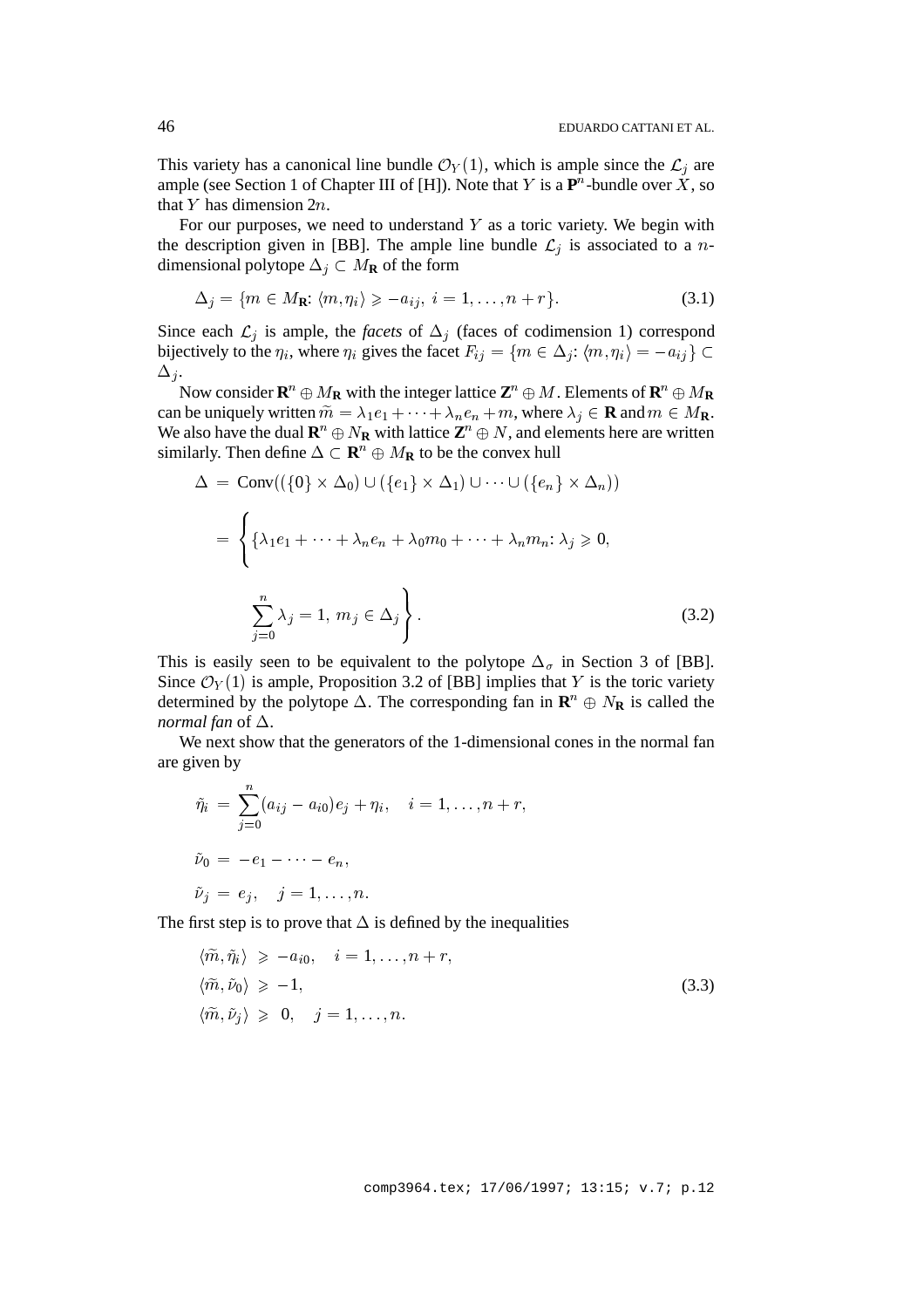Write  $\tilde{m} = \lambda_1 e_1 + \dots + \lambda_n e_n + m$ , where  $m \in M_{\mathbf{R}}$ , and let  $\lambda_0 = 1 - \sum_{j=1}^n \lambda_j$ . Then the above inequalities are equivalent to

$$
\langle m, \eta_i \rangle \geqslant -\sum_{j=0}^n \lambda_j a_{ij}, \quad i = 1, \dots, n+r,
$$
  

$$
\lambda_j \geqslant 0, \quad j = 0, \dots, n, \qquad \sum_{j=0}^n \lambda_j = 1.
$$

If  $\tilde{m} \in \Delta$ , then (3.2) shows that  $m = \sum_{j=0}^n \lambda_j m_j$ , where  $m_j \in \Delta_j$ , and it follows easily from (3.1) that the above conditions are satisfied. Conversely, if  $\tilde{m} =$  $\lambda_1e_1 + \cdots + \lambda_ne_n + m$  satisfies (3.3), consider the linear maps  $B(m_0,\ldots,m_n)$  =  $h(-\langle m_j, \eta_i \rangle)$  and  $D(m_0, \ldots, m_n) = \sum_{j=0}^n \lambda_j m_j$ . Then the above inequalities and the Farkas Lemma (as stated in Exercise 1.6 of [Z] with  $A = C = 0$ ) imply that there exists  $(m_0,\ldots,m_n)$  with  $B(m_0,\ldots,m_n) \leqslant (a_{ij})$  and  $D(m_0,\ldots,m_n)=m$ . This shows that  $m = \sum_{j=0}^{n} \lambda_j m_j$ , where  $m_j \in \Delta_j$  by (3.1), and  $\tilde{m} \in \Delta$  follows immediately.

From the inequalities defining  $\Delta$ , we can read off the facets of  $\Delta$  as follows. First, one easily shows that

$$
\{\widetilde{m} \in \Delta\colon \langle \widetilde{m}, \tilde{\eta}_i \rangle = -a_{i0}\}
$$

is the convex hull

$$
\operatorname{Conv}((\{0\}\times F_{i0})\cup (\{e_1\}\times F_{i1})\cup \cdots \cup (\{e_n\}\times F_{in})),
$$

where  $F_{ij} \subset \Delta_j$  is the facet defined by  $\eta_i$ . Since this set has dimension  $2n - 1$ , it is a facet of  $\Delta$ . Similarly, if one looks at the subsets of  $\Delta$  defined by the equations  $\langle \tilde{m}, \tilde{v}_0 \rangle = -1$  or  $\langle \tilde{m}, \tilde{v}_j \rangle = 0, 1 \leq j \leq n$ , then one gets the  $(2n - 1)$ dimensional polytopes obtained by taking the convex hulls of n of the  $n + 1$  sets  $\{0\} \times \Delta_0, \{e_1\} \times \Delta_1, \ldots, \{e_n\} \times \Delta_n$ . Hence these are also facets.

It follows  $\tilde{\eta}_i$  and  $\tilde{\nu}_j$  define facets of  $\Delta$ , and these are *all* of the facets since  $\Delta$  is given by (3.3). This proves that we have found the generators of the 1-dimensional cones of the fan of Y .

We next turn our attention to the coordinate ring of  $Y$ , which is the polynomial ring

$$
R=\mathbf{C}[x_1,\ldots,x_{n+r},y_0,\ldots,y_n],
$$

where  $x_i$  corresponds to  $\tilde{\eta}_i$  and  $y_j$  corresponds to  $\tilde{\nu}_j$ . To determine the grading on R, note that the  $P^n$ -fibration  $p: Y \to X$  gives an exact sequence

$$
0 \to A_{n-1}(X) \xrightarrow{p^*} A_{2n-1}(Y) \to \mathbf{Z} \to 0. \tag{3.4}
$$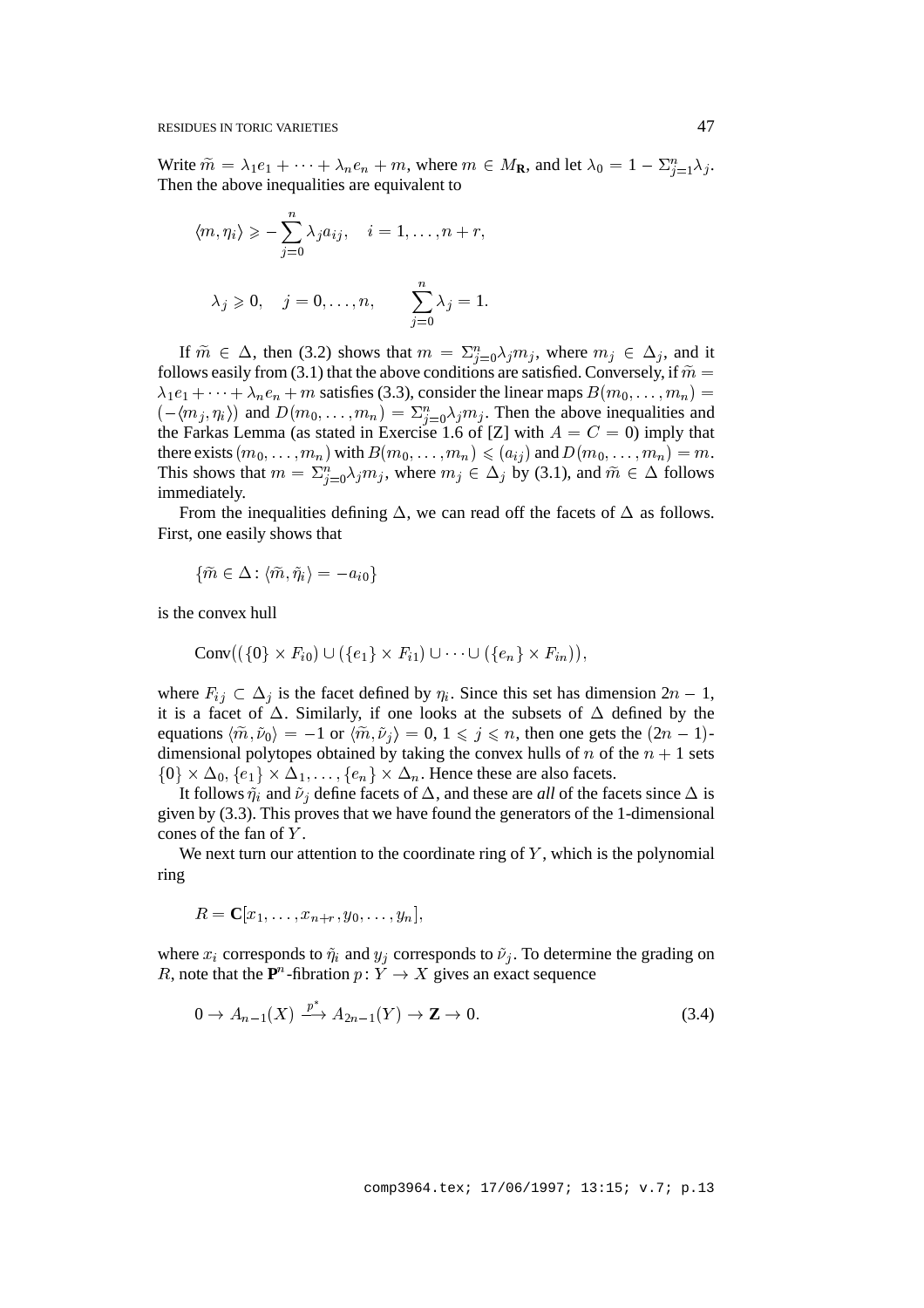In terms of  $p: Y \to X$ , we can think of the  $x_i$  as variables coming from the base and the  $y_i$  as variables on the fiber. To make this more precise, let the torus invariant divisors on Y corresponding to  $\tilde{\eta}_i$  and  $\tilde{\nu}_j$  be  $D_i$  and  $D'_j$  respectively. Then  $D_i$  is the pullback of the torus invariant divisor  $D_i$  on X corresponding to  $\eta_i$ , and  $\tilde{D}'_i$ induces the hyperplane class on each fiber. In particular,  $deg(x_i) = [D_i] \mapsto 0$  and  $deg(y_j) = [D'_j] \mapsto 1$  in (3.4).

We next have the following important lemma.

LEMMA 3.5. *For each*  $j = 0, \ldots, n$ , we have  $\mathcal{O}_Y(D'_j) \otimes p^*(\mathcal{L}_j) \simeq \mathcal{O}_Y(1)$ .

*Proof.* The integers  $a_{ij}$  in (3.1) mean that  $\mathcal{L}_j \simeq \mathcal{O}_X(\sum_{i=1}^{n+r} a_{ij} D_i)$  on X. It follows that on  $Y$ , we have

$$
\mathcal{O}_Y(\widetilde{D}'_j) \otimes p^*(\mathcal{L}_j) \simeq \mathcal{O}_Y\left(\widetilde{D}'_j + \sum_{i=1}^{n+r} a_{ij} \widetilde{D}_i\right).
$$

When  $j = 0$ , the polytope corresponding to this divisor is *precisely*  $\Delta$  by (3.3), which proves the lemma in this case. If  $j > 0$ , we have  $e_j \in \mathbb{Z}^n \oplus M$ , and the divisor of the corresponding character  $\chi^{e_j}$  is

$$
\begin{split} \operatorname{div}(\chi^{e_j}) \ &= \ \sum_{i=1}^{n+r} \langle e_j, \tilde{\eta}_i \rangle \widetilde{D}_i + \sum_{k=0}^n \langle e_j, \tilde{\nu}_k \rangle \widetilde{D}'_k \\ &= \ \sum_{i=1}^{n+r} (a_{ij} - a_{i0}) \widetilde{D}_i - \widetilde{D}'_0 + \widetilde{D}'_j \\ &= \ \left( \widetilde{D}'_j + \sum_{i=1}^{n+r} a_{ij} \widetilde{D}_i \right) - \left( \widetilde{D}'_0 + \sum_{i=1}^{n+r} a_{i0} \widetilde{D}_i \right), \end{split}
$$

and the lemma follows immediately.

To see what this lemma says about coordinate rings, let  $\alpha_j = [\mathcal{L}_j] \in A_{n-1}(X)$ and pick polynomials  $F_j \in S_{\alpha_j}$ . The  $F_j$  may have different degrees in S (since the  $\alpha_j$  need not be equal), but Lemma 3.5 implies that the polynomials  $y_jF_j$  all have the *same* degree in R. Thus we can form the single homogeneous polynomial  $\sum_{j=0}^{n} y_j F_j \in R$  which contains all the  $F_j$  simultaneously. This is the essence of the Cayley trick.

We can now prove the first main result of this section, which gives a sufficient condition for  $\langle F_0, \ldots, F_n \rangle \subset S$  to have codimension one in the critical degree  $\rho$ .

THEOREM 3.6. *Let* <sup>X</sup> *be a complete simplicial toric variety of dimension* <sup>n</sup>*, and assume*  $F_j \in S_{\alpha_j}$ , for  $j = 0, \ldots, n$ , where  $\alpha_j$  *is ample and the*  $F_j$  *don't vanish simultaneously on* X. If  $\rho = \rho(F)$  *is the critical degree of the*  $F_i$ *, then* 

$$
\dim_{\bold C}(S_\rho/\langle F_0,\dots,F_n\rangle_\rho)=1.
$$

$$
\Box
$$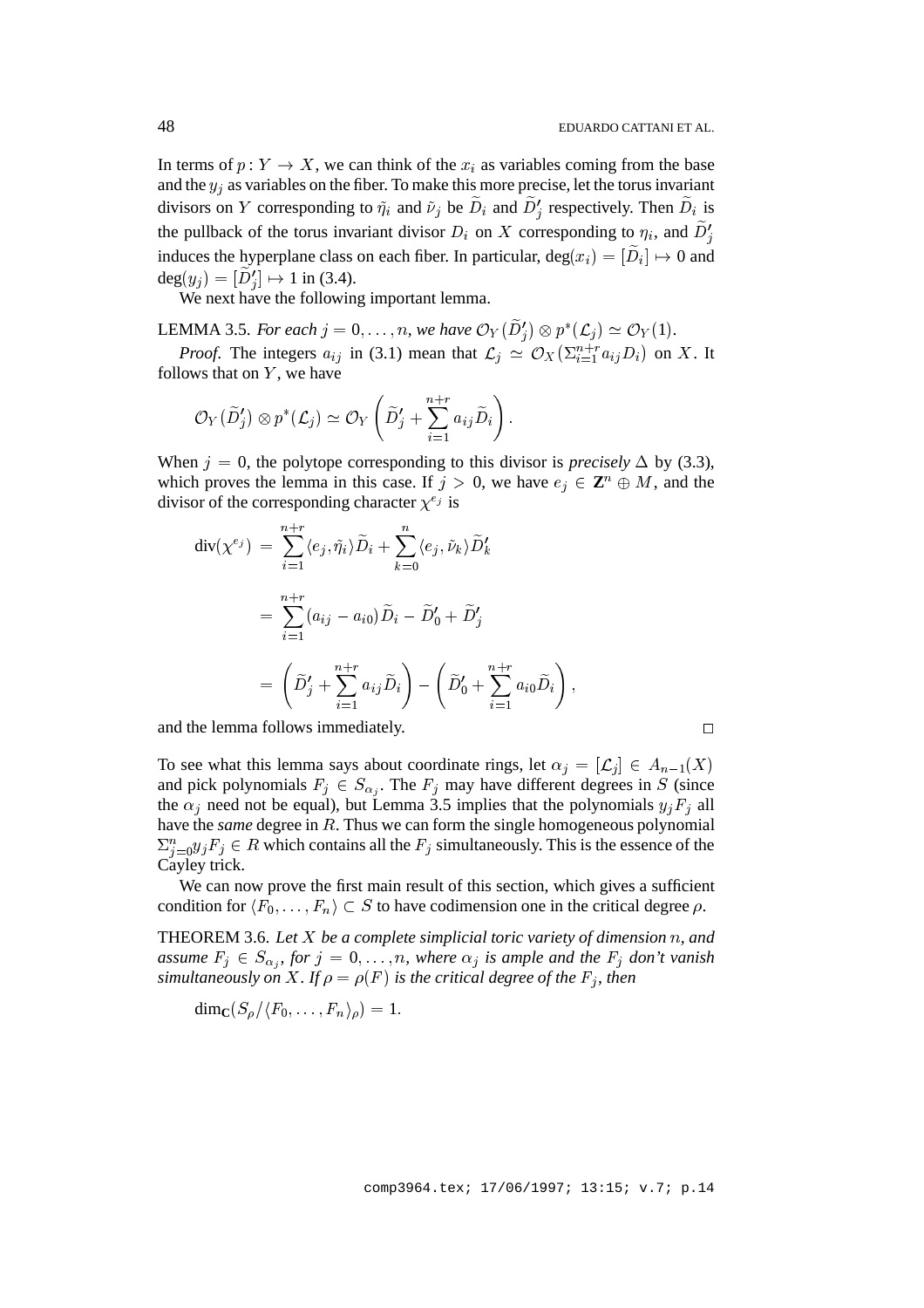*Proof.* If we pick ample line bundles  $\mathcal{L}_i$  on X such that  $\alpha_i = [\mathcal{L}_i] \in A_{n-1}(X)$ , then we get the toric variety  $Y = P(\mathcal{L}_0 \oplus \cdots \oplus \mathcal{L}_n)$  described above. As remarked after the proof of Lemma 3.5, the polynomials  $y_jF_j$  all have the same degree in the coordinate ring R of Y. This degree is the ample class  $[O_Y(1)] \in A_{2n-1}(Y)$ , which we will denote by  $\gamma$ . Thus we can define the homogeneous polynomial

$$
F = y_0 F_0 + \dots + y_n F_n \in R_{\gamma}.
$$

Let  $W \subset Y$  be the hypersurface defined by  $F = 0$ . The idea of the Cayley trick is that this hypersurface should be closely related to the complete intersection  $F_0 = \cdots = F_n = 0$  on X. Since the intersection is empty in our situation, we expect  $W$  to be especially simple.

We next check that all of the relevant hypotheses of [BC] are satisfied. We know that  $\gamma$  is ample, and Y is simplicial since it is a  $\mathbf{P}^n$ -bundle over the simplicial toric variety  $X$ . To show that  $W$  is quasi-smooth (as defined in Section 3 of [BC]), note that among the partial derivatives of  $F$ , we have

$$
\frac{\partial F}{\partial y_j} = F_j. \tag{3.7}
$$

Since the  $F_i$  don't vanish simultaneously on X, these partials of F can't vanish simultaneously on  $Y$ , which proves that  $W$  is quasi-smooth.

The *primitive cohomology* of W is defined by the exact sequence

$$
H^{2n-1}(Y) \to H^{2n-1}(W) \to PH^{2n-1}(W) \to 0,
$$

(with coefficients in **C**). To prove Theorem 3.6, we will compute  $PH^{2n-1}(W)$ topologically, using  $W \hookrightarrow Y \rightarrow X$ , and algebraically, using the Jacobian ideal of  $F$ .

In the composition  $W \hookrightarrow Y \to X$ , the fiber over a point of X with coordinates  $t_1,\ldots,t_{n+r}$  is the subset of  $\mathbf{P}^n$  defined by  $\sum_{j=0}^n y_j F_j(t_1,\ldots,t_{n+r}) = 0$ . Since the  $F_i$  don't vanish simultaneously on X, it follows that the fiber is a hyperplane  $\mathbf{P}^{n-1} \subset \mathbf{P}^n$ . Topologically, this means we have a map of fibrations

$$
\begin{array}{ccc}\n\mathbf{P}^{n-1} & \longrightarrow & \mathbf{P}^n \\
\downarrow & & \downarrow \\
W & & \downarrow \\
\downarrow & & \downarrow \\
X & = & X.\n\end{array}
$$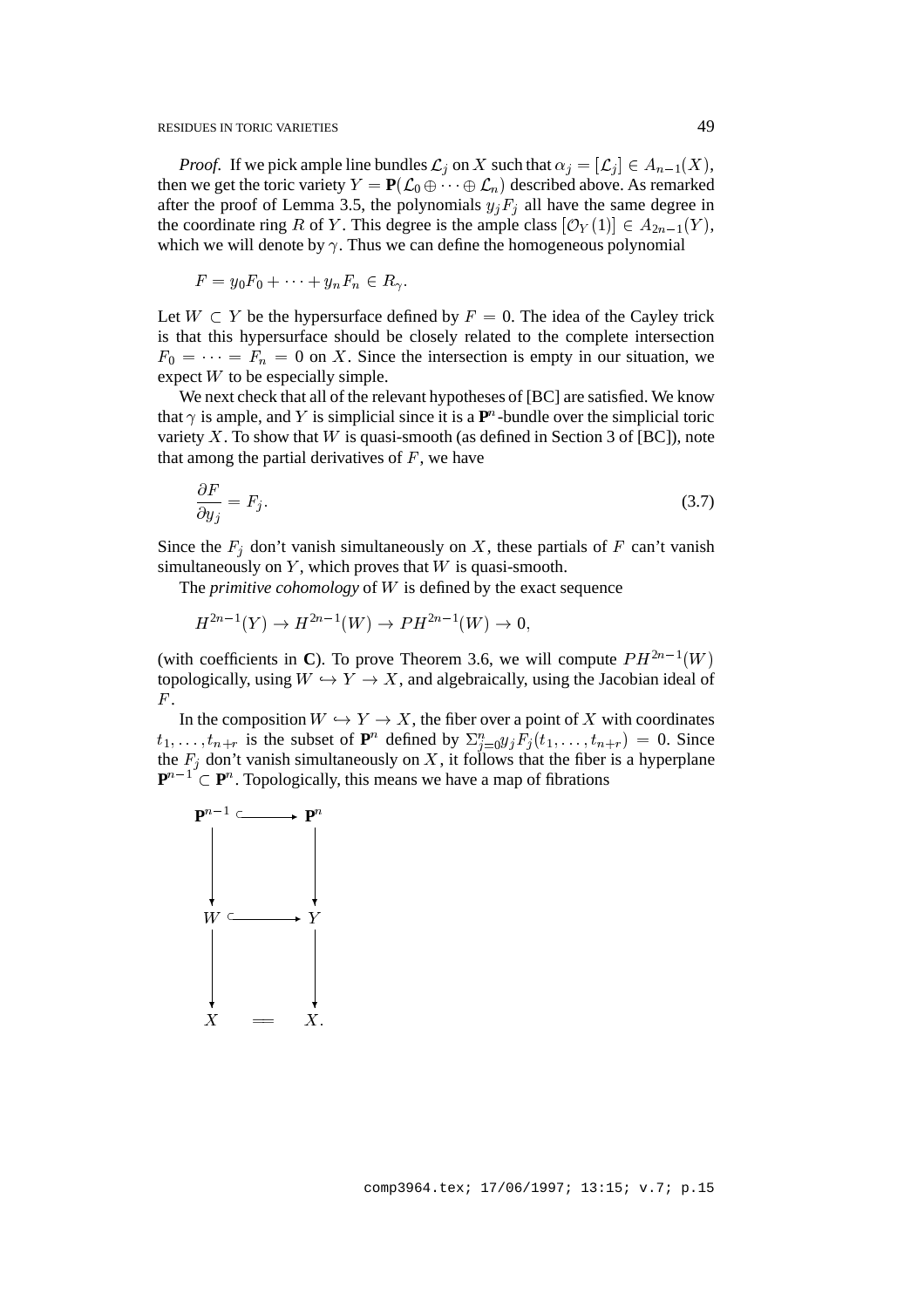For each fibration, we get the usual spectral sequence, and the map between the spectral sequences is surjective at  $E_2$  because  $H^q(\mathbf{P}^n) \to H^q(\mathbf{P}^{n-1})$  is surjective for all q. It follows that  $H^{2n-1}(Y) \to H^{2n-1}(W)$  is surjective, so that  $PH^{2n-1}(W)$ vanishes.

We can also compute the Hodge components of  $PH^{2n-1}(W)$  using [BC]. In particular, the exact sequence from Theorem 10.13 of [BC] gives an exact sequence

$$
0 \to H^{2n-2}(Y) \to H^{2n}(Y) \to (R/J(F))_{(n+1)\gamma - \tilde{\beta}}
$$
  

$$
\to PH^{n-1,n}(W) (= 0) \to 0,
$$
 (3.8)

where  $J(F) = \langle \partial F / \partial x_i , \partial F / \partial y_j \rangle$  is the Jacobian ideal of F and  $\tilde{\beta}$  =  $\sum_{i=1}^{n+r} \deg(x_i) + \sum_{j=0}^{n} \deg(y_j)$ . However,  $\gamma = \deg(y_j) + \alpha_j$  for all j by Lemma 3.5, so that

$$
(n+1)\gamma - \tilde{\beta} = \sum_{j=0}^{n} (\deg(y_j) + \alpha_j) - \sum_{i=1}^{n+r} \deg(x_i) - \sum_{j=0}^{n} \deg(y_j)
$$

$$
= \sum_{j=0}^{n} \alpha_j - \sum_{i=1}^{n+r} \deg(x_i) = \rho.
$$

In the map  $A_{2n-1}(Y) \to \mathbb{Z}$  of (3.4), we know that  $\rho \mapsto 0$  and deg( $y_i$ )  $\mapsto 1$ . This implies  $R_0 = S_0$ . Furthermore, by (3.7), the Jacobian ideal is  $J(F) =$  $\langle F_j, \partial F/\partial x_i \rangle$ , and  $J(F)_{\rho} = \langle F_0, \ldots, F_n \rangle_{\rho}$  follows since  $\partial F/\partial x_i =$  $\sum_{j=0}^{n} y_j \partial F_j / \partial x_i$ . Then (3.8) tells us that

$$
\dim_{\mathbf{C}}(S_{\rho}/\langle F_0,\ldots,F_n\rangle_{\rho})=h^{2n}(Y)-h^{2n-2}(Y).
$$

However, since the spectral sequence for the fibration  $P^n \to Y \to X$  degenerates at  $E_2$  (both base and fiber have cohomology only in even degrees), we see that if  $q \leq n$ , then

$$
h^{2q}(Y) = \sum_{k=0}^{q} h^{2k}(X)h^{2(q-k)}(\mathbf{P}^{n})
$$
  
=  $h^{0}(X) + h^{2}(X) + \cdots + h^{2q}(X).$ 

This easily implies  $\dim_{\mathbb{C}}(S_{\rho}/\langle F_0,\ldots,F_n\rangle_{\rho})=h^{2n}(X)=1$ , and the theorem is  $\Box$ 

We can now prove Theorem 0.3 from the Introduction. The first part of the theorem claims that the toric residue map

$$
\text{Res}_F: S_\rho / \langle F_0, \dots, F_n \rangle_\rho \to \mathbf{C}
$$
\n(3.9)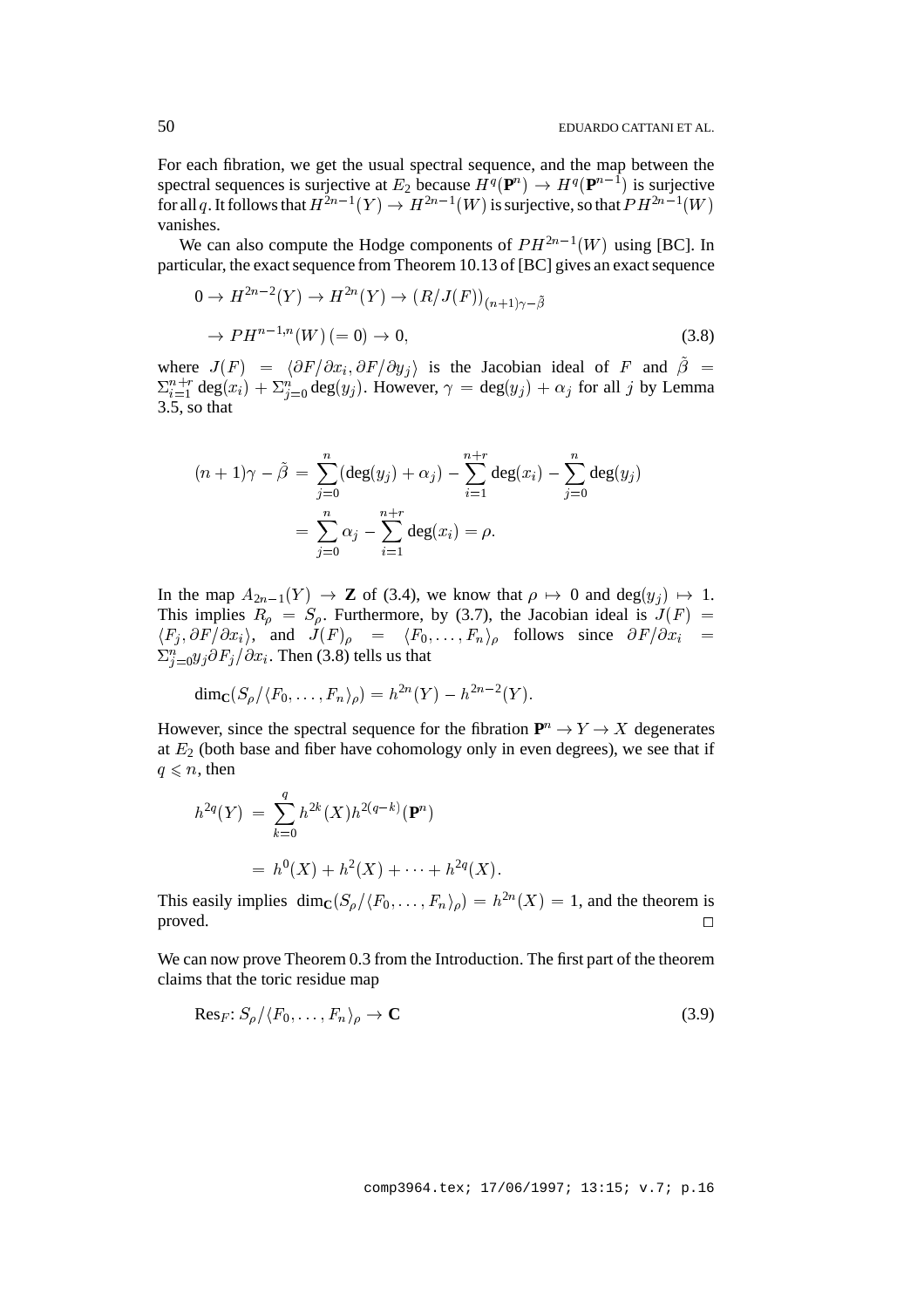is an isomorphism. Since X is simplicial, every *n*-dimensional  $\sigma \in \Sigma$  is simplicial, so that by Theorem 0.2, we have  $\Delta_{\sigma} \in S_0$  such that  $\text{Res}_F(\Delta_{\sigma}) = \pm 1$ . Then Theorem 3.6 immediately implies that (3.9) is an isomorphism.

Turning to the second part of Theorem 0.3, we need to show that

$$
x_i \cdot S_\rho \subset \langle F_0, \dots, F_n \rangle, \quad i = 1, \dots, n + r. \tag{3.10}
$$

To prove this, let  $\sigma$  be a *n*-dimensional cone of  $\Sigma$  containing  $\eta_i$ , and renumbering as in Section 2, we can assume that  $i \leq n$ . Then Cramer's Rule, applied to the equations (2.2), shows that  $x_i \cdot \Delta_{\sigma} \subset \langle F_0, \ldots, F_n \rangle$ . But the previous paragraph implies  $S_{\rho} = \mathbf{C} \cdot \Delta_{\sigma} + \langle F_0, \ldots, F_n \rangle_{\rho}$ , and then (3.10) follows immediately. This completes the proof of Theorem 0.3.

*Remark 3.11.* As a consequence of these results, we can describe an algorithm for computing toric residues when X is complete and simplicial and  $F_i \in S_{\alpha_i}$ for  $\alpha_i$  ample. First, pick a Gröbner basis for  $\langle F_0, \ldots, F_n \rangle$  (using a convenient monomial order on S). Given a polynomial  $H \in S$ , we can then compute its normal form, denoted normalform  $(H)$ . Since  $\langle F_0, \ldots, F_n \rangle$   $\subset S$  has codimension 1, an easy argument shows that the normal forms of elements of  $S_\theta$  are multiples of the monomial  $x^{\alpha}$  which is the least (relative to the chosen monomial order) among the monomials of degree  $\rho$  not in  $\langle F_0, \ldots, F_n \rangle$ .

Then choose a *n*-dimensional cone  $\sigma$ , say with generators  $\eta_{i,j}$ , and pick a basis  $m_i$  of M such that  $\det(m_i, \eta_{i_j}) > 0$ . If we use this basis to construct the Euler form  $\Omega$ , then by the remarks made at the end of Section 2, the determinant  $\Delta_{\sigma} \in S_\rho$  satisfies  $\text{Res}_F(\Delta_{\sigma}) = 1$ . Finally, let  $c_{\sigma}$  be the nonzero constant such that  $normalform (\Delta_{\sigma}) = c_{\sigma} x^{\alpha}.$ 

Given these 'preprocessing' steps, we can now describe the algorithm: given  $H \in S_{\rho}$ , its toric residue is given by the quotient

$$
\mathrm{Res}_F(H) = \frac{c}{c_{\sigma}},
$$

where  $\mathit{normalform}\,(H)=c\,x^\alpha.$  This follows because  $H\equiv c\,x^\alpha\;\;{\rm mod}\langle F_0,\ldots,F_n\rangle$ and  $\Delta_{\sigma} \equiv c_{\sigma} x^{\alpha} \mod F_0, \ldots, F_n$  imply  $H \equiv (c/c_{\sigma}) \Delta_{\sigma} \mod F_0, \ldots, F_n$ .

We should point out that the use of the Residue Isomorphism Theorem together with the existence of an element such as  $\Delta_{\sigma}$  to compute residues is at the heart of the algebraic approach to the study of residues. In this setting one needs to work with a regular sequence in an appropriate ring. We refer to [SS1] for the classical homogeneous case, and to [KK] and [SS2] for the case when  $Pic(X)$  has rank one. However, as pointed out in [Sta, Sect. 5 of Ch. I], regular sequences of homogeneous elements are not well behaved when the group grading the ring has rank greater than one. Hence, whenever rank  $A_{n-1}(X) > 1$ , the algebraic approach doesn't apply directly to the coordinate ring of  $X$ . In the case of polynomials of equal ample degree in an arbitrary complete toric variety, one can avoid this difficulty by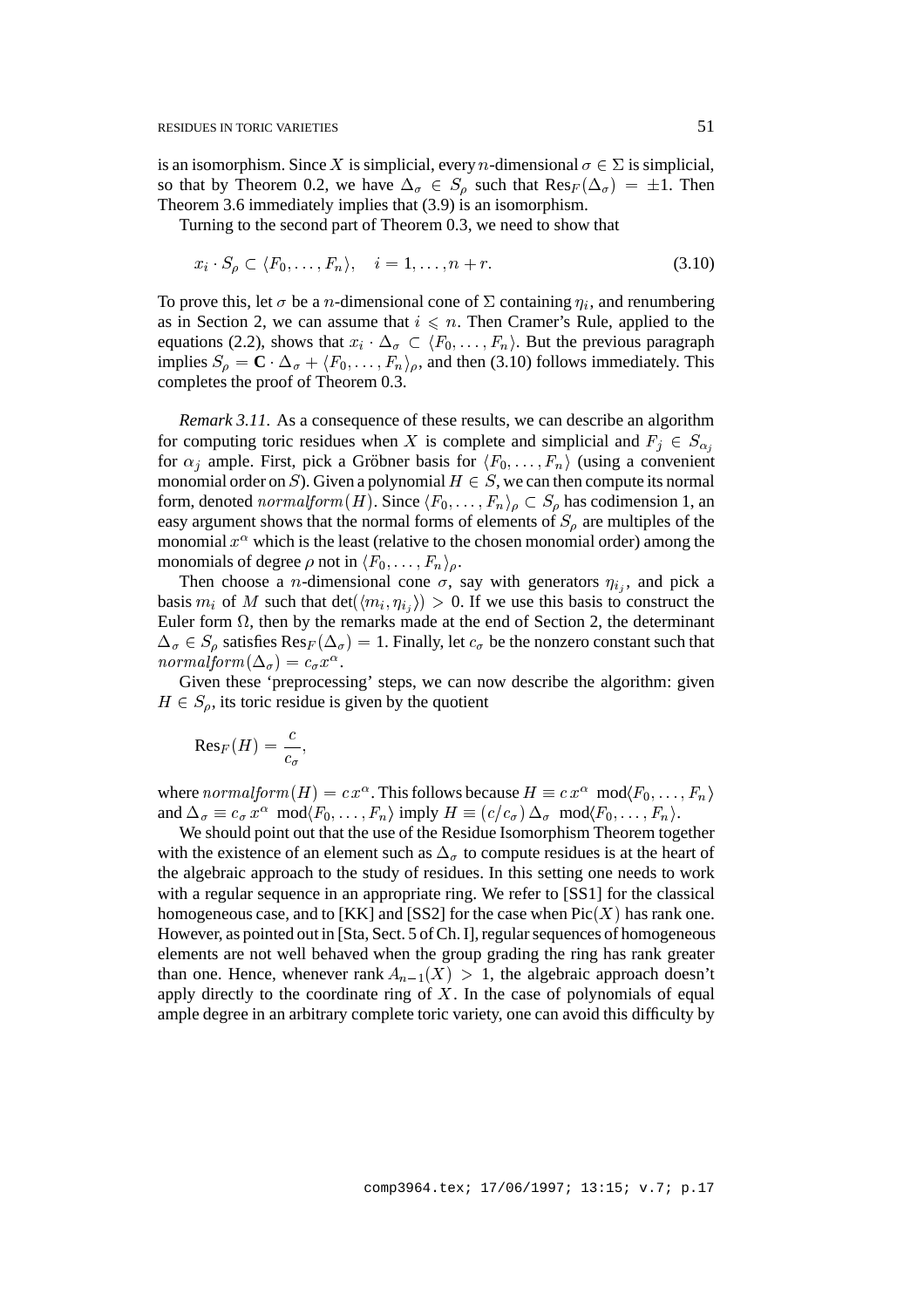reducing to a subring of the coordinate ring which has a rank one grading. This is done in [C2] (based on earlier work of Batyrev [Ba]).

In the final part of this section, we will discuss the hypotheses of the Codimension One Theorem (Theorem 3.6) and the Residue Isomorphism Theorem (Theorem 0.3). In proving both of these results, we assumed that the variety  $X$  was simplicial; this appears to be an essential ingredient in the proof of the results of [BC] which we are using in our argument. It is not clear to us whether one should expect the Codimension One Theorem to hold for arbitrary complete toric varieties. For the same reason we also made the assumption that the degrees of  $F_0, \ldots, F_n$ were ample classes in  $A_{n-1}(X)$ . Although some assumption of this type is needed (see Example (iv) in (3.14)), we suspect that these theorems should hold under the weaker hypothesis that the degrees are **Q**-ample. In fact, there is an even weaker hypothesis which leads to the following conjecture generalizing the Codimension One Theorem.

CONJECTURE 3.12. If X is a complete simplicial toric variety and  $F_0, \ldots, F_n \in$  $B(\Sigma)$  are homogeneous polynomials which don't vanish simultaneously on X, then

 $\dim_{\mathbb{C}}(S_{\rho}/\langle F_0,\ldots,F_n\rangle_{\rho})=1,$ 

where as usual  $\rho$  is the critical degree of  $F_0$ , ...,  $F_n$ .

Recall from Section 2 that  $B(\Sigma)$  is the ideal generated by the monomials  $\hat{x}_{\sigma} = \prod_{\eta_i \notin \sigma} x_i$  for all  $\sigma \in \Sigma$  and that  $S_{\alpha_i} \subset B(\Sigma)$  when  $\alpha_j$  is **Q**-ample (see (2.1)). Thus Theorem 3.6 is a special case of Conjecture 3.12.

One useful observation is that Conjecture 3.12 implies the conclusions of the Residue Isomorphism Theorem remain true.

PROPOSITION 3.13. Let X be a complete simplicial toric variety, and let  $F_0, \ldots$ ,  $F_n \in B(\Sigma)$  be homogeneous polynomials which don't vanish simultaneously on *X. If Conjecture 3.12 is true for X* (*i.e., if* dim<sub>**C**</sub>( $S_\rho/\langle F_0, \ldots, F_n \rangle_\rho$ ) = 1)*, then* 

- (i) The toric residue map  $\text{Res}_F: S_\rho/\langle F_0,\ldots,F_n\rangle_\rho \to \mathbb{C}$  *is an isomorphism.*
- (ii) *For each variable*  $x_i$ ,  $0 \leq i \leq n + r$ *, we have*  $x_i \cdot S_\rho \subset \langle F_0, \ldots, F_n \rangle$ *.*

*Proof*. The argument is identical to what we used to derive Theorem 0.3 from Theorem 3.6. This is because, as we observed in Remark 2.12 (ii), Theorem 0.2 still applies under the assumption  $F_i \in B(\Sigma)$ .

As evidence for Conjecture 3.12, we present the following examples.

EXAMPLE 3.14. (i) If  $X = P(q_0, \ldots, q_n)$  is a weighted projective space with coordinate ring  $S = \mathbb{C}[x_0, \ldots, x_n]$ , then  $B(\Sigma)$  is the ideal  $\langle x_0, \ldots, x_n \rangle$ , so that  $F_i \in B(\Sigma)$  means that  $F_i$  has positive degree. Hence Conjecture 3.12 follows easily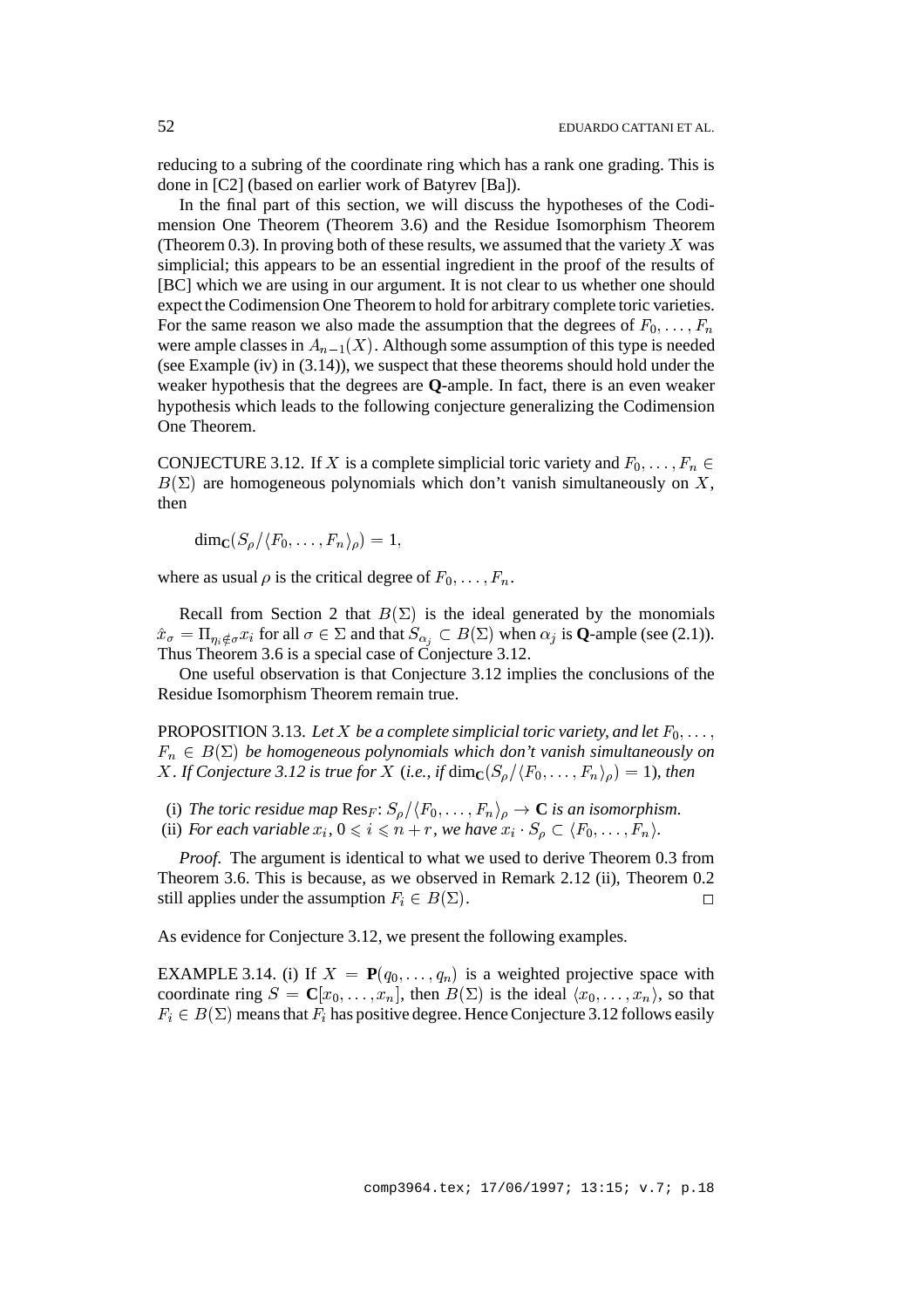by standard commutative algebra because  $F_0, \ldots, F_n$  form a regular sequence in  $S$  (since they don't vanish simultaneously on  $X$ ).

For a specific example, consider  $X = P(1, 1, 1, 1, 3, 3, 5)$  and suppose that  $F_0$ ::::;F<sub>6</sub> have degrees 3, 6, 6, 6, 6, 5, 4 respectively. The critical degree is  $\rho = 21$ , so that  $S_{21}/\langle F_0, \ldots, F_6\rangle_{21} \simeq \mathbf{C}$  in this case. Note that the  $F_i$  are *not* Cartier, though they are certainly **Q**-ample. This is an example from mirror symmetry which arises in connection with certain  $(0, 2)$  string theories – see [DK] for more details.

(ii) For another example where the degrees of the  $F_i$  are **Q**-ample but not Cartier, consider the toric surface X corresponding to the fan in  $\mathbb{R}^2$  determined by the vectors

$$
\eta_1 = (1, 0); \qquad \eta_2 = (0, 1); \qquad \eta_3 = (-1, 1);
$$
  

$$
\eta_4 = (-1, -1); \qquad \eta_5 = (1, -1).
$$

Note that X is singular since  $\eta_3$ ,  $\eta_4$  and  $\eta_4$ ,  $\eta_5$  don't span all of  $\mathbb{Z}^2$ , though X is certainly simplicial.

If we let the variables x, y, z, t, u correspond to  $\eta_1, \ldots, \eta_5$ , then the exceptional set  $Z \subset \mathbb{C}^5$  is defined by the ideal  $B(\Sigma) = \langle ztu, xtu, xyu, xyz, yzt \rangle$ , that is,

$$
Z = \{x = z = 0\} \cup \{z = u = 0\} \cup \{y = u = 0\}
$$

$$
\cup \{x = t = 0\} \cup \{y = t = 0\}.
$$

Thus,  $X \simeq (\mathbf{C}^5 - Z)/(\mathbf{C}^*)^3$ . Furthermore, one can show that  $A_1(X) \simeq \mathbf{Z}^3$  and that we get a grading in the polynomial ring  $S = \mathbf{C}[x, y, z, t, u]$  with

$$
deg(x) = (1, 1, -1); deg(y) = (-1, 1, 1); deg(z) = (1, 0, 0);
$$
  

$$
deg(t) = (0, 1, 0); deg(u) = (0, 0, 1).
$$

Thus, the sum of the degrees of the variables is  $\beta = (1, 3, 1)$ .

We next characterize ample divisors on  $X$ . First, one checks that a class  $(a, b, c) \in \mathbb{Z}^3 \simeq A_1(X)$  lies in Pic $(X) \subset A_1(X)$  (i.e., the divisor  $a D_3 + b D_4 +$  $c D_5$  is Cartier) if and only if  $a \equiv b \equiv c \mod 2$ . Then it is straightforward to verify (using [F, Sect. 3.3-4]) that a Cartier class  $(a, b, c)$  is ample if and only if

$$
b > a > 0 \quad \text{and} \quad b > c > 0. \tag{3.15}
$$

For an arbitrary  $(a, b, c)$ , these inequalities tell us when the corresponding class is **Q**-ample.

Now consider the polynomials

$$
F_0 = xy^2 z^3; \quad F_1 = x^2 y u^3 + y z^2 t^2 u + x t^2 u^3 + y^2 z^3 t;
$$
  

$$
F_2 = z t^3 u^2 + x t^2 u^3 + y^2 z^3 t.
$$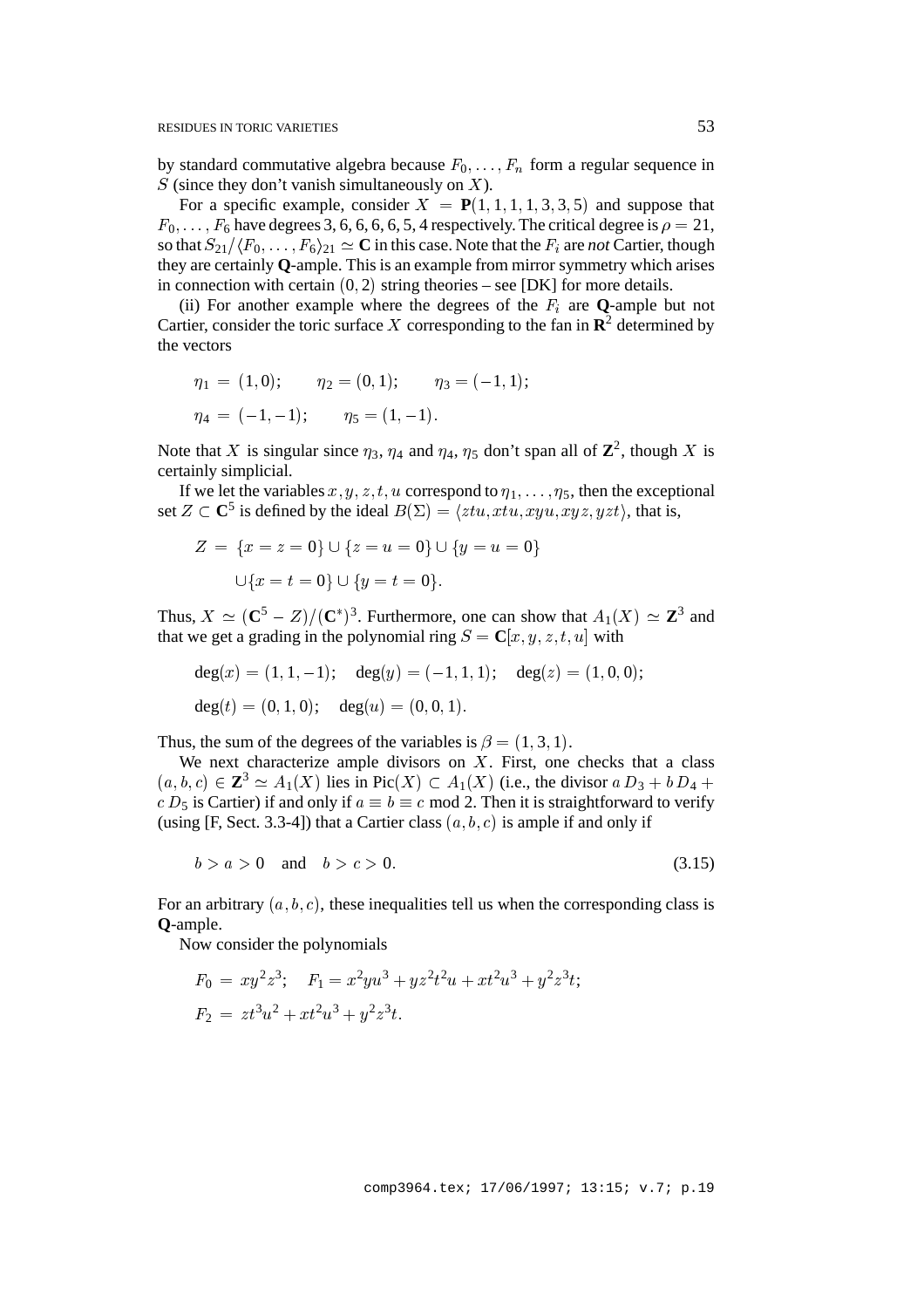They are homogeneous and deg  $F_0 = (2, 3, 1)$ , deg  $F_1 = \deg F_2 = (1, 3, 2)$ . One can check that the common zeros of  $F_0$ ,  $F_1$  and  $F_2$  in  $\mathbb{C}^5$  are contained in the set  $Z$  and therefore the corresponding divisors on  $X$  have empty intersection. None of these divisors are Cartier, but they are clearly **Q**-ample by (3.15), and their critical degree is given by

$$
\rho = (2, 3, 1) + (1, 3, 2) + (1, 3, 2) - (1, 3, 1) = (3, 6, 4).
$$

There are 22 monomials of degree  $\rho$ , and computing the normalform of each monomial (as in Remark 3.11), we find that the normalforms are all multiples of the same monomial (for example, if we use graded reverse lex with  $x>y>z>t>u$ , the normalforms are all multiples of  $x^3t^3u^7$ ). Thus  $\langle F_0, F_1, F_2 \rangle_\rho$  has codimension one in  $S<sub>o</sub>$ .

(iii) We next give an example where  $F_i \in B(\Sigma)$  for all i but their degrees are not **Q**-ample classes. We use the same singular toric surface  $X$  as in (ii), but this time we consider the polynomials

$$
F_0 = ztu; \qquad F_1 = yzt + xyu; \qquad F_2 = xyz + xtu.
$$

These are homogeneous with degrees deg  $F_0 = (1, 1, 1)$ , deg  $F_1 = (0, 2, 1)$ , and deg  $F_2 = (1, 2, 0)$ . One can check that  $F_0$ ,  $F_1$  and  $F_2$  don't vanish simultaneously on X, and by the ampleness criterion (3.15), none of their degrees are **Q**-ample, although  $F_0$ ,  $F_1$ ,  $F_2$  all lie in  $B(\Sigma)$ . The critical degree is

$$
\rho = (1, 1, 1) + (0, 2, 1) + (1, 2, 0) - (1, 3, 1) = (1, 2, 1).
$$

Computing normalforms of the four monomials of degree  $\rho$  reveals that  $\langle F_0, F_1, F_2 \rangle$ has codimension one in  $S_a$ .

(iv) Finally, we give an example to show what can go wrong if not all of the  $F_i$  are contained in  $B(\Sigma)$ . Let  $\overline{X} = \mathbf{P}^1 \times \mathbf{P}^1$ . Here, it is well known that the homogeneous coordinate ring of X is  $S = \mathbb{C}[x, y, z, t]$ , with the usual bigrading

$$
deg(x) = deg(y) = (1, 0);
$$
  $deg(z) = deg(t) = (0, 1).$ 

Also,  $B(\Sigma) = \langle xz, xt, yz, yt \rangle$ .

We now let

$$
F_0 = (x + y)^2;
$$
  $F_1 = xz;$   $F_3 = yt.$ 

Thus deg( $F_0$ ) = (2, 0) and deg( $F_1$ ) = deg( $F_2$ ) = (1, 1). It is easy to check that  $F_0$ ,  $F_1$ ,  $F_2$  don't vanish simultaneously on X. Moreover, the divisors defined by  $F_1, F_2$  are ample (a polynomial of degree  $(a, b)$  defines an ample divisor if and only if  $a > 0$  and  $b > 0$ , while  $F_0 \notin B(\Sigma)$ .

The critical degree in this case is  $\rho = (2, 0)$  since the sum of the degrees of the variables is  $\beta = (2, 2)$ . There are three monomials of degree  $(2, 0)$ :  $x^2$ ,  $y^2$  and  $xy$ ,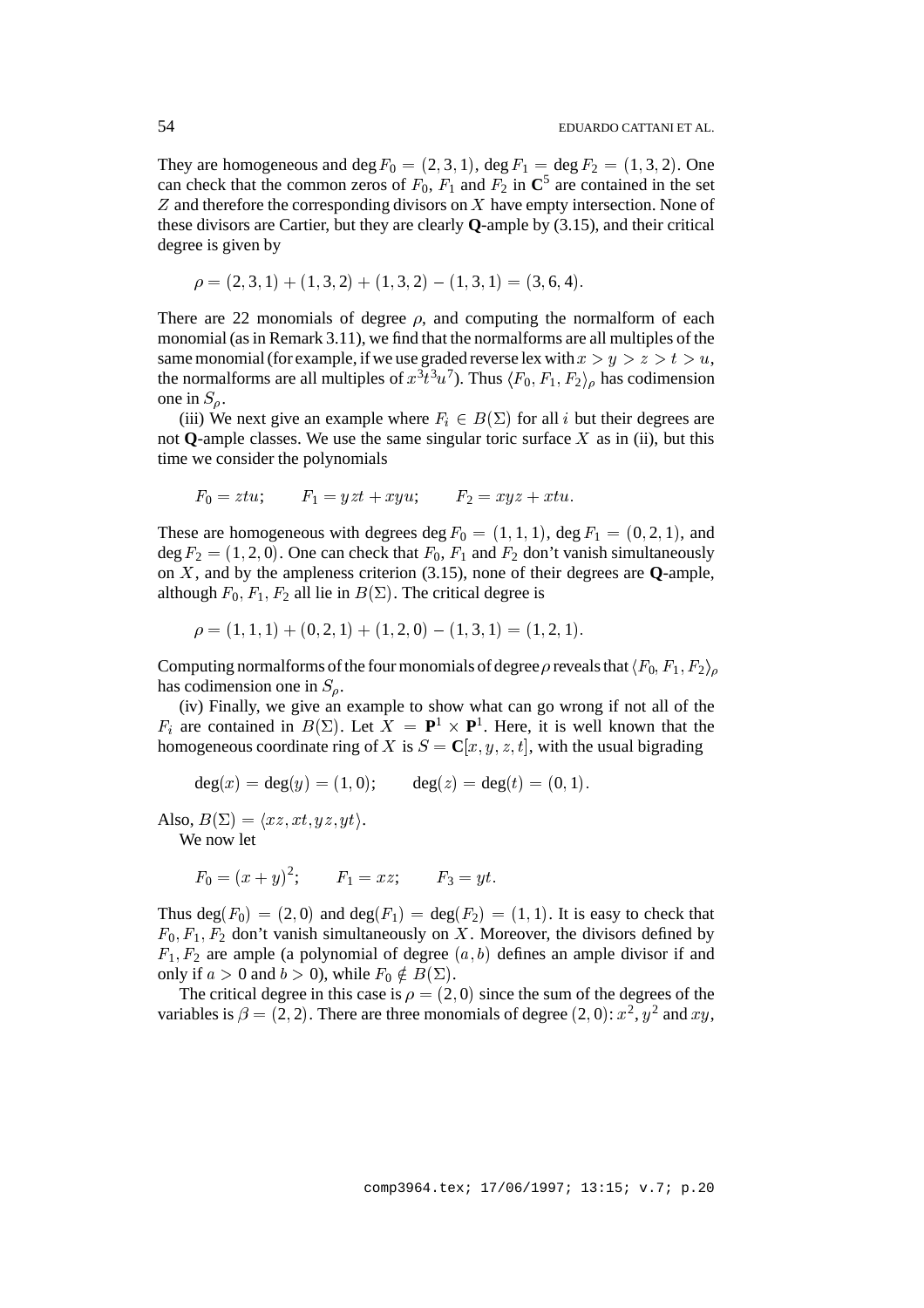and any two of them are linearly independent modulo the ideal  $\langle F_0, F_1, F_2 \rangle$ . Thus  $\langle F_0, F_1, F_2 \rangle$  does *not* have codimension one in  $S_0$ . Note also that *no* monomial of degree (3, 0) is in the ideal, which shows that  $x \cdot S_0 \not\subset \langle F_0, F_1, F_2 \rangle$ . Hence the second part of Proposition 3.13 fails as well.

*Remark 3.16.* (i) Notice that if the  $F_i$  don't all lie in  $B(\Sigma)$ , then we can no longer express the  $F_i$  as in (2.2), so that the definition of  $\Delta_{\sigma}$  makes no sense. Thus, even if  $\langle F_0, \ldots, F_n \rangle_\rho$  has codimension one in  $S_\rho$ , the second part of Proposition 3.13 could fail. For an example of how this can happen, consider the toric variety  $X$  of Example 3.14 (ii), this time using the polynomials

$$
F_0 = ztu; \qquad F_1 = yzt + xyu; \qquad F_2 = xyz + xtu + zt^2.
$$

These are very similar to what we used in Example 3.14 (iii)—the only difference is that  $F_2$  has an extra  $zt^2$  term. As in that example, deg  $F_0 = (1, 1, 1)$ , deg  $F_1 =$  $(0, 2, 1)$ , and deg  $F_2 = (1, 2, 0)$ , and they don't vanish simultaneously on X. Note also that  $F_0, F_1 \in B(\Sigma)$  but  $F_2 \notin B(\Sigma)$  because of the  $zt^2$  term. The critical degree is still  $(1, 2, 1)$ , and an easy computation shows that  $\langle F_0, F_1, F_2 \rangle$  still has codimension one in  $S_\rho$ . However, in this case, one can also compute that

$$
x \cdot xyzu \notin \langle F_0, F_1, F_2 \rangle.
$$

Since  $xyzu \in S_\rho$ , we have  $x \cdot S_\rho \not\subset \langle F_0, F_1, F_2 \rangle$ , so that the second part of Proposition 3.13 fails in this case.

(ii) One question we have not investigated is whether the simplicial hypothesis is needed in Conjecture 3.12 and Proposition 3.13. For example, if  $X$  is an arbitrary complete toric variety, then Conjecture 3.12 and the first part of Proposition 3.13 are true when the degrees of the  $F_i$  are the same ample class—this is Theorem 5.1 of [C2].

### **4. Global residues as sums of local residues**

In this section we will show that for simplicial toric varieties, the toric residue may be computed as a sum of local Grothendieck residues. The toric setting is not essential here and, in fact, it is convenient to work with the more general notion of a V -manifold or orbifold (see [B], [S]). We begin with a review of the theory of residual currents.

## *Residual currents on* V *-manifolds.*

We recall that, by results of Prill [P], if an *n*-dimensional complex variety  $X$  is a V-manifold, then for every  $x \in X$  there exists a finite subgroup  $G \subset GL(n, \mathbb{C})$ such that for some neighborhood W of  $x \in X$ , we have  $(W, x) \simeq (U/G, 0)$ , where U is a G-invariant neighborhood of  $0 \in C^n$ . Furthermore, G is *small* (no  $g \in G$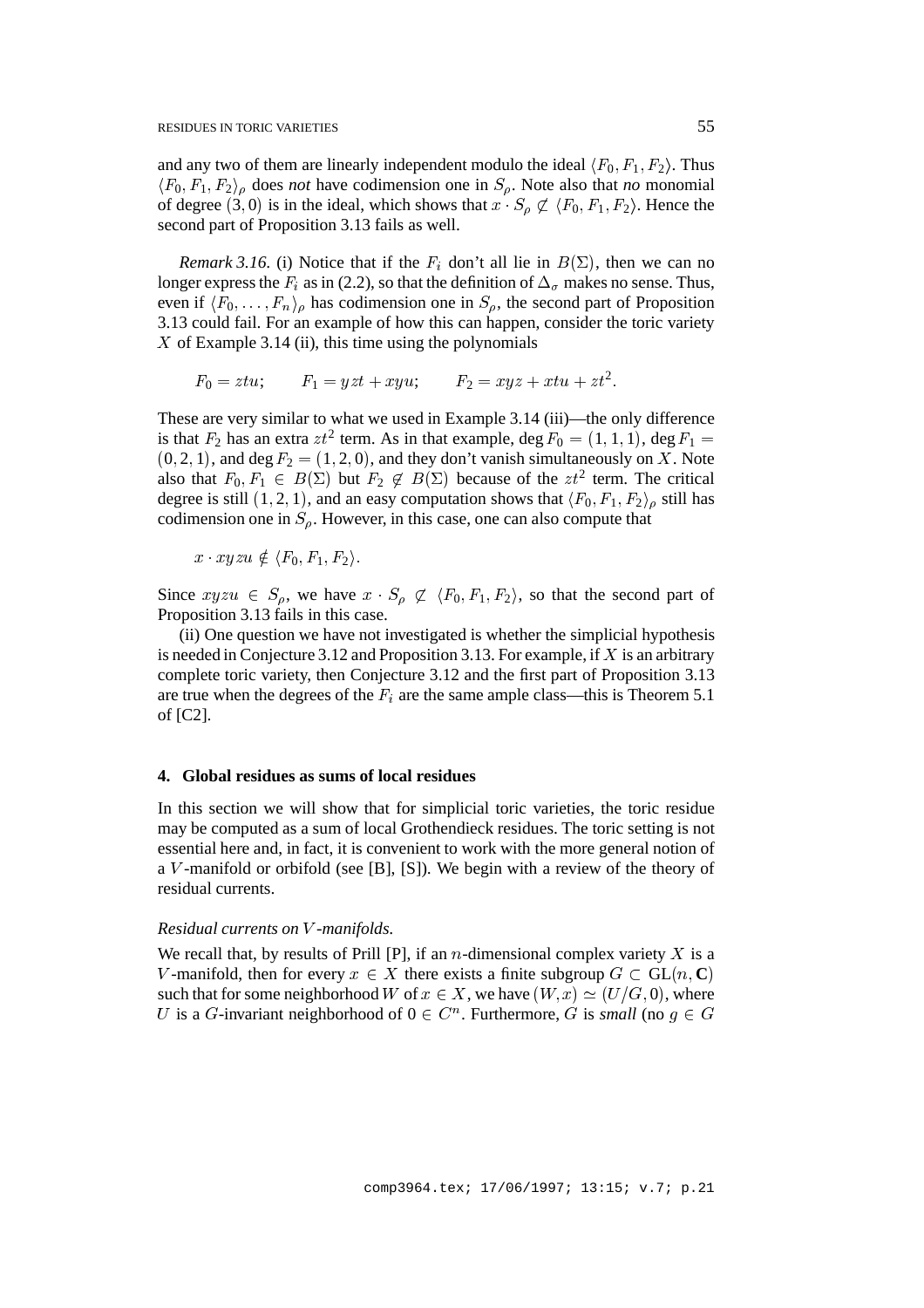has 1 as an eigenvalue of multiplicity  $n - 1$ ) and is unique up to conjugacy. Such a local presentation  $(W, x) \simeq (U/G, 0)$  is called a *standard model*.

A simplicial toric variety  $X$  is an example of a  $V$ -manifold. Indeed, with the notation of Section 2, we may cover X with open sets  $X_{\sigma} \simeq \mathbb{C}^n / G(\sigma)$  and it is easy to verify that  $G(\sigma)$  is a small subgroup (see [BC, 3.5]).

It is shown in [Ste, 1.8] that if X is a V-manifold and  $(W, x) \simeq (U/G, 0)$  is a standard model, then

$$
\Gamma(W, \hat{\Omega}_X^p) \simeq \Gamma(U, \Omega_{\mathbf{C}^n}^p)^G,\tag{4.1}
$$

where, as before,  $\Omega_X^p$  denotes the sheaf of Zariski p-forms on X, and the superscript G indicates the subspace of G-invariant forms. Similarly (see [S] and [B]), we consider the sheaves  $\mathcal{E}_X^{p,q}$  of  $C^{\infty}$  forms on X of bidegree  $(p,q)$ . They are associated with the presheaves which assign to an open set  $W \subset X$ , which is part of a standard model  $(W, x) \simeq (U/G, 0)$ , the group  $\mathcal{E}^{p,q}_X(W)$  =  $\Gamma_X^{p,q}(W) = \Gamma(U, \mathcal{E}^{p,q})^G$ , where  $\mathcal{E}^{p,q}$  is the sheaf of  $C^{\infty}(p, q)$ -forms on  $\mathbb{C}^n$ . The restriction maps for these presheaves are defined as follows: if  $(W', x) \simeq (U'/G', 0)$  is another standard model and  $W' \subset W$  then by [P, Theorem 2], there exists a linear map  $h \in GL(n, \mathbb{C})$  such that  $h(U') \subset U$  and  $G' = h^{-1}Gh$ . We then set  $r_{W'}^W = h^* \colon \mathcal{E}_X^{p,q}(W) \to \mathcal{E}_X^{p,q}(W')$ . Note also that any element in GL(n, C) commutes with the differential operator  $\bar{\partial}$  acting on  $\Gamma(U, \mathcal{E}^{p,q})$ , which means that we can define an operator  $\bar{\partial}: \mathcal{E}^{p,q}_X \to \mathcal{E}^{p,q+1}_X$ .  $\chi^{p,q} \to \mathcal{E}_X^{p,q+1}.$ 

We denote by  $\Gamma_c(W, \mathcal{E}_X^{p,q})$  the s  $\mathcal{L}_X^{p,q}$ ) the space of sections of  $\mathcal{E}_X^{p,q}$  with or  $X^{p,q}$  with compact support in W. For a standard model  $(W, x) \simeq (U/G, 0)$ , we have  $\Gamma_c(W, \mathcal{E}_X^{p,q}) \simeq$  $\Gamma_c(U,{\cal E}^{p,q})^G$ , and it carries a natural Fréchet topology as a subspace of  $\Gamma_c(U,{\cal E}^{p,q})$ . We will denote by  $\mathcal{D}_X^{p,q}$  the sheaf of  $(p,q)$ -*currents* on X, i.e., the sheaf which associates to any open set W of X, the space  $\mathcal{D}^{p,q}_X(W)$  of continuous linear funcionals  $\ddot{\,}$ on  $\Gamma_c(W, \mathcal{E}_X^{n-p,n-q}).$ 

LEMMA 4.2. *If*  $(W, x) \simeq (U/G, 0)$  *is a standard model, then* 

$$
{}'\mathcal{D}^{p,q}_{X}(W) \simeq \mathcal{D}^{p,q}(U)^G,
$$

 $-$ 

*where*  $D^{p,q}$  *is the sheaf of*  $(p,q)$ *-currents on*  $\mathbb{C}^n$  *and the action of*  $G$  *on*  $\mathcal{D}^{p,q}(U)$  *is the natural one:*

$$
(gT)(\alpha) = T(g^*\alpha), \quad T \in \mathcal{D}^{p,q}(U) \quad \text{and} \quad \alpha \in \Gamma_c(U, \mathcal{E}^{n-p,n-q}).
$$

*Proof.* The space  $\mathcal{D}_X^{p,q}(W)$  is by definition the continuous dual of  $\Gamma_c(W,$  $\mathcal{E}_X^{F,\cdots,T}$ ) =  $\Gamma$  $\Gamma_X^{n-p,n-q}$ ) =  $\Gamma_c(U, \mathcal{E}^{n-p,n-q})^G$ , and any continuous linear map

$$
T: \Gamma_c(U, \mathcal{E}^{n-p,n-q})^G \to \mathbf{C},
$$

extends to a G-invariant continuous linear map defined on all of  $\Gamma_c(U, \mathcal{E}^{n-p,n-q})$ by the formula

$$
T(\alpha) = T(\alpha^{G}), \quad \text{where } \alpha^{G} = \frac{1}{|G|} \sum_{g \in G} g^* \alpha.
$$
 (4.3)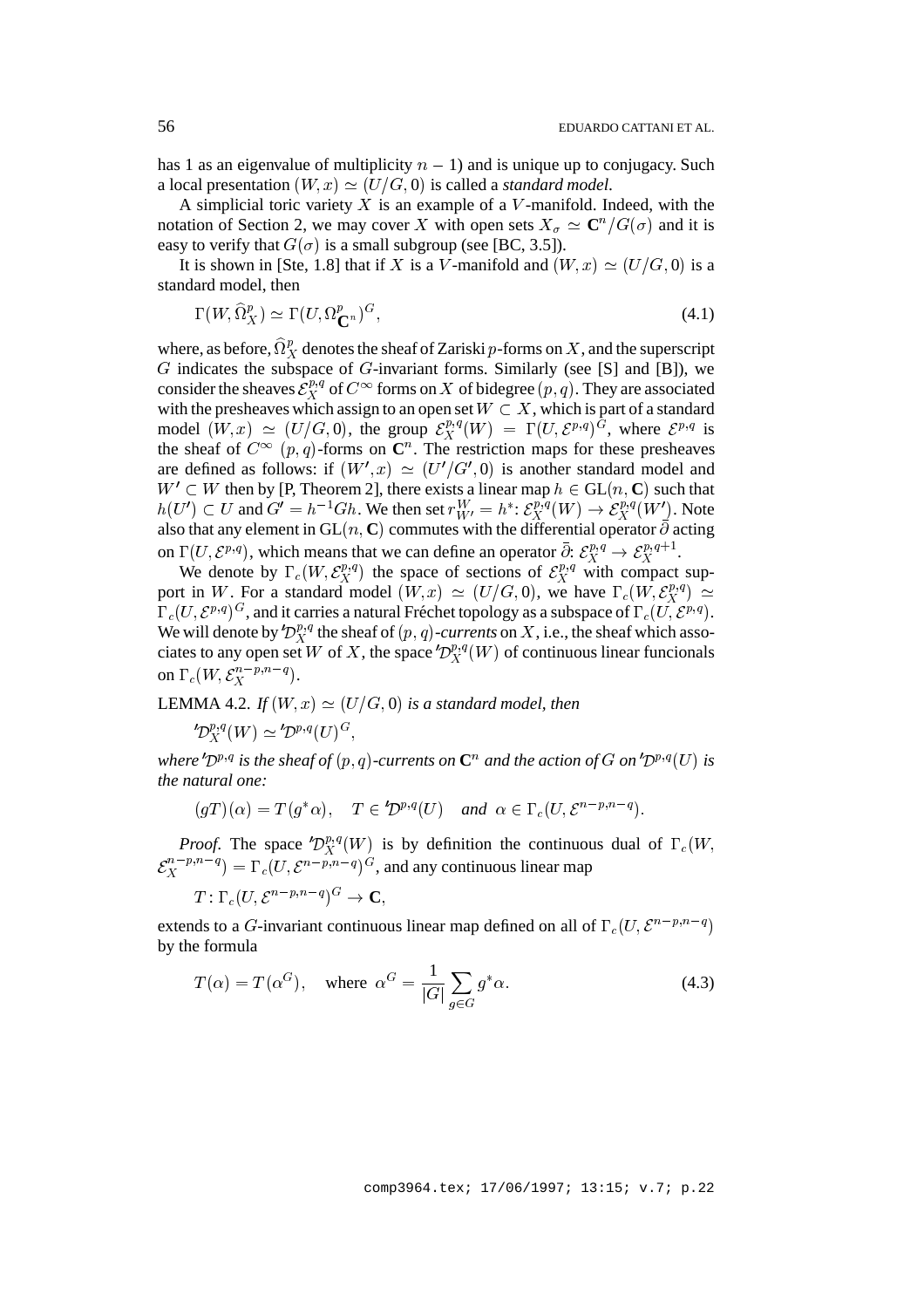Conversely, every G-invariant linear functional T on  $\Gamma_c(U, \mathcal{E}^{n-p,n-q})$  satisfies

$$
T(\alpha) = \frac{1}{|G|} \sum_{g \in G} (gT)(\alpha) = \frac{1}{|G|} \sum_{g \in G} T(g^* \alpha) = T(\alpha^G)
$$
 (4.4)

and, thus, is in the image of  $(4.3)$ .

It will be convenient to assign to  $T \in \mathcal{D}^{p,q}(U)^G$  the element  $(1/|G|)$   $T \in \mathcal{D}^{p,q}_X(W)$ . With this convention, the  $G$ -invariant continous linear operator defined by integration  $\int_U : \Gamma_c(U, \mathcal{E}^{n,n}) \to \mathbb{C}$  gives rise, when  $(W, x) \simeq (U/G, 0)$  is a standard model, to the usual definition of integration for sections  $\alpha \in \Gamma_c(W, \mathcal{E}_X^{n,n})$  $\mathcal{L}$  and  $\mathcal{L}$ 

$$
\int_W \alpha = \frac{1}{|G|} \int_U \alpha.
$$

It is clear that this definition is independent of the choice of standard model. Moreover, the existence of  $C^{\infty}$  partitions of unity on X (see [B]) implies that we can define the integral for compactly supported sections of  $\mathcal{E}_X^{n,n}$  over any  $X^{n,n}_X$  over any open set of  $X$ .

Similarly, given a G-invariant form  $\alpha \in \Gamma(U, \mathcal{E}^{p,q})^G$ , integration against  $\alpha$ defines a G-invariant current  $I(\alpha) \in \mathcal{D}^{p,q}(U)^G$ . Thus

$$
I(\alpha)(\beta) = \int_U \alpha \wedge \beta \quad \text{for } \beta \in \Gamma_c(U, \mathcal{E}^{n-p, n-q}).
$$

The corresponding current in  $D_X^{p,q}(W)$  will also be denoted by  $I(\alpha)$  and we have  $I(\alpha)(\beta)=(1/|G|)\int_U\alpha\wedge\beta=\tilde{\int}_W\alpha\wedge\beta.$ 

We extend the definition of  $\overline{\partial}$  to the space of currents by the formula

$$
(\bar{\partial}T)(\beta) := (-1)^{p+q} T(\bar{\partial}\beta), \qquad T \in {}^t\mathcal{D}_X^{p,q}(W) \quad \text{and}
$$
  

$$
\beta \in \Gamma_c(W, \mathcal{E}_X^{n-p, n-q-1}).
$$

## PROPOSITION 4.5. *Let* X *be a compact, connected* V *-manifold. Then*



*commutes and its rows are exact.*

(i) *The diagram*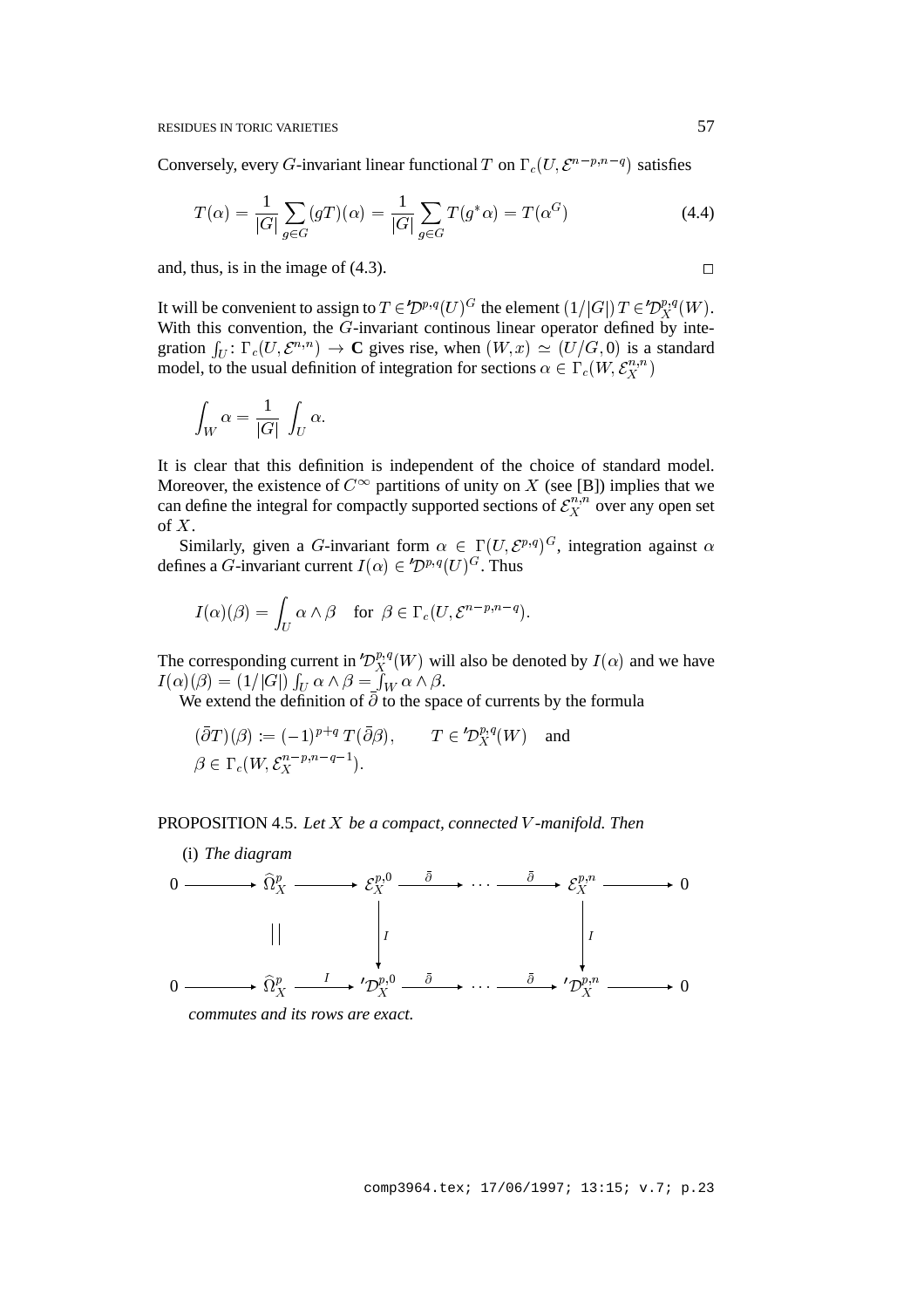(ii) *The following diagram commutes and all maps are isomorphisms*



*Proof*. The commutativity of the first diagram is a consequence of the sign convention in the definition of  $\overline{\partial}$ . Exactness follows from the corresponding statements in the smooth case. We illustrate this for the bottom row.

Let  $\alpha \in \Omega_{X,x}^p$  be such that  $I(\alpha) = 0$ . We represent  $\alpha$  by a G-invariant holomorphic p-form  $\tilde{\alpha}$  on U where  $(U/G, 0) \simeq (W, x)$  is a standard model. By Lemma 4.2,  $I(\tilde{\alpha}) = 0$  as an element in  $\mathcal{D}^{p,0}(U)^G \subset \mathcal{D}^{p,0}(U)$ . Consequently, by exactness in the smooth case,  $\tilde{\alpha} = 0$  and, a fortiori,  $\alpha = 0$ .

Suppose now that  $T \in \mathcal{D}_{X,x}^{p,q}$  is  $\partial$ -closed. Again, we represent T by a G-invariant current  $T \in \mathcal{D}^{p,q}(U)^G$  satisfying  $\partial T = 0$ . We may replace U by a smaller Ginvariant neighborhood  $U'$  of  $0 \in \mathbb{C}^n$  where  $\tilde{T} = \bar{\partial} \tilde{S}$ ,  $\tilde{S} \in 'D^{p,q-1}(U')$ . As in (4.4), since  $\partial$  is a G-invariant operator,  $T = \partial S^G$ , where  $S^G$  is the G-invariant current  $\tilde{S}^G = (1/|G|)\Sigma_{g \in G} g\tilde{S}$ . Thus  $T = \bar{\partial}S^G$ , for the induced element in  $D_{X,x}^{p,q-1}$ .

To prove (ii) we note that the sheaves  $\mathcal{E}_X^{p,q}$  and  $\mathcal{D}_X^{p,q}$  are fine and, consequently,  $\ddot{\,}$  $\ddot{\,}$ the rows in the diagram in (i) give fine resolutions of the sheaf  $\Omega_X^p$ . Now, taking  $p = n$ , the usual proof of Dolbeault's Theorem gives the isomorphisms  $\eta$  and  $\not$ m. The isomorphism I is deduced from the map at the level of sheaves and the commutativity follows from (i). Clearly I maps the cohomology class of a  $\bar{\partial}$ closed  $(n, n)$ -form  $\alpha$  to the  $(n, n)$ -current defined by integration of compactly supported  $C^{\infty}$  functions against  $\alpha$ .

Stokes' Theorem for V-manifolds  $[B]$  implies that integration over X defines an isomorphism  $\int_X H_{\bar{\partial}}^{n,n}(X) \to \mathbf{C}$  and the map  $Ev_1 : H_{\bar{\partial}}^n(\Gamma(X, \mathcal{D}_X^{n},)) \to \mathbf{C}$  is defined by evaluation of a (global) current on the constant function  $1<sub>X</sub>$ . The commutativity of the right triangle then follows from the relation  $\int_X \alpha = I([\alpha])(1_X)$ ,  $|\alpha| \in H_{\bar{\sigma}}$   $(X)$ .  $\frac{n,n}{\bar{\partial}}(X).$ 

We now bring into the picture multiple residue and principal value currents (as in [CH] and [Di]). Let  $D_1, \ldots, D_k$  be reduced Weil divisors on the V-manifold X. For each  $D_i$ , some multiple is a Cartier divisor (since X is a V-manifold), so that  $D_i$  may be given locally as the support of the zero set of a holomorphic function.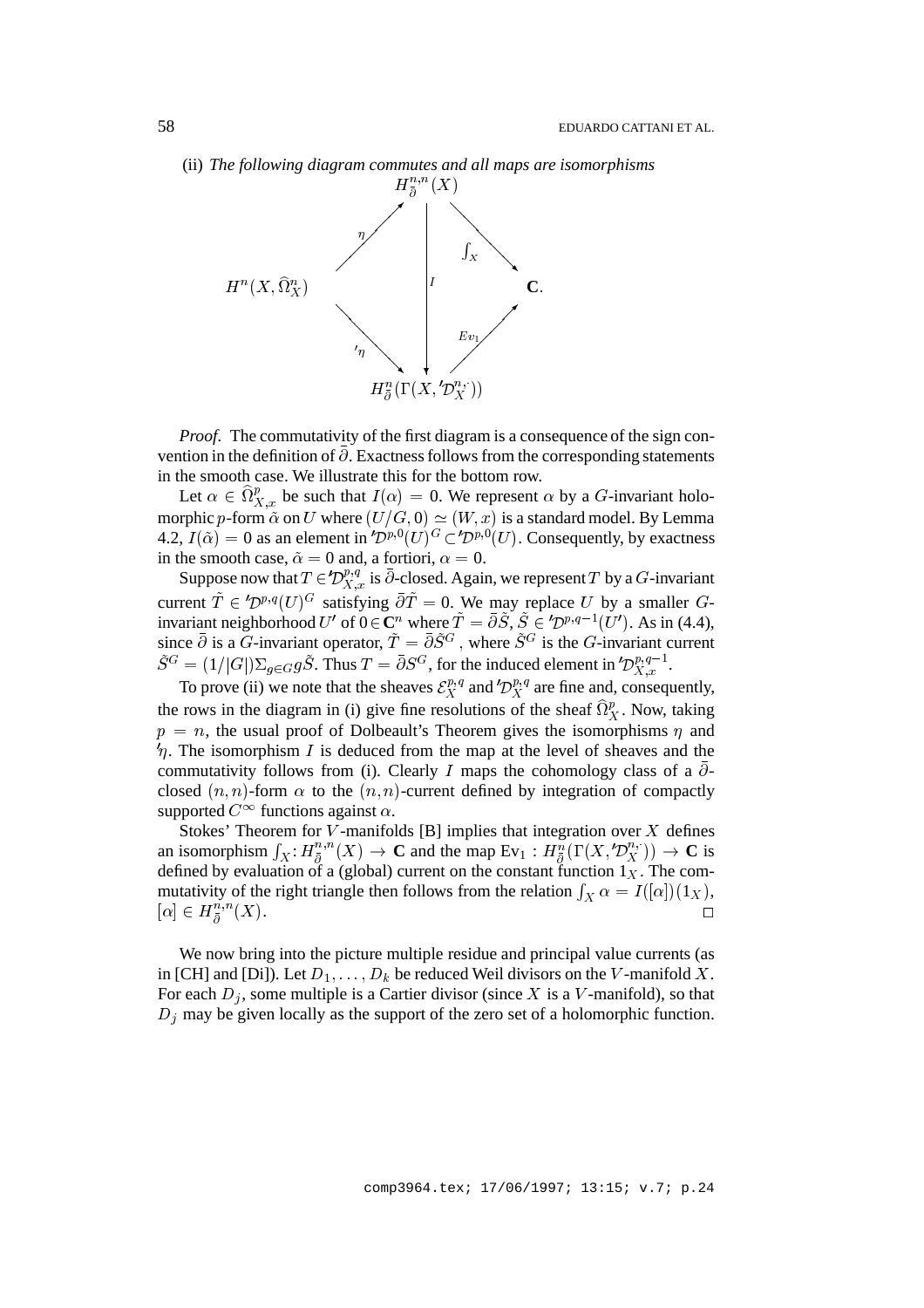Let  $\omega$  be a semimeromorphic  $(p, q)$ -form on X with poles on  $D = \bigcup_{i=1}^{k} D_i$ . This means that  $\omega$  can be locally written as  $\omega'/f$  with  $\omega'$  a  $C^{\infty}(p,q)$ -form and f a holomorphic function such that  ${f = 0} \subset D$ .

Suppose for a moment that  $X$  is smooth and we are given (not necessarily minimal) equations  $f_i \in \Gamma(U, \mathcal{O}_X)$  for each hypersurface  $D_i$ ,  $i = 1, \ldots, k$ , on some open subset  $U$ . For any  $C^{\infty}$  form  $\alpha$  (resp.  $\beta$ ) with compact support contained in U and bidegree  $(n - p, n - q - k)$  (resp.  $(n - p, n - q - (k - 1))$ ), we define

$$
R_D[\omega](\alpha) = R_{D_1,...,D_k}[\omega](\alpha) = \lim_{\delta \to 0} \int_{T_\delta(f)} \omega \wedge \sigma
$$

and

$$
RP_D[\omega](\beta) = R_{D_1,...,D_{k-1}} P_{D_k}[\omega](\beta) = \lim_{\delta \to 0} \int_{D_{\delta}(f)} \omega \wedge \beta,
$$

where

$$
T_{\delta}(f) = \{x \in U: |f_i(x)| = \varepsilon_i(\delta), \quad 1 \leq i \leq k\},
$$
  
\n
$$
D_{\delta}(f) = \{x \in U: |f_i(x)| = \varepsilon_i(\delta), \quad 1 \leq i \leq k - 1, \quad |f_k(x)| > \varepsilon_k(\delta)\},
$$

are conveniently oriented semianalytic tubes and the k functions  $\varepsilon_i$ :  $(0, 1) \rightarrow \mathbf{R}_+$ are analytic and satisfy  $\lim_{\delta \to 0} (\varepsilon_j(\delta)/\varepsilon_{j+1}^q(\delta)) = 0$  for all  $1 \leq j \leq k-1$  and all positive integers q. We call  $(\varepsilon_1, \ldots, \varepsilon_k)$  an *admissible path*.

In [CH], Coleff and Herrera show that the above limits exist for any  $\alpha$ ,  $\beta$ . Moreover, these limits are independent of the admissible path and the particular equations  $f_1,\ldots,f_k$ . Thus, on U, we get the *multiple residue* current  $R_D[\omega]$  of bidegree  $(p, q+k)$  and the *principal value* current  $RP_D[\omega]$  of bidegree  $(p, q+k-1)$ . By means of a  $C^{\infty}$  partition of unity, these local definitions can be collected to obtain global currents on X, also denoted  $R_D[\omega]$  and  $RP_D[\omega]$ , whose supports verify

$$
\text{supp}(R_D[\omega]) \subset \left(\bigcap_{i=1}^k D_1\right) \cap \text{supp}(\omega),
$$
  

$$
\text{supp}(RP_D[\omega]) \subset \left(\bigcap_{i=1}^{k-1} D_i\right) \cap \text{supp}(\omega).
$$

Suppose now that X is a V-manifold,  $D_1,\ldots,D_k$  reduced Weil divisors as above, and  $W \simeq U/G$  is a standard model. We denote by  $D_1, \ldots, D_k$  the lifted hypersurfaces in U. For any G-invariant, semimeromorphic form  $\tilde{\omega}$  on U, with polar set contained in  $D = \bigcup_{i=1}^k D_i$ , the currents  $R_{\tilde{D}}[\tilde{\omega}]$  and  $RP_{\tilde{D}}[\tilde{\omega}]$  are also *G*-invariant. Thus, given a semimeromorphic form  $\omega$  on W, we denote by  $\tilde{\omega}$  its lifting to U and then define:

$$
R_D[\omega] = \frac{1}{|G|} R_{\tilde{D}}[\tilde{\omega}] \text{ and } RP_D[\omega] = \frac{1}{|G|} RP_{\tilde{D}}[\tilde{\omega}].
$$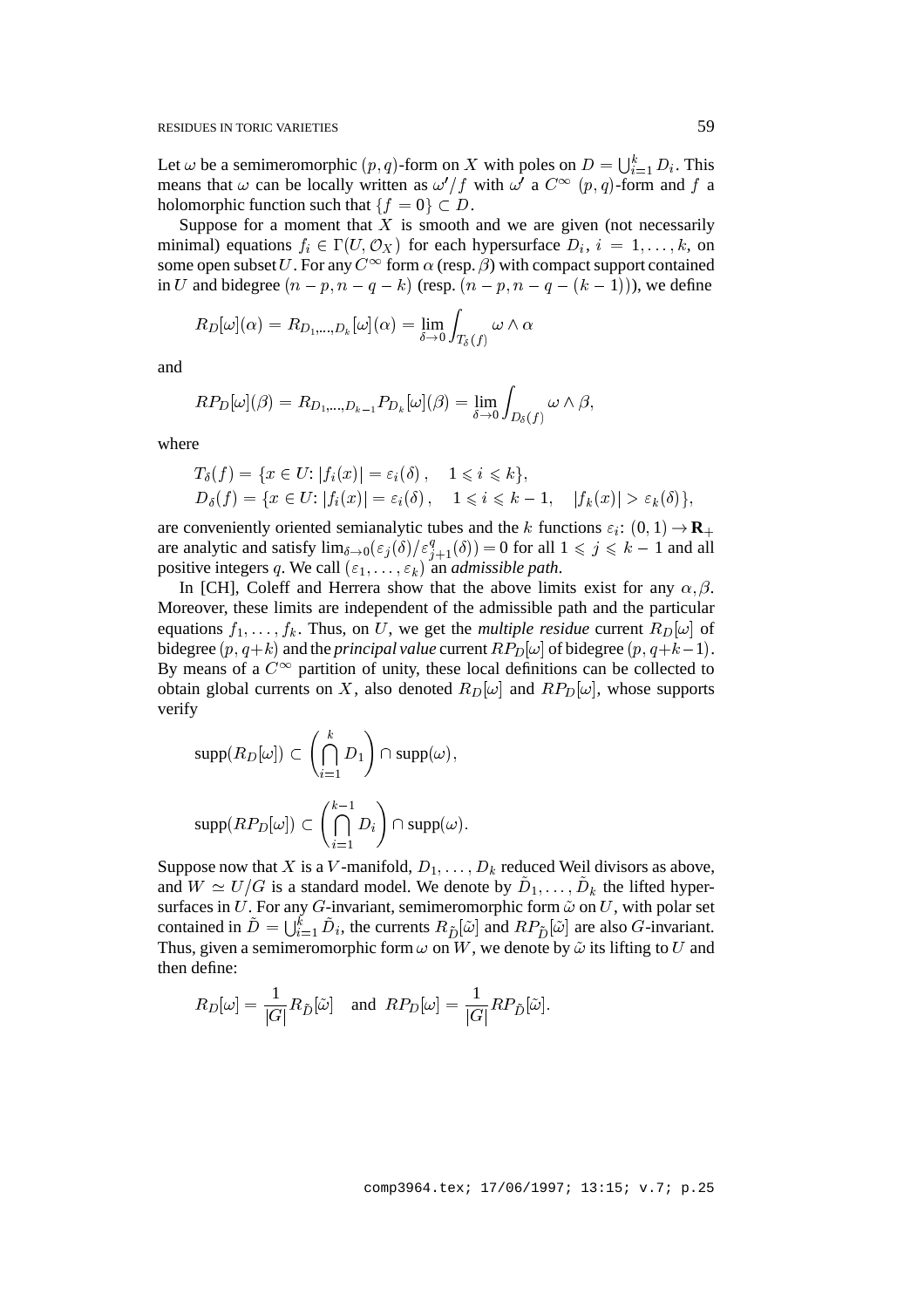These definitions may again be globalized using a partition of unity on  $X$ . The definition of  $RP<sub>D</sub>$  and support property stated above imply that

$$
RP_D[\omega]_{X-D_j} = 0 \text{ for } j < k, \text{ and}
$$
\n
$$
RP_D[\omega]_{X-D_k} = R_{D_1,...,D_{k-1}}[\omega]_{X-D_k}.
$$
\n(4.6)

The mappings  $R_D$  and  $RP_D$  associating to any germ of meromorphic p-form  $\omega$ with poles contained in D, the germ of the residual currents  $R_D[\omega]$  and  $RP_D[\omega]$ , define sheaf morphisms making the following diagram commutative



In particular,  $\partial R_D[\omega] = 0$  for every meromorphic form  $\omega \in \Omega_X^p(*D)$ .

We conclude our discussion of residual currents by defining the local Grothendieck residue at a point x on a V-manifold X. Let  $(W_1, x) \simeq (U_1/G, 0)$  be a standard model, and let  $W$  be a relatively compact neighborhood of  $x$  such that  $W \subset W \subset W_1$ . Finally, let U be a G-invariant neighborhood of 0 such that  $W \simeq U/G$  and  $U \subset \overline{U} \subset U_1$ . Suppose that  $f_1,\ldots,f_n \in \mathcal{O}(\overline{W})$  have x as their only common zero in  $\overline{W}$ . Pulling-back to  $\overline{U}$ , it follows that the hypersurfaces  $D_i = \{f_i = 0\}$  intersect only at 0. Given now a meromorphic *n*-form  $\omega$  on W with polar set contained in  $\bigcup_{i=1}^{n} \{f_i = 0\}$ , we denote by  $\tilde{\omega}$  its pull-back to U and define

$$
\text{Res}_x(\omega) = \frac{1}{|G|} \text{Res}_0(\tilde{\omega}),\tag{4.8}
$$

where, as we recall from [GH] for example, the local Grothendieck residue  $\text{Res}_{0}(\tilde{\omega})$ is defined as

$$
\mathrm{Res}_0(\tilde{\omega}) = \left(\frac{1}{2\pi i}\right)^n \int_{\{z \in U : |\tilde{f}_i(z)| = \varepsilon_i, 1 \leqslant i \leqslant n\}} \tilde{\omega}.
$$

Here  $\varepsilon_i > 0$  must be chosen so that  $\{w \in \mathbb{C}^n: |w_i|_{1 \leqslant i \leqslant n} = \varepsilon_i\}$  is contained in the open set  $f(U), f = (f_1,\ldots,f_n)$ , and  $\{z \in \overline{U} : |f_i(z)|_{1 \leqslant i \leqslant n} = \varepsilon_i\} \cap \partial U = \emptyset$ . Note that the tube  $\{z \in U : |f_i(z)| = \varepsilon_i, 1 \leq i \leq n\}$  is compact, of real dimension n, and we orient it with the form  $d(\arg f_1) \wedge \cdots \wedge d(\arg f_n)$ .

If  $\varphi$  is a  $C^{\infty}$  function with compact support in W, which is identically equal to 1 in a neighborhood of x, for its pull-back  $\tilde{\varphi}$  we have

$$
(2\pi i)^n \operatorname{Res}_{0}(\tilde{\omega}) = \lim_{\delta \to 0} \int_{\{|\tilde{f}_i(z)| = \varepsilon_i(\delta), 1 \leqslant i \leqslant n\}} \tilde{\varphi} \cdot \tilde{\omega} = R_{\tilde{D}}[\tilde{\omega}](\tilde{\varphi}),
$$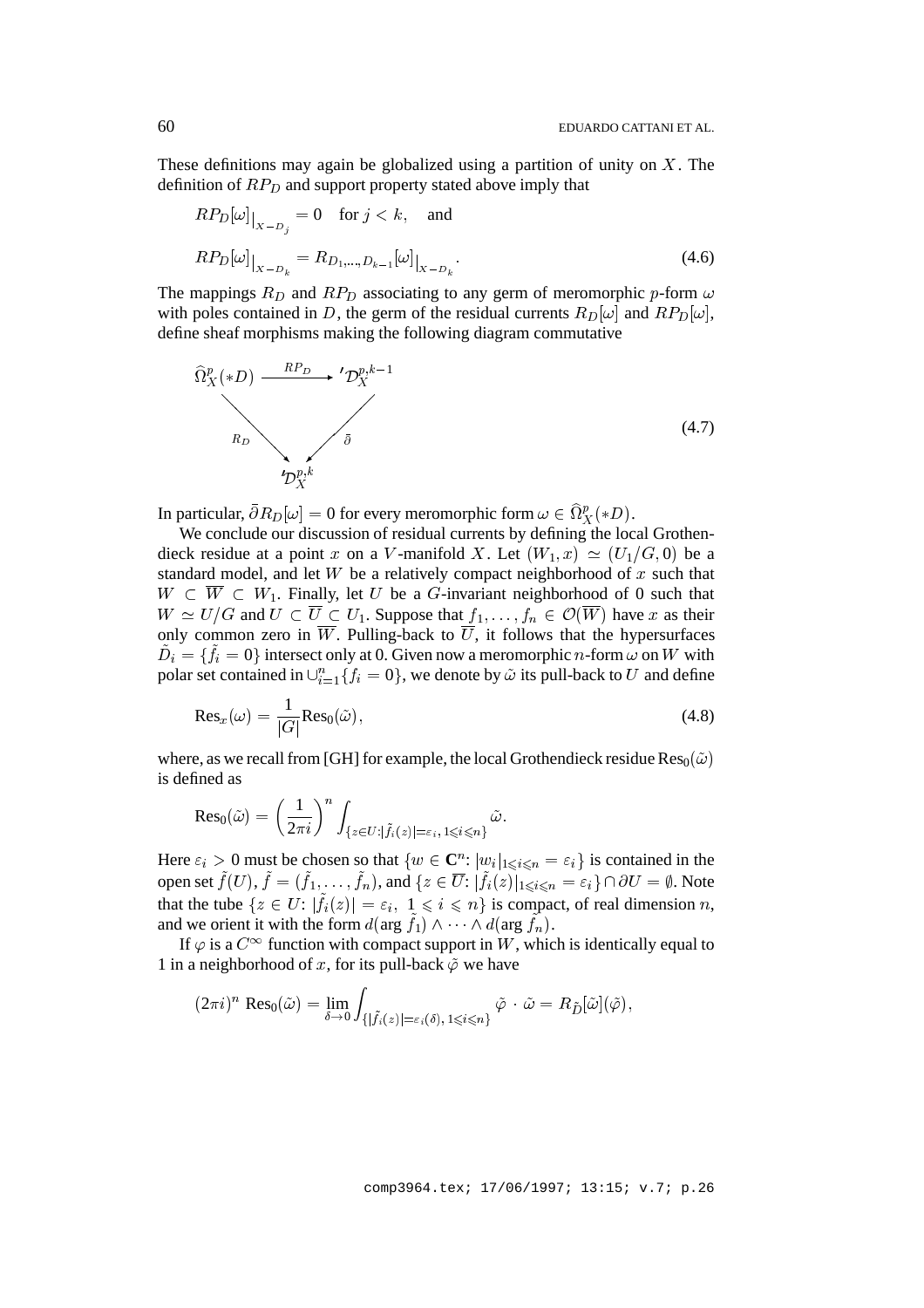from which it follows that

$$
(2\pi i)^n \operatorname{Res}_x(\omega) = R_D[\omega](\varphi). \tag{4.9}
$$

*Remark 4.10.* Given reduced Weil divisors  $D_1, \ldots, D_n$  with finite intersection in a compact V-manifold X, and a meromorphic n-form  $\omega$  whose polar set is contained in the divisor  $D_1 \cup \cdots \cup D_n$ , it follows from (4.9) and (4.7) that

$$
(2\pi i)^n \sum_{x \in D_1 \cap \dots \cap D_n} \text{Res}_x(\omega) = R_D[\omega](1_X) = (\bar{\partial}RP_D[\omega])(1_X)
$$

$$
= -RP_D[\omega](\bar{\partial}1_X) = 0.
$$

This is essentially the proof in [CH, p. 48] of the theorem on the vanishing of the sum of Grothendieck residues due to Griffiths [G].

#### *Global residues.*

We will now generalize the notion of toric residue to a *global residue* defined on an arbitrary  $n$ -dimensional compact V-manifold  $X$ .

Given  $n + 1$  reduced Weil divisors  $D_0, \ldots, D_n$  on X such that

 $D_0 \cap \cdots \cap D_n = \emptyset,$ 

the open sets  $U_i = X - D_i$  constitute an open cover U of X. A meromorphic n-form  $\omega \in \Gamma(X, \hat{\Omega}_X^n(*D))$ , with polar set contained in  $D = D_0 \cup \cdots \cup D_n$ , defines a Čech cocycle in  $\mathcal{C}^n(\mathcal{U}, \Omega^n_X)$ . After passing to the direct limit we obtain a cohomology class  $[\omega] \in H^n(X, \Omega_X^n)$ . The Dolbeault isomorphism  $\eta$  from Proposition 4.5 (ii) assigns to  $[\omega]$  a Dolbeault cohomology class  $\eta(\omega) \in H^{n,n}_{\bar{\partial}}(X)$ .

DEFINITION 4.11. The *global residue* of  $\omega$  relative to the divisors  $D_0, \ldots, D_n$  is given by

$$
Res(\omega) = \left(\frac{-1}{2\pi i}\right)^n \int_X \eta(\omega).
$$

For a simplicial toric variety the global residue agrees with the toric residue. Indeed, we have already noted in  $(4.1)$  that for a V-manifold, our notion of holomorphic forms agrees with the Zariski differentials and, as shown in [C2, Proposition A.1]

$$
\text{Tr}_X([\omega])=\left(\frac{-1}{2\pi i}\right)^n\,\int_X\eta(\omega).
$$

Our next goal is to show that under very mild hypotheses, we can write the global residue as a sum of local residues. As above, let  $D_0,\ldots,D_n$  be  $n+1$  reduced Weil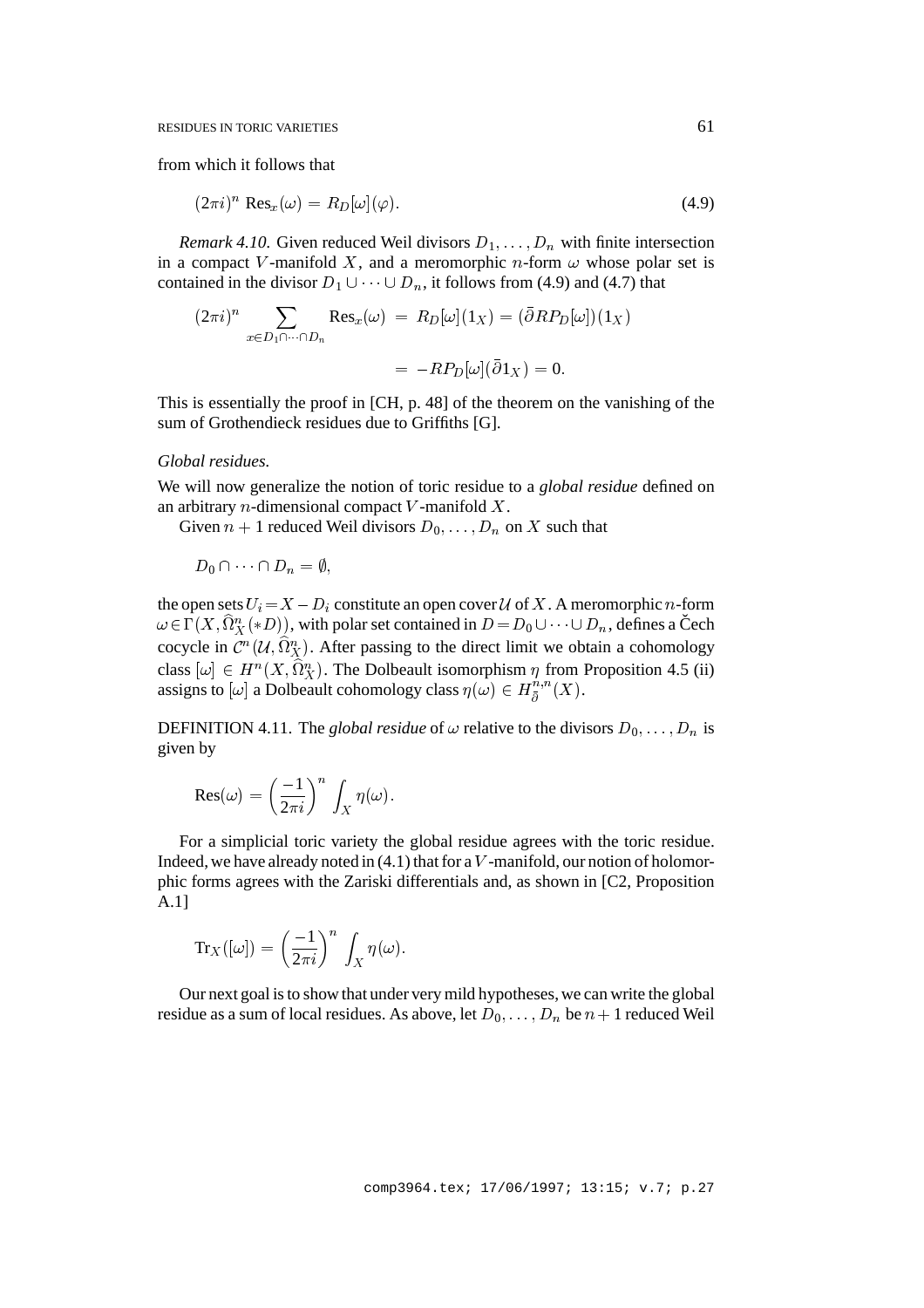divisors in X with empty intersection, and assume that for some  $k = 0, \ldots, n$ , the n-fold intersection

$$
D_{\hat{k}} = D_0 \cap \cdots \cap \widehat{D_k} \cap \cdots \cap D_n
$$

is finite. If  $\omega \in \Gamma(X, \Omega_X^n(*D))$  and  $x \in D_k^*$  we can write, in a neighborhood of x,

$$
\omega=\frac{\omega'}{f_0\ldots f_n},
$$

where, locally,  $\omega'$  is holomorphic and  $D_i$  is the support of  $\{f_i = 0\}$ ,  $f_i$  holomorphic. We will denote by  $\text{Res}_{k,x}(\omega)$  the local Grothendieck residue

$$
\mathrm{Res}_{k,x}(\omega)=\mathrm{Res}_{x}\Big(\frac{\omega'/f_k}{f_0\ldots\widehat{f_k}\ldots f_n}\Big).
$$

Note that  $x \in D_k$  implies that  $f_k(x) \neq 0$ .

THEOREM 4.12. *If*  $D_0$ , ...,  $D_n$  are reduced Weil divisors with empty intersection *on a n*-dimensional compact V-manifold X, then for any  $\omega \in \Gamma(X, \Omega_X^n(*D))$ , we *have*

$$
\mathrm{Res}(\omega) = (-1)^k \sum_{x \in D_{\hat{k}}} \mathrm{Res}_{k,x}(\omega),
$$

*whenever the intersection*  $D_{\hat{k}} = D_0 \cap \cdots \cap D_k \cap \cdots \cap D_n$  *is finite.* 

*Proof.* There is no loss of generality in assuming  $k = n$ ; the sign dependence is a consequence of the fact that the global residue is alternating on the order of the divisors.

The global residue Res $(\omega) = (-1/(2\pi i))^n \int_X \eta(\omega)$  uses the Dolbeault isomorphism  $\eta$ . However, by Proposition 4.5 (ii), we can also use the Dolbeault isomorphism  $\eta$  for currents. Thus Res( $\omega$ ) equals  $(-1/(2\pi i))^n$  times the value on the constant function  $1_X$  of any current representing the image under  $\eta$  of the Čech cohomology class  $[\omega]$ . Hence, the theorem will follow from the following two assertions

(i)  $\eta([\omega])$  is the class of the current  $RP_D[\omega] = R_{D_0,...,D_{n-1}}P_{D_n}[\omega]$ . (ii)  $RP_D[\omega](1_X) = (2\pi i)^n \Sigma_{x \in D_{\hat{n}}} Res_{n,x}(\omega)$ .

Because of the definition of the Dolbeault isomorphism  $\eta$ , to prove (i), it suffices to construct, for each  $i = 0, \ldots, n - 1$ , a Čech cochain  $\xi^{(i)} \in C^i(\mathcal{U}, \mathcal{D}_X^{n, n-i-1})$ satisfying

(a)  $\delta \xi^{(n-1)} = I(\omega)$  ( $\delta$  is the Čech coboundary). (b)  $\bar{\partial} \xi^{(i)} = \delta \xi^{(i-1)}$  for all  $i = 1, ..., n - 1$ .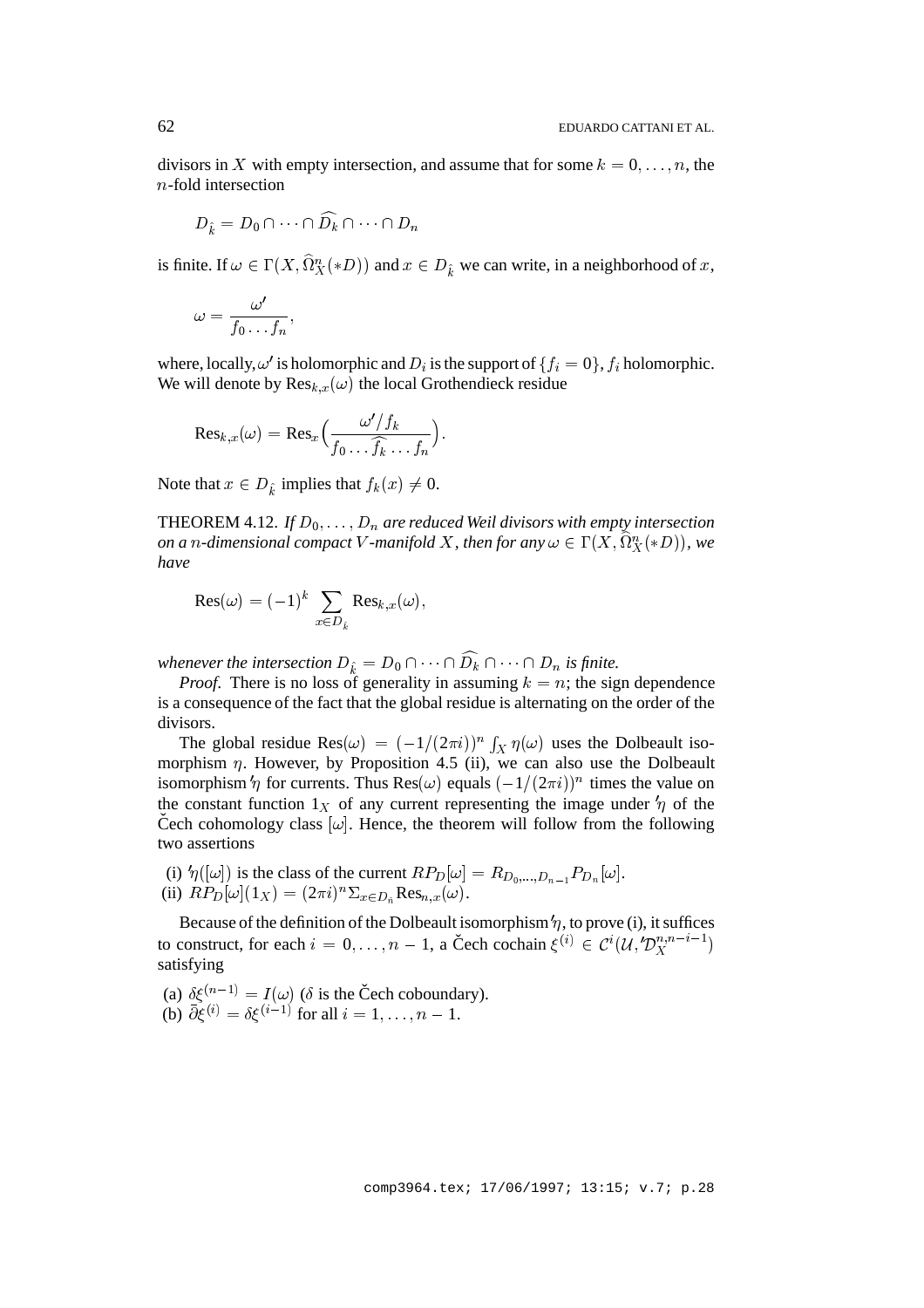(c) 
$$
\bar{\partial} \xi^{(0)} = R_{D_0,...,D_{n-1}} P_{D_n}[\omega].
$$

We define

$$
\xi_J^{(n-1)} = \begin{cases} RP_{D_0}[\omega] & \text{if } J = \{1, \dots, n\}, \\ 0 & \text{otherwise}, \end{cases}
$$

and, for any  $i = 0, \ldots, n - 2$  and any  $J \subset \{0, \ldots, n\}$  with cardinality  $i + 1$ ,

$$
\xi_J^{(i)} = \begin{cases} R_{D_0,\dots,D_{n-i-2}} P_{D_{n-i-1}}[\omega] & \text{if } J = \{n-i,\dots,n\}, \\ 0 & \text{otherwise.} \end{cases}
$$

It is understood that the above currents  $RP_{D_0}[\omega]$  and  $R_{D_0,...,D_{n-i-2}}P_{D_{n-i-1}}[\omega]$  are restricted to the appropriate open sets  $U_J = \bigcap_{i \in J} U_i$ . We will generally not indicate the restriction when it is irrelevant or clear from the context.

To verify (a), note that  $\delta \xi^{(n-1)}$  is the cochain assigning to  $U_0 \cap \cdots \cap U_n$  the current  $RP_{D_0}[\omega]$  restricted to this open set. Since  $D_0$  is disjoint from  $U_0 \cap \cdots \cap U_n$ , the definition of  $RP_{D_0}[\omega]$  implies that it must agree with  $I(\omega)$ .

Suppose now that  $1 \leq i \leq n - 1$ , then it follows from (4.7) that

$$
(\bar{\partial}\xi^{(i)})_J = \begin{cases} R_{D_0,\dots,D_{n-i-1}}[\omega] & \text{if } J = \{n-i,\dots,n\}, \\ 0 & \text{otherwise.} \end{cases}
$$

On the other hand, clearly  $(\delta \xi^{(i-1)})_J = 0$  if J is not an index set of the form  $J = J_j = \{j, n - i + 1, \ldots, n\}$  for some  $j = 1, \ldots, n - i$ . But, if  $j < n - i$ , then  $(\delta \xi^{(i-1)})_{J_i}$  also vanishes – as a consequence of (4.6) – since it is the restriction to the open set  $U_{J_j} \subset U_j$  of the current  $R_{D_0,...,D_{n-i-1}}P_{D_{n-i}}[\omega]$  and  $j < n - i$ .

It remains to consider the case  $J = \{n - i, \ldots, n\}$ . Then,  $(\delta \xi^{(i-1)})_J$  is the restriction to  $U_J$  of  $R_{D_0,...,D_{n-i-1}}P_{D_{n-i}}[\omega]$ . But, since  $U_J \subset U_{n-i}$ , we deduce, again from (4.6), that

$$
R_{D_0,\ldots, D_{n-i-1}} P_{D_{n-i}} [\omega]_{|U_J} = R_{D_0,\ldots, D_{n-i-1}} [\omega]_{|U_J}.
$$

Thus, (b) is satisfied.

The final assertion (c) is proved in a similar way: the cochain  $\bar{\partial} \xi^0$  assigns the zero current to the open sets  $U_j$ ,  $j < n$  and the residue current  $R_{D_0,...,D_{n-1}}[\omega]$  to  $U_n$ . But, then, it follows from (4.6) that  $\bar{\partial} \xi^0$  agrees with the global current  $RP_D[\omega]$ .

The verification of (ii) now reduces to the local formula (4.9). Indeed, since the support of the principal value  $RP_D[\omega]$  is contained in the finite set  $D_{\hat{n}} =$  $D_0 \cap \cdots \cap D_{n-1}$ , its value on the constant function  $1_X$  is the same as the value on any function  $\psi$  which is equal to one on a neighborhood of each of the points in  $D_{\hat{n}}$ . We may choose such a function  $\psi$  of the form  $\psi = \sum_{x \in D_{\hat{n}}} \psi_x$ , where  $\psi_x$  is equal to 1 in a neighborhood of x and the supports of the  $\psi_x$ 's are mutually disjoint and disjoint from  $D_n$  as well. Then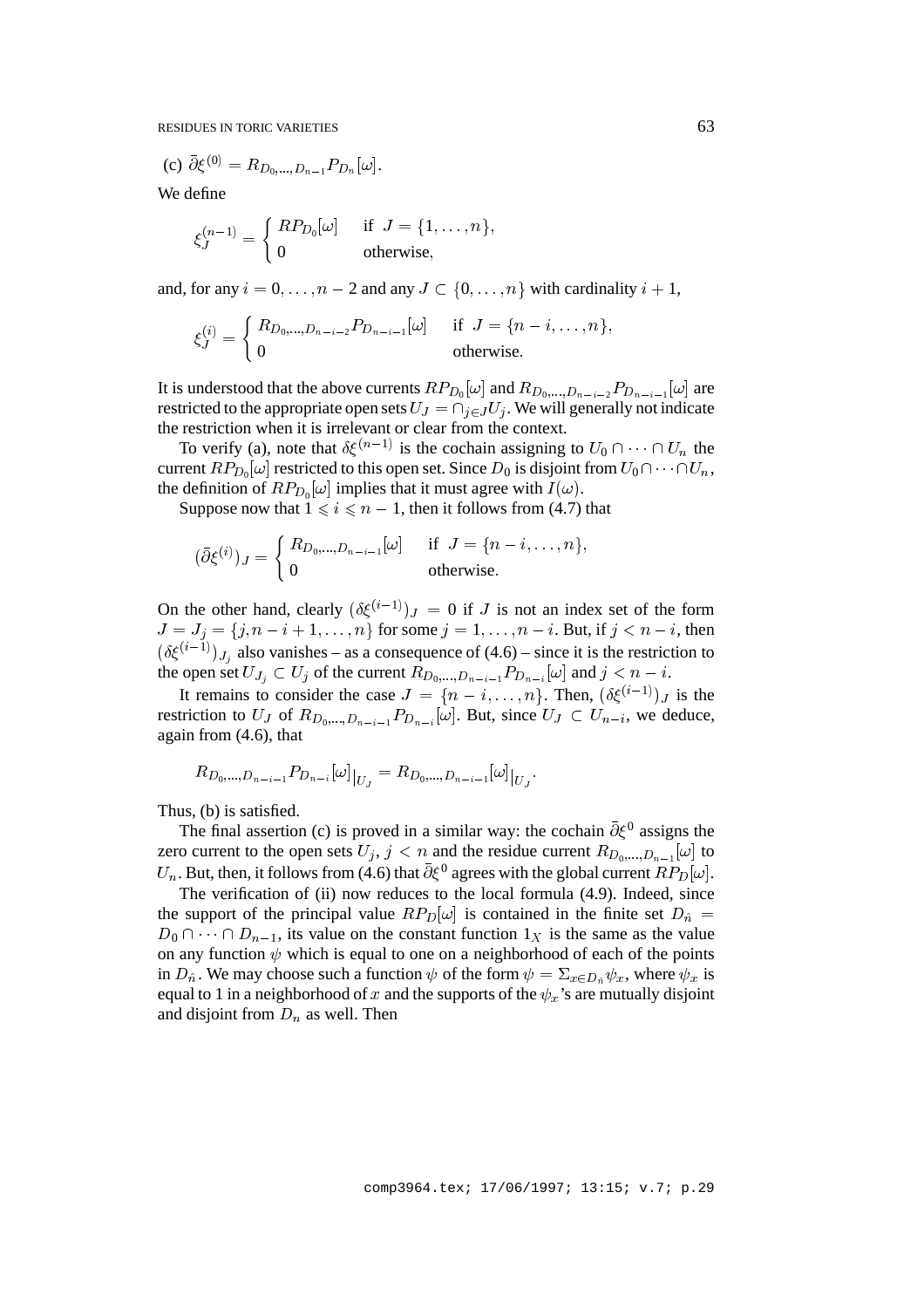$$
RP_D[\omega](1_X) = \sum_{x \in D_{\hat{n}}} RP_D[\omega]_{U_n}(\psi_x)
$$
  
= 
$$
\sum_{x \in D_{\hat{n}}} R_{D_0,...,D_{n-1}}[\omega]_{U_n}(\psi_x),
$$

where the last equality follows from (4.6). But now, (4.9) yields

$$
RP_D[\omega](1_X) = (2\pi i)^n \sum_{x \in D_{\hat{n}}} \text{Res}_x(\omega).
$$

*Remark 4.13.* (i) The *V*-manifolds setting means that in the case of toric varieties we must restrict ourselves to the simplicial case. It is reasonable to expect, however, that Theorem 0.4 will hold for arbitrary complete toric varieties. This is the case, for example, if, with the notation of Theorem 0.4, the (finite) set  $D_{\hat{k}}$ is contained in the torus  $T$ . It is then possible to reduce to the simplicial case by considering simplicial resolutions (cf. the proof of Theorem 4 in [CD]).

(ii) To understand why we need currents in the proof of Theorem 4.12, we will sketch a proof for the case  $n = 2$  using forms rather than currents. The argument will be less than rigorous.

We have  $D_0 \cap D_1 \cap D_2 = \emptyset$  in X. Let  $T_j(\varepsilon)$  be a fundamental system of (open) tubular neighborhoods of  $D_i$ , and let  $S_i(\varepsilon) = \partial T_i(\varepsilon)$  and  $E_i(\varepsilon) = X - T_i(\varepsilon)$ . Also, for i, j, k distinct indices from 0 to 2, consider the intersections  $C_{ijk}(\varepsilon) = E_i(\varepsilon) \cap$  $E_i(\varepsilon) \cap E_k(\varepsilon)$ ,  $C_{ij} (\varepsilon) = E_i(\varepsilon) \cap E_j(\varepsilon) \cap S_k(\varepsilon)$  and  $C_i(\varepsilon) = E_i(\varepsilon) \cap S_j(\varepsilon) \cap S_k(\varepsilon)$ . We will assume that these sets are homology chains of (real) codimension 0, 1, and 2 respectively and that their boundaries behave as one would expect.

Next recall the procedure to define  $\eta(\omega)$ . Let  $\{\sigma_0, \sigma_1, \sigma_2\}$  be a partition of unity subordinated to the covering U. Then, beginning with  $\omega \in \Gamma(U_0 \cap U_1 \cap U_2, \widehat{\Omega}_X^2)$ , define  $\xi_{ij} = (-1)^k \sigma_k \, \omega \in \Gamma(U_i \cap U_j, \mathcal{E}_X^{2,0}),$  which implies  $\omega = \delta(\xi_{ij}) = \xi_{12} - \frac{1}{2}$  $\xi_{02} + \xi_{01}$ . Next, define  $\xi_i = \pm \sigma_j \partial \xi_{ij} \pm \sigma_k \partial \xi_{ik}$ , with the signs chosen so that  $\partial \xi_{ij} = \delta(\xi_i) = \xi_j - \xi_i$ . Finally,  $\eta(\omega)$  is defined to be the global (2, 2)-form  $\partial \xi_i$  in  $U_i$ .

To compute the global residue  $(2\pi i)^{-2} \int_X \eta(\omega)$ , we first observe

$$
\int_X \ \eta(\omega) = \lim_{\varepsilon \to 0} \ \int_{C_{012}(\varepsilon)} \ \eta(\omega) = \lim_{\varepsilon \to 0} \ \int_{C_{012}(\varepsilon)} \ \bar{\partial} \xi_0.
$$

Since  $\xi_0$  has bidegree  $(2, 1)$ ,  $d\xi_0 = \overline{\partial} \xi_0$ , so we can apply Stokes' Theorem to write

$$
\int_{C_{012}(\varepsilon)} \bar{\partial} \xi_0 = \int_{C_{12}(\varepsilon)} \xi_0 + \int_{C_{02}(\varepsilon)} \xi_0 + \int_{C_{01}(\varepsilon)} \xi_0.
$$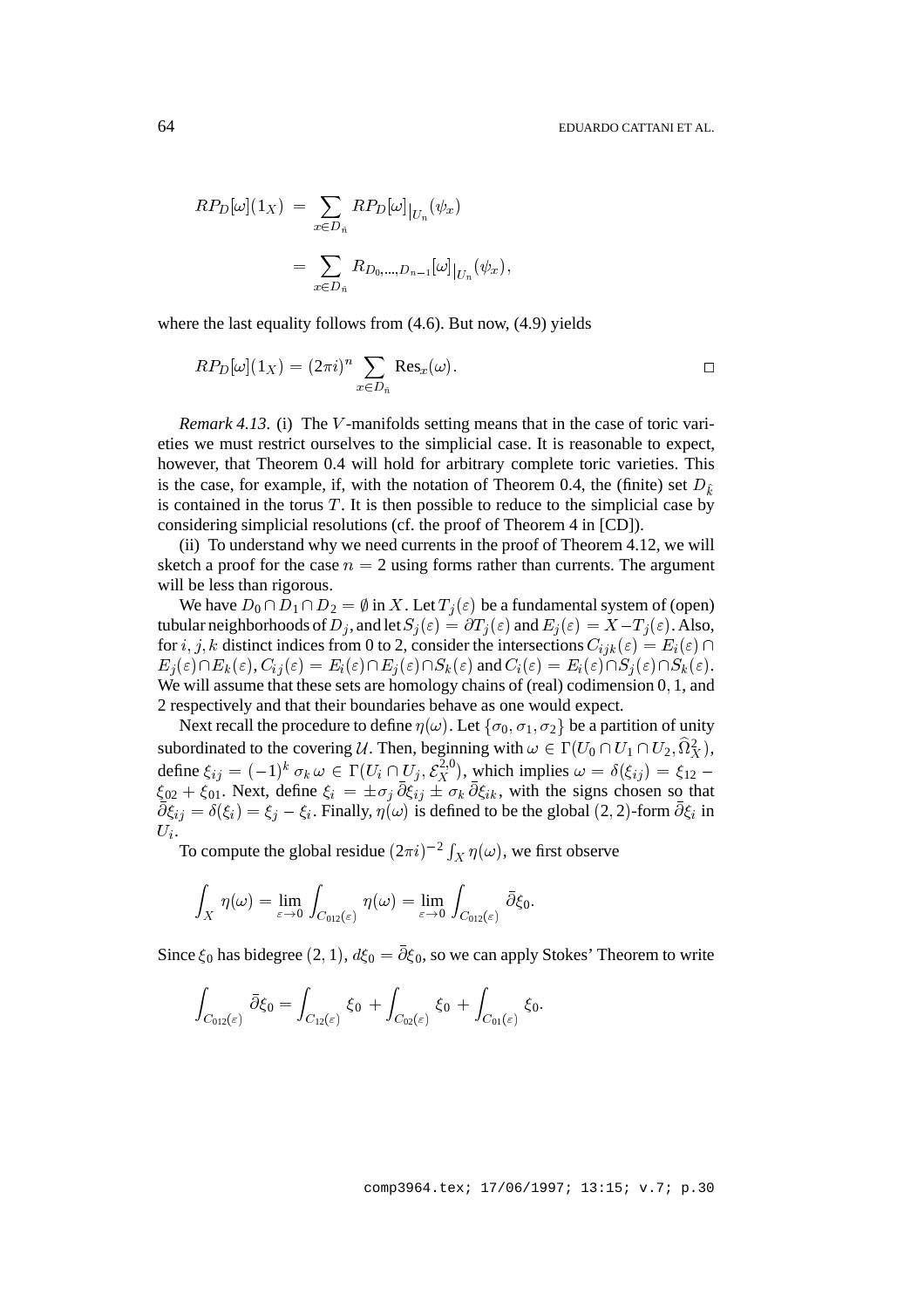On the other hand,  $\xi_0 = \pm \sigma_1 \partial \sigma_2 \wedge \omega \pm \sigma_2 \partial \sigma_1 \wedge \omega$ , and therefore  $\xi_0 = 0$  in  $S_1(\varepsilon)$ and  $S_2(\varepsilon)$  for sufficiently small  $\varepsilon$ . Consequently,

$$
\int_X \, \eta(\omega) = \lim_{\varepsilon \to 0} \, \int_{C_{12}(\varepsilon)} \, \xi_0 = \lim_{\varepsilon \to 0} \, \int_{C_{12}(\varepsilon)} \, \xi_1 - \bar{\partial} \xi_{01}.
$$

Once again,  $\int_{C_{12}(\varepsilon)} \xi_1$  vanishes for  $\varepsilon$  sufficiently small and, using Stokes' Theorem, we write

$$
\int_X \ \eta(\omega) = \lim_{\varepsilon \to 0} \, \int_{C_2(\varepsilon)} \, \xi_{01} + \lim_{\varepsilon \to 0} \, \int_{C_1(\varepsilon)} \, \xi_{01}.
$$

Since  $\xi_{01} = \sigma_2 \omega$  vanishes on  $S_2(\varepsilon)$  for  $\varepsilon$  sufficiently small, we have

$$
\int_X\ \eta(\omega)=\lim_{\varepsilon\to 0}\,\int_{C_2(\varepsilon)}\,\sigma_2\,\omega.
$$

Finally, for  $\varepsilon$  sufficiently small,  $\sigma_2$  is identically 1 in  $S_0(\varepsilon) \cap S_1(\varepsilon)$ , so that

$$
\int_X \, \eta(\omega) = \lim_{\varepsilon \to 0} \, \int_{C_2(\varepsilon)} \, \omega = (2\pi i)^2 \sum_{x \in D_0 \cap D_1} \text{Res}_x(\omega),
$$

which gives the desired formula for the global residue.

The use of residual currents in making the above argument rigorous is twofold: first of all, the local nature of the residual currents definition obviates the need to construct global cycles of integration – a step which is not always possible; moreover, the concept of admissible paths explains the passage to the limit necessary for the vanishing of the various integrals.

(iii) For an example of how  $D_0, \ldots, D_k, \ldots, D_n$  can fail to satisfy the finiteness condition in Theorem 4.12, let  $X = \mathbf{P}^1 \times \mathbf{P}^1$ , and consider the divisors  $D_0 =$  $\{0\} \times \mathbf{P}^1$ ,  $D_1 = (\{\infty\} \times \mathbf{P}^1) \cup (\mathbf{P}^1 \times \{\infty\})$  and  $D_2 = (\{\infty\} \times \mathbf{P}^1) \cup (\mathbf{P}^1 \times \{0\}).$ Then  $D_0 \cap D_1 \cap D_2 = \emptyset$ , yet  $D_1 \cap D_2$  is infinite since it contains  $\{\infty\} \times \mathbf{P}^1$ .

In light of the last remark, it would be useful to know when the  $n$ -fold intersection  $D_{\hat{k}} = D_0 \cap \cdots \cap D_k \cap \cdots \cap D_n$  is finite. Here is one criterion.

LEMMA 4.14. Let  $D_0, \ldots, D_n$  be reduced Weil divisors with empty intersection *on a n*-dimensional projective variety X. If  $D_k$  is the support of an ample divisor, *then*  $D_i$  *is finite.* 

*Proof.* This is immediate since  $D_{\hat{k}} \cap D_k = \emptyset$  implies that  $D_{\hat{k}}$  is a complete subvariety of the affine variety  $X - D_k$ .

When applied to toric residues, these results yield Theorem 0.4 which, in turn, may be used to give new proofs of some basic results concerning toric residues. We will conclude this section with three such applications of Theorem 0.4: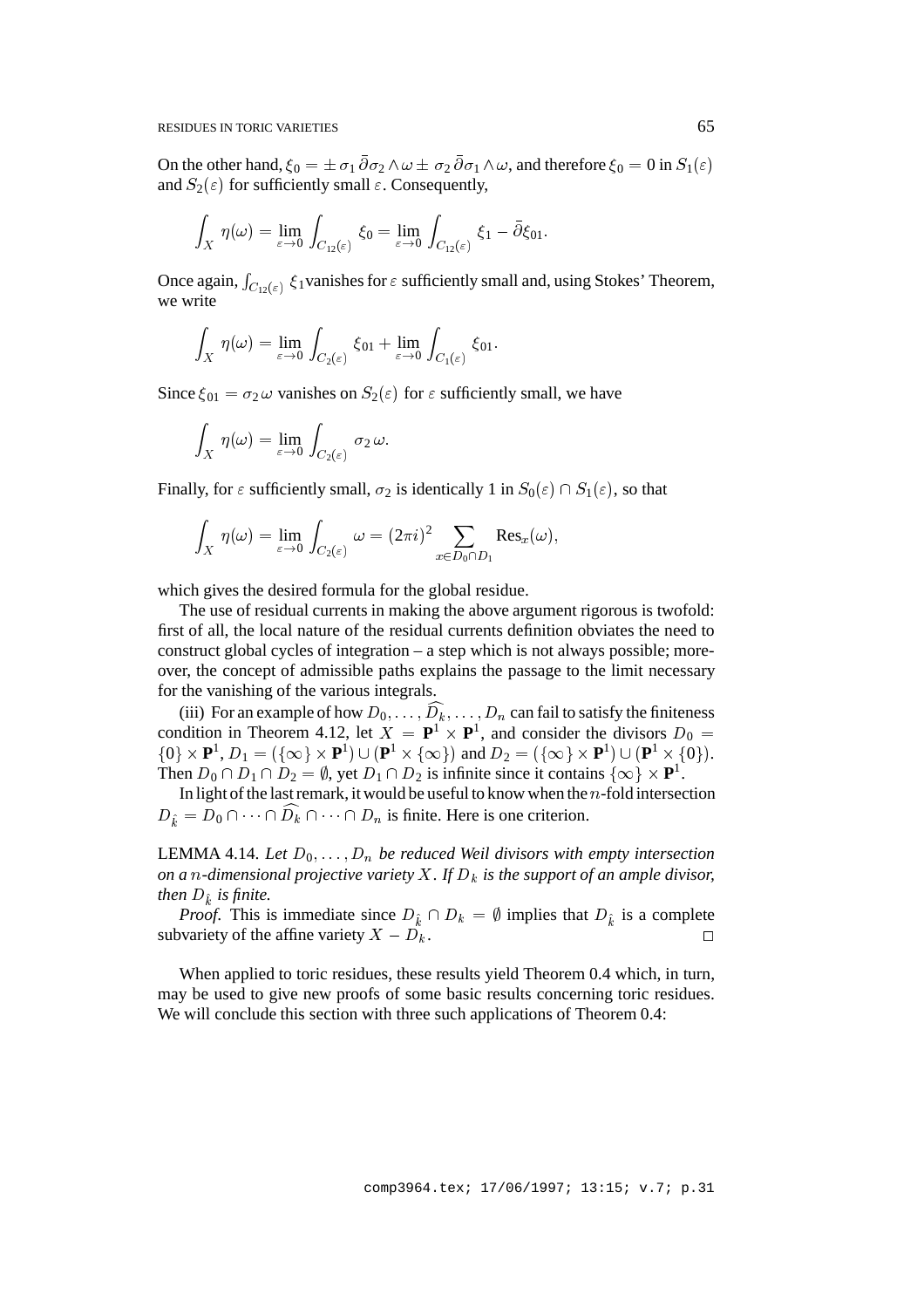## *Application 1*:  $Res = \pm 1$

The first application is an alternate proof of Proposition 2.4 when the toric variety  $X$ is simplicial. We resume the notation of Section 2, where we have a  $n$ -dimensional cone  $\sigma$  and the variables are labelled  $x_1, \ldots, x_n$  (corresponding to the generators of  $\sigma$ ) and  $z_1$ , ...,  $z_r$  (corresponding to the other generators). Our goal is to prove that

$$
\text{Res}\bigg(\frac{\Omega}{(z_1\ldots z_r)\cdot x_1\ldots x_n}\bigg)=\pm 1,
$$

using Theorem 0.4. Since the divisors

$$
D_0 = \{z_1 \dots z_r = 0\}, \qquad D_i = \{x_i = 0\}, \ i = 1, \dots, n,
$$

have empty intersection and  $D_1 \cap \cdots \cap D_n = \{p\}$  is a single point, the hypotheses of Theorem 0.4 are satisfied, so that

$$
\text{Res}\bigg(\frac{\Omega}{(z_1\ldots z_r)\cdot x_1\ldots x_n}\bigg)=\text{Res}_p(\omega_\sigma),
$$

where  $\omega_{\sigma}$  is the restriction of  $\Omega/((z_1 \dots z_n))$  $((z_1 \ldots z_r) \cdot x_1 \ldots x_n)$  to the affine open set  $X_{\sigma} \subset X$ . But we have seen that  $X_{\sigma} \simeq \mathbb{C}^n/G(\sigma)$ , and since  $G(\sigma)$  is a small subgroup, this defines a standard model. Moreover, as noted in (2.9), the pullback to  $\mathbb{C}^n$  of  $\omega_{\sigma}$  is given by

$$
\tilde{\omega}_{\sigma} = \pm \frac{|G(\sigma)| \, \mathrm{d}x_1 \wedge \cdots \wedge \mathrm{d}x_n}{x_1 \ldots x_n}.
$$

Therefore

$$
\begin{aligned} \text{Res}_p(\omega_{\sigma}) \ &= \frac{1}{|G(\sigma)|} \text{Res}_0(\tilde{\omega}_{\sigma}) \\ &= \pm \text{Res}_0\left(\frac{\mathrm{d}x_1 \wedge \cdots \wedge \mathrm{d}x_n}{x_1 \ldots x_n}\right) = \pm 1, \end{aligned}
$$

which proves Proposition 2.4 when  $X$  is simplicial.

## *Application 2*: *Sums of residues in a torus*

Let  $f_1$ ,  $\ldots$ ,  $f_n$  be *n*-variate Laurent polynomials with a finite set of common zeroes  $Z = Z(f_1, \ldots, f_n)$  in the torus  $T = (\mathbb{C}^*)^n$ . Given a Laurent polynomial q, we get the differential form

$$
\phi = \frac{q}{f_1 \dots f_n} \frac{dt_1}{t_1} \wedge \dots \wedge \frac{dt_n}{t_n}.
$$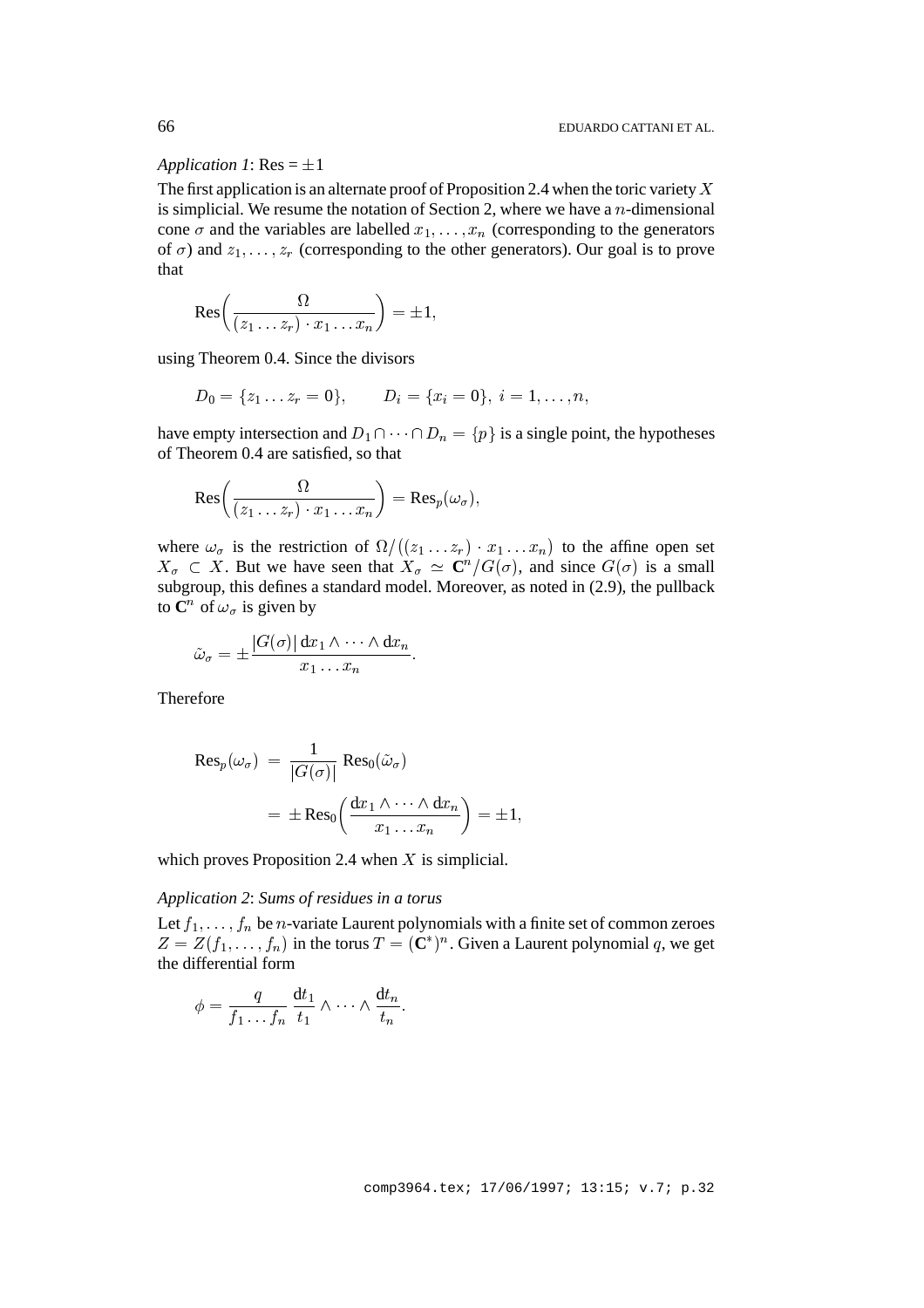The operator which assigns to q the sum of local residues  $\Sigma_{x\in Z}$ Res<sub>x</sub>( $\phi$ ) has interesting applications in a number of different contexts. In certain cases, it is possible to use Theorem 0.4 to give a global interpretation of this sum.

We assume that there exists a simplicial toric compactification  $X$  of  $T$  such that if  $D_i$  is the closure in X of the hypersurface  $\{f_i = 0\} \subset (\mathbb{C}^*)^n$  and  $D_0 = X - T$ is the 'divisor at infinity', then

$$
D_0 \cap D_1 \cap \cdots \cap D_n = \emptyset.
$$

Such a (smooth) compactification exists, for example, if the polynomials  $f_i$  are nondegenerate in the sense of Khovanskii [K1].

In this situation, the meromorphic form  $\phi$  has an extension to X which can be written as

$$
\Phi=\frac{Q\,\Omega}{F_0\ldots F_n},
$$

where  $Q, F_0, \ldots, F_n$  are homogeneous polynomials in the coordinate ring of X such that  $D_i = \{F_i = 0\}$ , and  $\Omega$  is the Euler form of X. Then it follows from Theorem 0.4 that

$$
\sum_{x \in Z} \text{Res}_x(\phi) = \text{Res}_F(Q).
$$

If we assume, in addition, that the Newton polyhedron of  $q$  is contained in the interior of the Minkowski sum of the Newton polyhedra corresponding to  $f_1,\ldots,f_n$ , then one may show that Q is a multiple of  $F_0$  and hence  $\text{Res}_F(Q) = 0$ which gives the classical Euler-Jacobi Theorem in this setting [K2]. In fact, as in this case  $\Phi$  has poles only on the union of the n divisors  $D_1 \cup \cdots \cup D_n$ , whose intersection is contained in the torus, the vanishing of the sum of the local residues of  $\phi$  follows directly from the result of Griffiths recalled in Remark 4.10. This global approach to residues in the torus is the subject of [CD].

### *Application 3*: *Toric Jacobians.*

For our third application, we use Theorem 0.4 to give an alternate proof of Theorem 5.1 (ii) of [C2] for a simplicial toric variety. This result asserts that the *toric Jacobian* J of  $F_0$ , ...,  $F_n \in S_\alpha$  (as defined in [C2, Proposition 4.1]) has nonzero toric residue. More precisely, if  $\alpha$  is ample and the  $F_i$  don't vanish simultaneously on  $X$ , then we will show that the equality

 $Res_F(J) = (D^n)$  $\blacksquare$ 

follows from Theorem 0.4. Here,  $(D^n)$  is the *n*-fold intersection number of any divisor D with  $[D] = \alpha$ . Note that  $J \in S_{\rho}$ , where  $\rho = (n+1)\alpha - \beta$  is the critical degree for the  $F_i$ .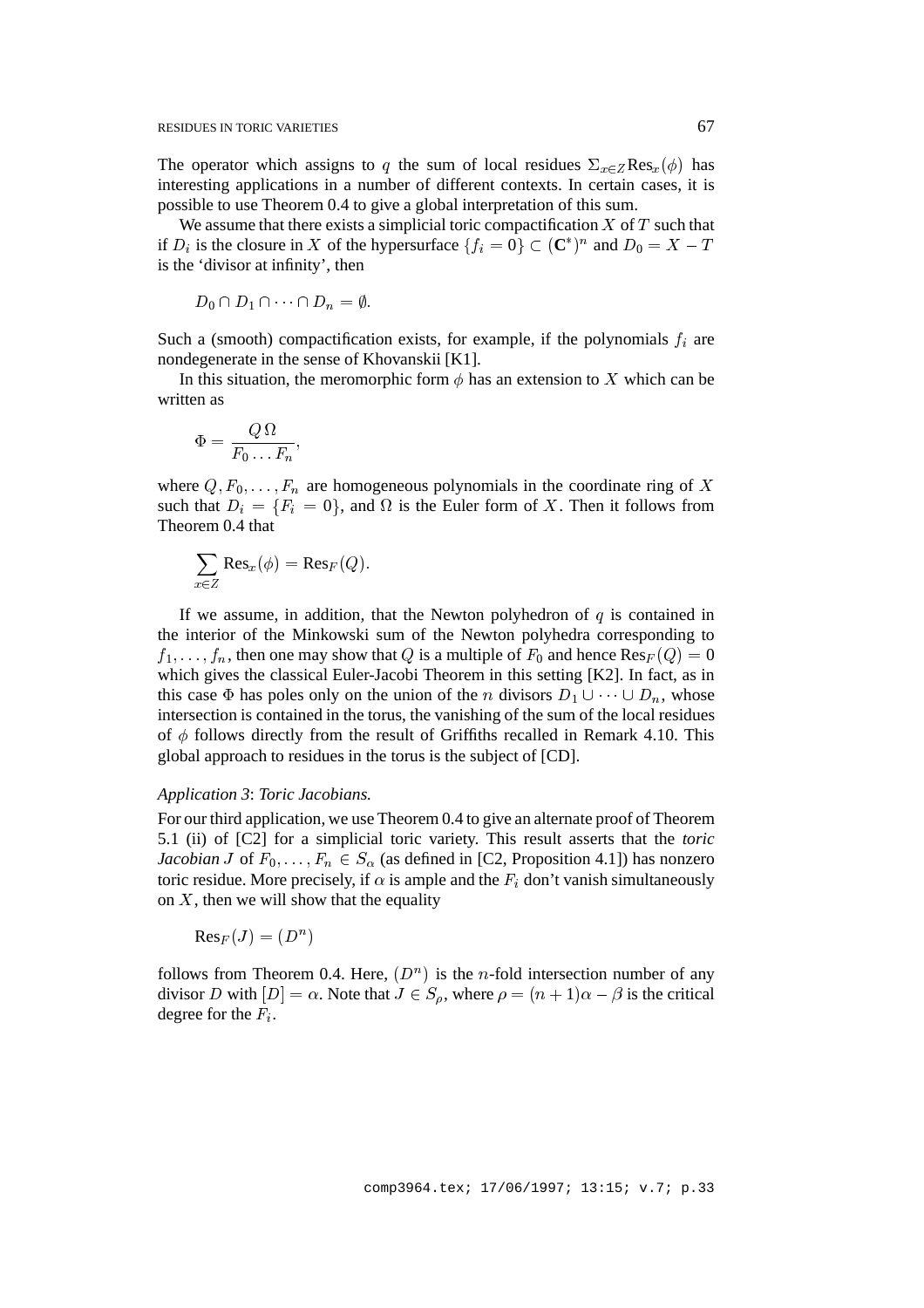To prove this, let  $\omega_F(J) = J \, \Omega/(F_0 \dots F_n).$  Then Theorem 0.4 implies

$$
Res_F(J) = \sum_{x \in D_0} Res_{0,x}(\omega_F(J))
$$
  
= 
$$
\sum_{x \in D_1 \cap \dots \cap D_n} Res_x\left(\frac{(J/F_0) \Omega}{F_1 \dots F_n}\right).
$$
 (4.15)

We will show that each local residue  $\text{Res}_{0,x}(\omega_F(J))$  is a local intersection multiplicity of  $D_1,\ldots,D_n$  at x, which will prove that  $\text{Res}_F(J)$  is the intersection number  $(D_1 \ldots D_n) = (D^n)$ .

Given  $x \in D_{\hat{\theta}}$ , let  $\sigma$  be a *n*-dimensional cone such that x lies in the affine open set  $X_{\sigma}$ . Since  $\sigma$  is simplicial, we write the variables as  $x_1, \ldots, x_n, z_1, \ldots, z_r$ . Then the form  $\omega_F(J)$ , restricted to  $X_{\sigma}$ , may be written in appropriate coordinates as

$$
\frac{k(x_1,\ldots,x_n)\,\mathrm{d} x_1\wedge\cdots\wedge\mathrm{d} x_n}{f_0\ldots f_n},
$$

where

$$
k(x_1, \ldots, x_n) = \det \begin{pmatrix} f_0 & \cdots & f_n \\ \partial f_0 / \partial x_1 & \cdots & \partial f_n / \partial x_1 \\ \vdots & & \vdots \\ \partial f_0 / \partial x_n & \cdots & \partial f_n / \partial x_n \end{pmatrix}
$$

and  $f_i(x_1,\ldots,x_n)$  is the function obtained from  $F_i(x_1,\ldots,x_n,z_1,\ldots,z_r)$  by setting  $z_j = 1$  for  $j = 1, \ldots, r$ . It follows that

$$
{\rm Res}_{0,x}(\omega_F(J))={\rm Res}_x\bigg(\frac{(k/f_0)\,{\rm d} x_1\wedge\dots\wedge{\rm d} x_n}{f_1\dots f_n}\bigg).
$$

However, expanding the determinant for k along the first row and using  $f_0(x) \neq 0$ , we see that

$$
k/f_0 \equiv \det(\partial f_i/\partial x_j: 1 \leqslant i, j \leqslant n) \bmod \langle f_1, \ldots, f_n \rangle,
$$

in the local ring  $\mathcal{O}_{X,x}$ . Consequently,

$$
\mathrm{Res}_{0,x}(\omega_F(J)) = \mathrm{Res}_x\bigg(\frac{\det(\partial f_i/\partial x_j)\, \mathrm{d} x_1 \wedge \cdots \wedge \mathrm{d} x_n}{f_1 \ldots f_n}\bigg),
$$

and this last residue equals the local intersection multiplicity of  $D_1, \ldots, D_n$  at x (this is well-known in the smooth case and is easy to prove for  $V$ -manifolds). By (4.15), it follows that the toric residue of the toric jacobian equals the intersection number  $(D_1 \ldots D_n)$ .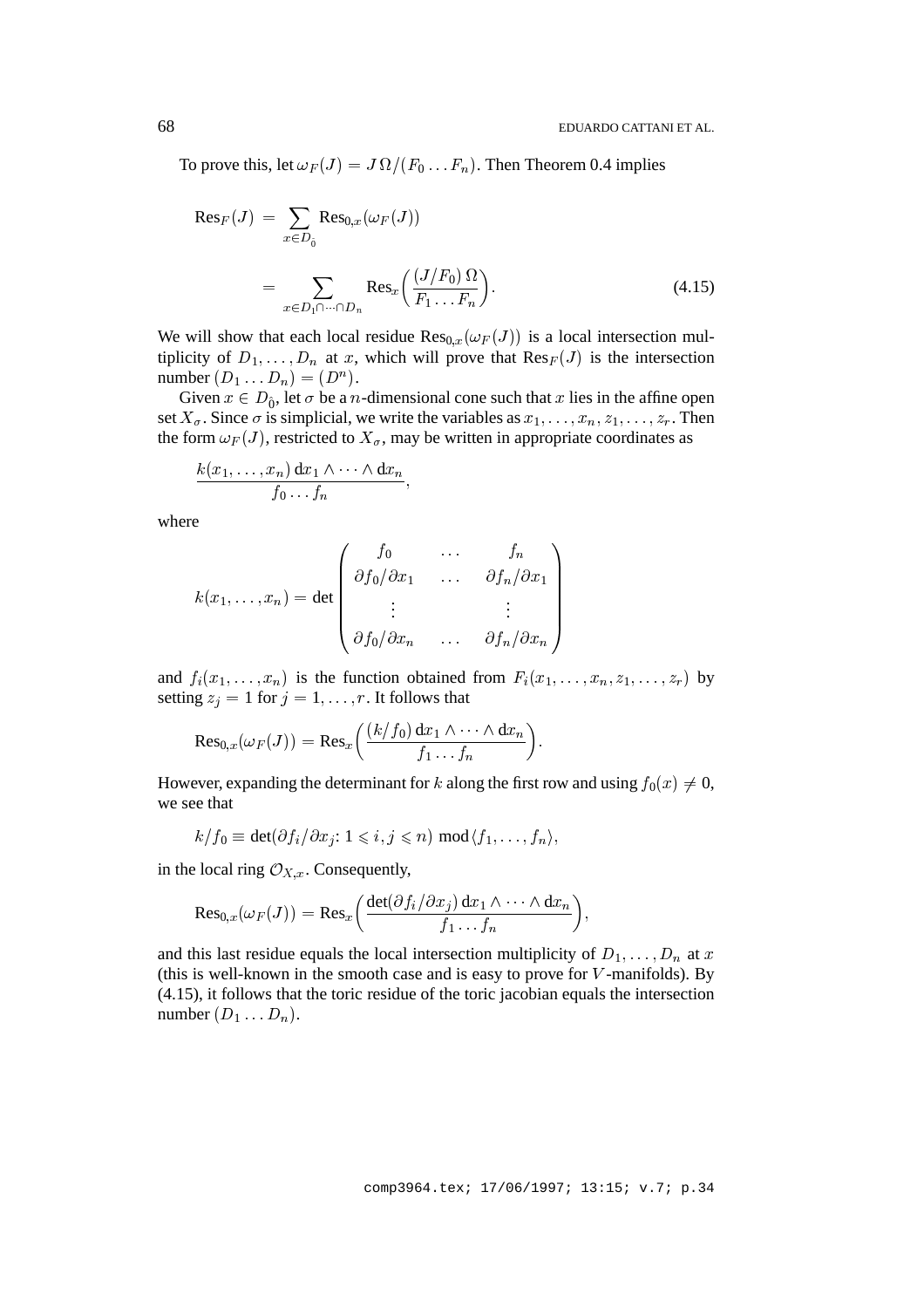*Remark 4.16.* (i) Since all the divisors  $D_i$  have the same degree, we can write  $\text{Res}_F(J) = (D_0 \dots D_k \dots D_n)$  for any  $k = 0, \dots, n$ .

(ii) The intersection number  $(D_1 \ldots D_n)$  can also be interpreted as the degree of the map  $F = (F_0, \ldots, F_n) : X \to \mathbf{P}^n$  (see [C2, Theorem 5.1] for a careful proof). Thus the toric Jacobian has the property that its toric residue is given by  $Res_F(J) = deg(F)$ . This will be useful in Section 5.

#### **5. Toric residues as point residues in the equal degree case**

When  $X = \mathbf{P}^n$  and  $F_0, \ldots, F_n$  all have the same degree, the toric residue  $\text{Res}_F(H)$ equals the classical Grothendieck residue at  $0 \in \mathbb{C}^{n+1}$ , i.e.,

$$
\mathrm{Res}_F(H)=\frac{1}{(2\pi i)^{n+1}}\int_{|F_i|=\varepsilon}\frac{H\,\mathrm{d}x_0\wedge\cdots\wedge\mathrm{d}x_n}{F_0\ldots\,F_n},
$$

(see [PS, 12.10]). Thus, in the projective case, the toric residue is a point residue computed on the related space  $C^{n+1}$ . In Theorem 5.8 below, we will generalize this result to a complete simplicial toric variety X, assuming that the  $F_i$  have the *same* degree  $\alpha$  in the homogeneous coordinate ring S.

We first describe the space we will use for computing toric residues on  $X$ . Given  $\alpha \in A_{n-1}(X)$ , let  $S_{*\alpha} = \bigoplus_{k\geqslant 0} S_{k\alpha}$  and set

 $X_{\alpha} = \text{Spec}(S_{*\alpha}).$ 

Note that the natural grading of  $S_{*\alpha}$  induces a  $\mathbb{C}^*$  action on  $X_\alpha$ .

PROPOSITION 5.1. If X is a complete simplicial toric variety and  $\alpha$  is ample, *then*  $X_{\alpha}$  has the natural structure of an affine toric variety. Furthermore, if  $0 \in X_{\alpha}$ *is the unique fixed point of the torus action, then*  $X_{\alpha} - \{0\}$  *is simplicial and*  $\mathbb{C}^*$ *acts on*  $X_{\alpha} - \{0\}$  *with finite stabilizers and* X *as geometric quotient.* 

*Proof.* Consider  $\mathbf{R} \oplus N_{\mathbf{R}}$  with the lattice  $\mathbf{Z} \oplus N$ . Elements of  $\mathbf{R} \oplus N_{\mathbf{R}}$  will be written  $\lambda e_0 + v$ , where  $\lambda \in \mathbf{R}$  and  $v \in N_{\mathbf{R}}$ . Now let  $D = \sum_i a_i D_i$  (where  $\Sigma_i$ denotes  $\Sigma_{i=1}^{n+r}$ ) be a divisor on X whose class is  $\alpha$ , and let  $\psi: N_{\mathbf{R}} \to \mathbf{R}$  be its support function. This means  $\psi(\eta_i) = -a_i$ , where the  $\eta_i$  generate the 1-dimensional cones of the fan of X. Given this data, let  $\tilde{\sigma} \subset \mathbf{R} \oplus N_{\mathbf{R}}$  be the cone generated by the vectors  $\tilde{\eta}_i = a_i e_0 + \eta_i$ . Equivalently,  $\tilde{\sigma}$  is generated by the graph of  $-\psi$  in  $\mathbf{R} \oplus N_{\mathbf{R}}$ . Since  $\psi$  is strictly upper convex (D is ample), we see that  $\tilde{\sigma}$  is a strongly convex rational polyhedral cone.

We next observe that the semigroup ring  $\mathbf{C}[\tilde{\sigma}^{\vee} \cap (\mathbf{Z} \oplus M)]$  is naturally isomorphic to  $S_{*\alpha}$ . To prove this, first note that

$$
ke_0 + m \in \widetilde{\sigma}^{\vee} \cap (\mathbf{Z} \oplus M) \iff \langle ke_0 + m, \widetilde{\eta}_i \rangle \geq 0 \text{ for all } i
$$

$$
\iff \langle m, \eta_i \rangle + k a_i \geq 0 \text{ for all } i
$$

$$
\iff \prod_i x_i^{\langle m, \eta_i \rangle + k a_i} \in S_{k\alpha},
$$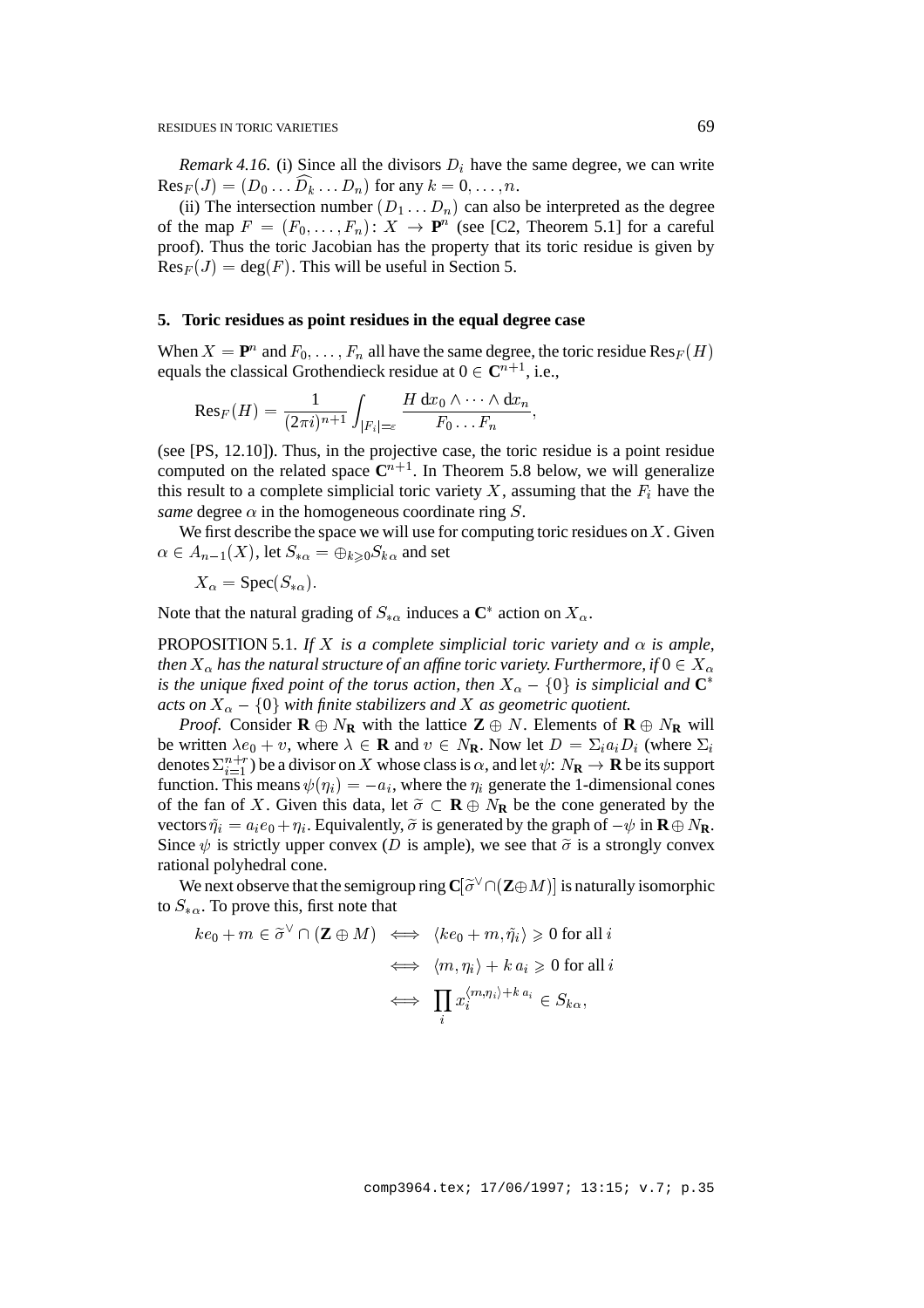(where  $\Pi_i$  denotes  $\Pi_{i=1}^{n+r}$ ). Since all monomials in  $S_{k\alpha}$  can be described in this form (see Sect. 1 of [C1]), the observation follows easily. Thus  $X_{\alpha}$  is an affine toric variety.

The torus action on  $X_{\alpha}$  has a unique fixed point which we denote by 0. Furthermore, the complement  $X_{\alpha} - \{0\}$  is the toric variety whose fan is the boundary of  $\tilde{\sigma}$ . This fan is the graph of  $-\psi$ , so the strict convexity of  $\psi$  implies that under the projection  $\pi$  :  $\mathbf{R} \oplus N_{\mathbf{R}} \to N_{\mathbf{R}}$ , each cone of the boundary fan maps naturally to the corresponding cone in the fan of X. Thus the projection  $\pi$  induces a map of toric varieties  $X_{\alpha} - \{0\} \rightarrow X$ . We leave to the reader the straightforward proof that  $X_{\alpha} - \{0\}$  is simplicial since X is.

Since  $X$  is simplicial, we can write

$$
X = (\mathbf{C}^{n+r} - Z)/G,\tag{5.2}
$$

where  $G = \text{Hom}_{\mathbf{Z}}(A_{n-1}(X), \mathbf{C}^*)$  and the exceptional set Z is a union of coordinate subspaces determined by the fan of  $X$  (see [BC, Theorem 1.9]). The correspondence  $\eta_i \leftrightarrow \tilde{\eta}_i$  implies that  $X,$   $X_{\alpha}$  and  $X_{\alpha} - \{0\}$  have the same homogeneous coordinate ring (though the gradings may differ), and the map  $X_{\alpha} - \{0\} \rightarrow X$  shows that the fans of X and  $X_{\alpha} - \{0\}$  are combinatorially equivalent. Thus X and  $X_{\alpha} - \{0\}$ have the same exceptional set Z. Hence

$$
X_{\alpha} - \{0\} = (\mathbf{C}^{n+r} - Z)/H, \tag{5.3}
$$

where  $H = \text{Hom}_{\mathbf{Z}}(A_n(X_\alpha - \{0\}), \mathbf{C}^*)$ . To compare G and H, we use the commutative diagram



to conclude that we have an exact sequence

$$
0 \to \mathbf{Z} \to A_{n-1}(X) \to A_n(X_\alpha - \{0\}) \to 0,
$$

where  $1 \in \mathbb{Z}$  maps to  $\alpha \in A_{n-1}(X)$ . Applying Hom<sub> $\mathbb{Z}(-, \mathbb{C}^*)$ , we can identify</sub> H with the subgroup  $\{g \in G: g(\alpha) = 1\} \subset G$ , so that  $g \mapsto g(\alpha)$  induces an isomorphism  $G/H \simeq \mathbb{C}^*$ .

Comparing (5.2) and (5.3), X is the quotient of  $X_{\alpha} - \{0\}$  by  $G/H \simeq \mathbb{C}^*$ . Furthermore, the proof of Theorem 1.9 of [BC] shows that the G-action in (5.2) has finite stabilizers, and it follows that the  $\mathbb{C}^*$ -action on  $X_\alpha$  must also have finite stabilizers. To describe this action more explicitly, note that G acts on  $S_{k\alpha}$  by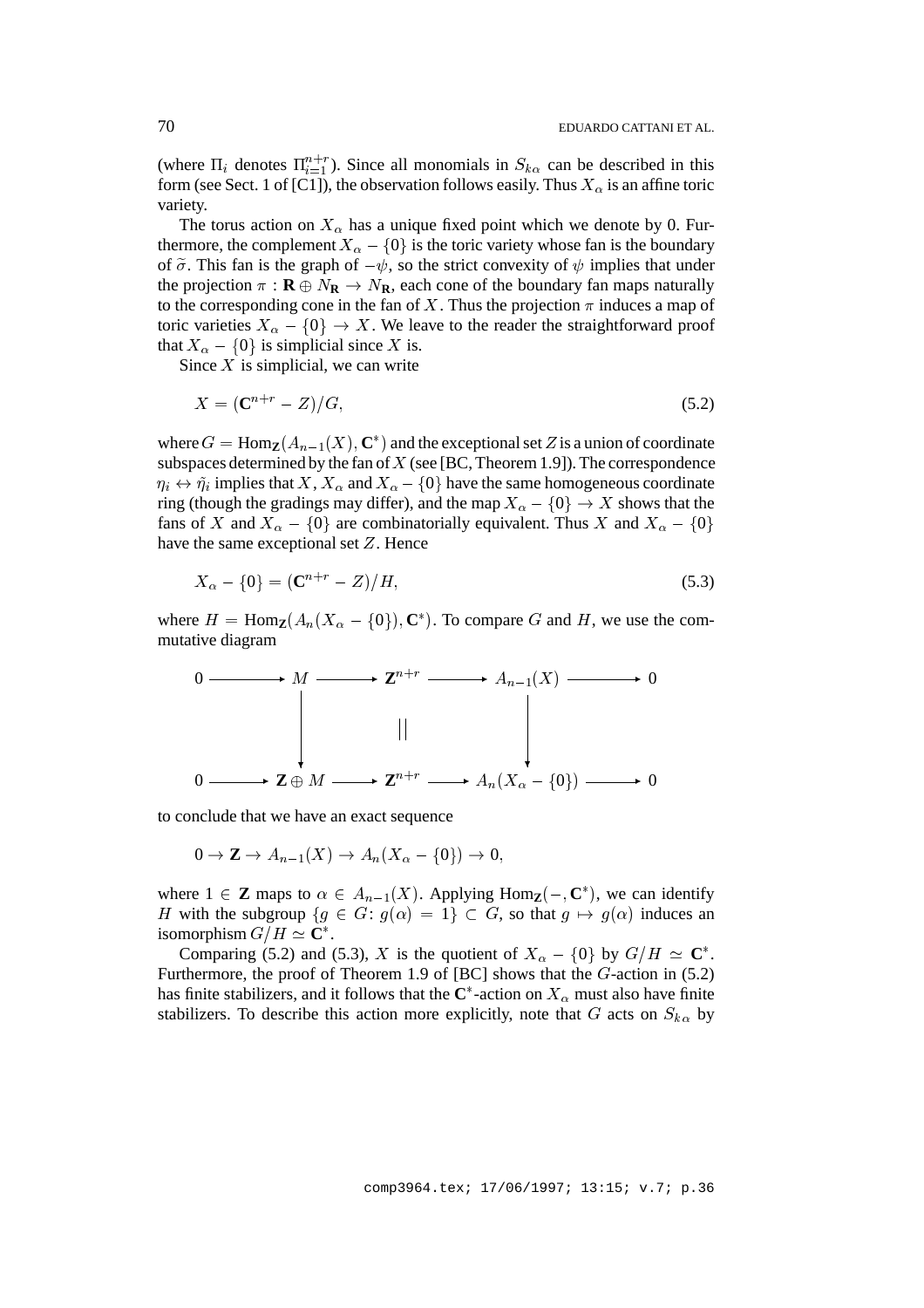$g \cdot F = g(k\alpha) F = g(\alpha)^k F$ . Since H acts trivially by definition, the action of  $G/H \simeq \mathbb{C}^*$  is exactly the action that gives the grading of  $S_{*\alpha}$ . This completes the proof of the proposition.  $\Box$ 

*Remarks 5.4* (i) When  $\alpha$  is very ample (always true when X is smooth), then  $X_{\alpha}$  is the affine cone of X in the projective embedding given by  $\alpha$ .

(ii) Besides being a geometric quotient, the map  $X_{\alpha} - \{0\} \rightarrow X$  is a *combinatorial quotient* in the sense of [KSZ, p. 645].

(iii) If we add the 1-dimensional cone generated by  $e_0$  to  $\tilde{\sigma}$  and subdivide accordingly, we get a toric variety  $X_{\alpha}$  which maps naturally to X. In [R, Sect. 3], it is proved that  $X_{\alpha} \to X$  is the total space of the line bundle  $\mathcal{O}_X(-\alpha)$ . Thus  $X_{\alpha} \to X_{\alpha}$  is a blow-up of  $0 \in X_{\alpha}$  with exceptional fiber isomorphic to X. Conversely, we can view  $X_{\alpha}$  as the variety obtained by blowing down the zero section of  $\mathcal{O}_X(-\alpha)$ .

(iv) Although  $X_{\alpha} - \{0\}$  is simplicial,  $0 \in X_{\alpha}$  can be very singular. For example, let  $X = \mathbf{P}^1 \times \mathbf{P}^1$  and  $\alpha = (1,1)$ . The coordinate ring for X is  $S = \mathbf{C}[x, y, z, t]$ , where  $deg(x) = deg(y) = (1, 0)$  and  $deg(z) = deg(t) = (0, 1)$ . Then  $X_{\alpha}$  is the singular affine hypersurface defined by  $A D - B C = 0$  in  $\mathbb{C}^4$  since this hypersurface is the affine cone over the Segre embedding  $\mathbf{P}^1 \times \mathbf{P}^1 \hookrightarrow \mathbf{P}^3$ . Note that  $X_{\alpha}$  is not simplicial at the origin.

We next discuss differential forms on X and  $X_\alpha$ . As we saw in the proof of Proposition 5.1, X and  $X_{\alpha}$  have the same homogenous coordinate ring (though graded differently). By  $(2.8)$ , X has the Euler form

$$
\Omega = \sum_{|I|=n} \det(\eta_I) \, \hat{x}_I \, \mathrm{d} x_I.
$$

Now let  $\Sigma_i a_i D_i$  be a divisor in the class of  $\alpha$  and consider the  $(n + 1)$ -form

$$
\Omega_{\alpha} = \left(\sum_{i} a_i \frac{\mathrm{d}x_i}{x_i}\right) \wedge \Omega.
$$

LEMMA 5.5. Let  $\beta = \sum_i \text{deg}(x_i) \in A_{n-1}(X)$  and  $\rho = (n+1)\alpha - \beta$ . Then

- (i)  $\Omega_{\alpha}$  is the Euler form of  $X_{\alpha}$ .
- (ii) If  $\theta$  is any Euler vector field for X (which can be regarded as a map  $\theta$  :  $A_{n-1}(X) \rightarrow \mathbf{C}$ , we have

$$
\theta \sqcup \Omega_{\alpha} = \theta(\alpha) \Omega.
$$

(iii) *If*  $J \in S_0$  *is the toric Jacobian of*  $F_0, \ldots, F_n \in S_\alpha$  (*see* [C2, Sect. 4]*), then*  $J\, \Omega_{\alpha} = {\rm d} F_0 \wedge \cdots \wedge {\rm d} F_n.$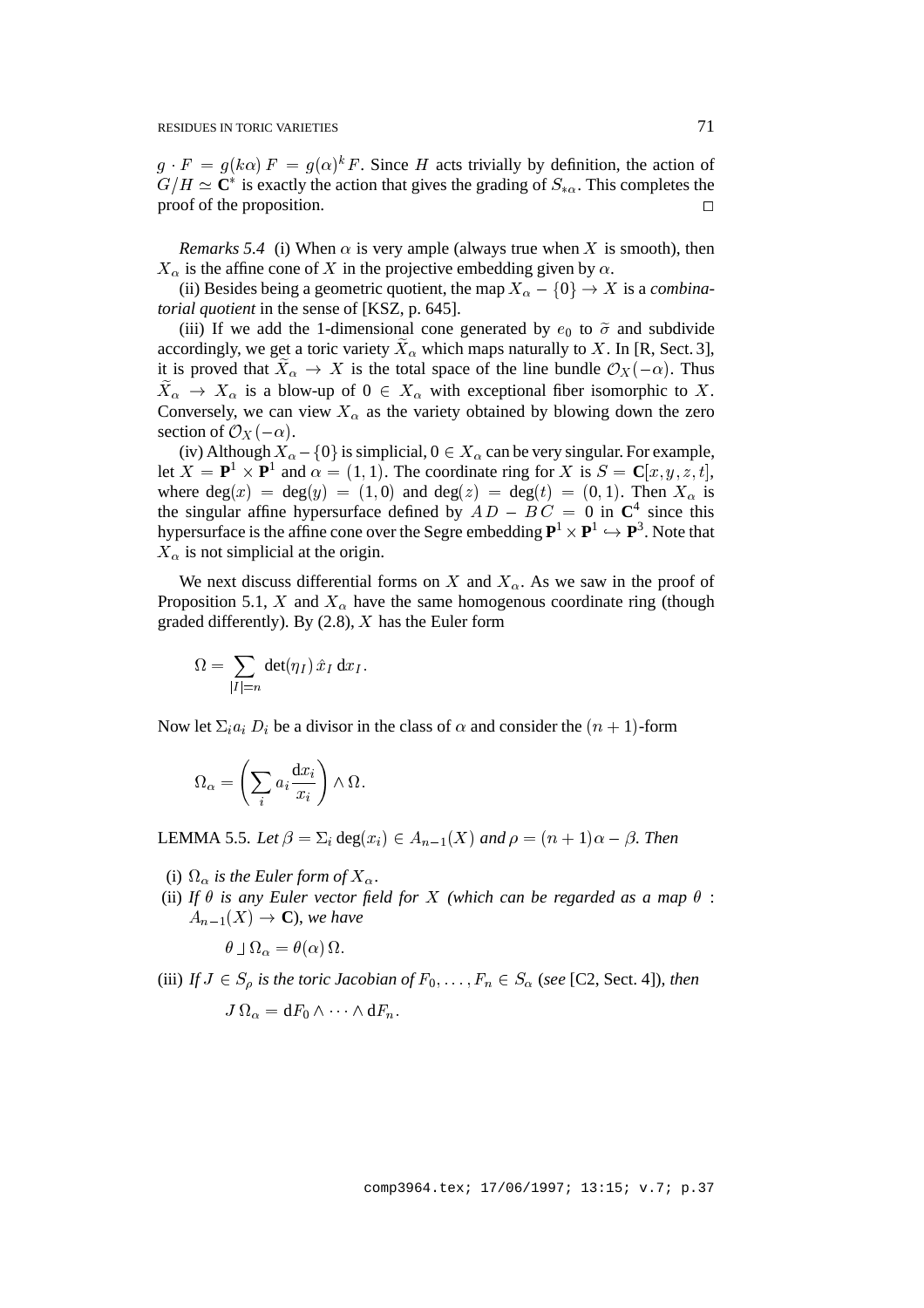*Proof.* To define  $\Omega$ , we used a basis  $m_1, \ldots, m_n$  of M. Then  $e_0$  and  $m_j$  for  $j > 0$  form a basis of  $\mathbb{Z} \oplus M$ , and from the proof of Proposition 9.5 of [BC] (which is easily seen to hold in the non-simplicial case), we see that the Euler form of  $X_{\alpha}$ is

$$
x_1 \dots x_{n+r} \left( \frac{dt_0}{t_0} \wedge \dots \wedge \frac{dt_n}{t_n} \right), \tag{5.6}
$$

where  $t_0 = \prod_i x_i^{(e_0, \eta_i)} = \prod_i x_i^{a_i}$  and  $t_j = \prod_i x_i^{\langle m_j, \eta_i \rangle} = \prod_i x_i^{\langle m_j, \eta_i \rangle}$  for  $j > 0$ . Since  $dt_0/t_0 = \sum_i a_i dx_i/x_i$  and  $\Omega = x_1 \dots x_{n+r} (dt_1/t_1 \wedge \dots \wedge dt_n/t_n)$  (also by Proposition 9.5 of [BC]), we see that  $\Omega_{\alpha}$  is the Euler form of  $X_{\alpha}$ .

For the second part of the lemma, first note that  $\theta \perp \Omega = 0$  by Lemma 6.2 of [C2]. Thus

$$
\theta \sqcup \Omega_{\alpha} = \theta \sqcup \left( \left( \sum_{i} a_{i} \frac{dx_{i}}{x_{i}} \right) \wedge \Omega \right)
$$

$$
= \left( \theta \sqcup \sum_{i} a_{i} \frac{dx_{i}}{x_{i}} \right) \cdot \Omega.
$$

However, if  $\theta = \sum_i b_i x_i \partial/\partial x_i$ , then  $\theta \perp \sum_i a_i dx_i / x_i = \sum_i a_i b_i = \theta(\alpha)$ , which gives the desired formula. (For more background on Euler vector fields, see 3.8–3.10 of  $[BC]$ .)

Turning to the final part of the lemma, note that each  $F_i$  lies in  $S_\alpha$  and hence gives a function on  $X_{\alpha} = \text{Spec}(S_{*\alpha})$ . Further, the functions  $t_0, \ldots, t_n$  introduced above are coordinates on the torus  $T_{X_\alpha} \subset X_\alpha$ . Thus, if we restrict  $F_i$  to the torus, we can write  $F_i = F_i(t_0, \ldots, t_n)$ . Then

$$
\mathrm{d} F_0\wedge\cdots\wedge\mathrm{d} F_n=\det(\partial \widetilde{F}_i/\partial t_j)\,\mathrm{d} t_0\wedge\cdots\wedge\mathrm{d} t_n.
$$

Comparing this to the formula (5.6) for  $\Omega_{\alpha}$ , we see that

$$
\mathrm{d} F_0\wedge\cdots\wedge\mathrm{d} F_n=\widetilde{J}\,\Omega_\alpha
$$

for some rational function  $\tilde{J}$ .

It remains to show that  $\tilde{J}$  is the toric Jacobian J from [C2]. Pick an Euler formula  $\theta$  such that  $\theta(\alpha) \neq 0$ . We can find such a  $\theta$  since  $\alpha$  is ample and hence has infinite order in  $A_{n-1}(X)$  (see also Lemma 10.5 of [BC]). Then, by (ii) and the above equation for  $\tilde{J}$ ,

$$
\theta(\alpha) \cdot \widetilde{J} \Omega = \theta \sqcup (\widetilde{J} \Omega_{\alpha})
$$

$$
= \theta \sqcup (\mathrm{d} F_0 \wedge \cdots \wedge \mathrm{d} F_n)
$$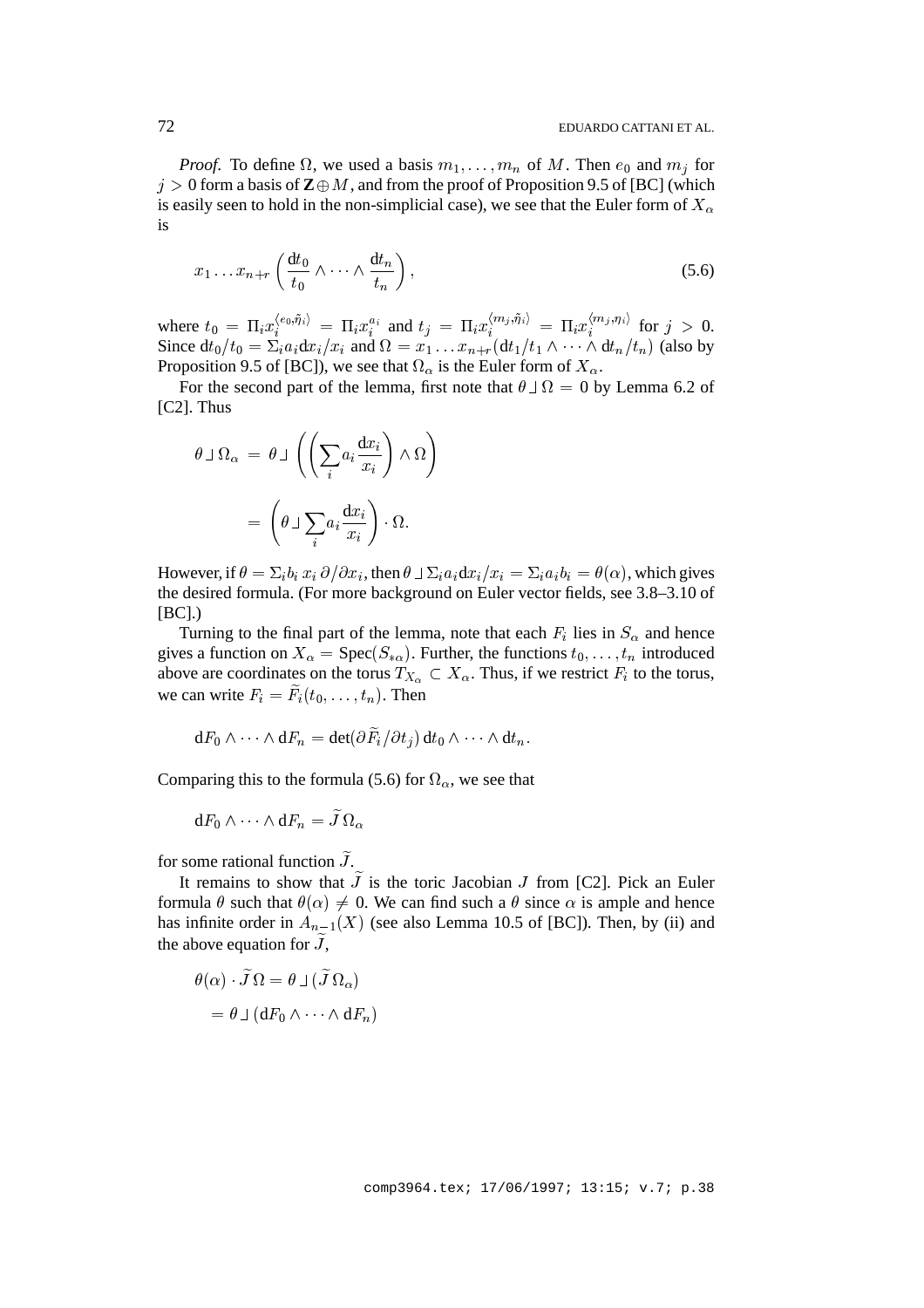$$
= \sum_{i=0}^{n} (-1)^{i} (\theta \sqcup dF_{i}) dF_{0} \wedge \cdots \wedge \widehat{dF_{i}} \wedge \cdots \wedge dF_{n}
$$

$$
= \theta(\alpha) \cdot \sum_{i=0}^{n} (-1)^{i} F_{i} dF_{0} \wedge \cdots \wedge \widehat{dF_{i}} \wedge \cdots \wedge dF_{n}
$$

where the last equality follows because  $\theta \perp dF = \theta(\alpha) F$  for all  $F \in S_\alpha$ . However, on the bottom row, the expression on the right equals  $\theta(\alpha) \cdot J \Omega$  by [C2]. Then  $\tilde{J} = J$  follows since  $\theta(\alpha) \neq 0$ , and (iii) is proved.

Given  $F_0,\ldots,F_n\in S_\alpha$ , we next consider the integral on  $X_\alpha$ 

$$
\int_{\{|F_i|=\varepsilon, 0\leqslant i\leqslant n\}} \frac{H\,\Omega_\alpha}{F_0\ldots F_n},\tag{5.7}
$$

where  $\varepsilon > 0$ , the cycle  $\{ |F_i| = \varepsilon, 0 \leq i \leq n \}$  is oriented using  $d(\arg F_0)$  $\wedge \cdots \wedge d(\arg F_n)$ , and  $H \in S_\rho$  for  $\rho = (n + 1)\alpha - \beta$ . To make sense of (5.7), first note that  $H\,\Omega_\alpha/(F_0\ldots F_n)$  is a meromorphic form on the V-manifold  $X_\alpha-\{0\}$ . Furthermore, each  $F_i$  is a polynomial function on  $X_\alpha$  and  $\{|F_i| = \varepsilon, 0 \leq i \leq n\} \subset$  $X_{\alpha}$  – {0}. It follows that (5.7) exists whenever  $(F_0, \ldots, F_n)$ :  $X_{\alpha} \to \mathbb{C}^{n+1}$  is finite. We can now state the main result of this Section.

**THEOREM 5.8.** Assume that X is complete and simplicial,  $\alpha$  is ample, and  $F_0,\ldots,F_n\in S_\alpha$  don't vanish simultaneously on X. Then

- (i) *The map*  $(F_0, \ldots, F_n)$ :  $X_\alpha \to \mathbb{C}^{n+1}$  *is finite.*
- (ii) If  $\rho = (n+1)\alpha \beta$  is the critical degree of  $F_0, \ldots, F_n$ , then for every  $H \in S_0$ ,

$$
\mathrm{Res}_F(H)=\frac{1}{(2\pi i)^{n+1}}\int_{\{|F_i|=\varepsilon,0\leqslant i\leqslant n\}}\frac{H\,\Omega_\alpha}{F_0\ldots F_n}.
$$

*Proof.* By [C2, Proposition 3.2], we know that  $S_{*\alpha}/\langle F_0, \ldots, F_n \rangle$  has finite dimension over **C**, so that by definition,  $F_0, \ldots, F_n$  is a homogeneous system of parameters for  $S_{*\alpha}$ . It follows from [BH, Theorem 1.5.17] that  $S_{*\alpha}$  is finitely generated as a module over the subring  $\mathbf{C}[F_0, \ldots, F_n]$ . Thus  $\widetilde{F} = (F_0, \ldots, F_n)$ :  $X_{\alpha} \to \mathbf{C}^{n+1}$  is finite, which proves (i).

To prove (ii), we first observe that each side of the identity in (ii) vanishes when  $H \in \langle F_0, \ldots, F_n \rangle$ . This is obviously true for the toric residue, and for the integral (5.7), one uses the usual argument (see [GH, pp. 650–651]). Since we know  $S_{\rho}/\langle F_0, \ldots, F_n \rangle_{\rho}$  is one dimensional and the toric Jacobian J has nonzero toric residue (see Sect. 4), it suffices to check that (ii) holds for  $H = J$ .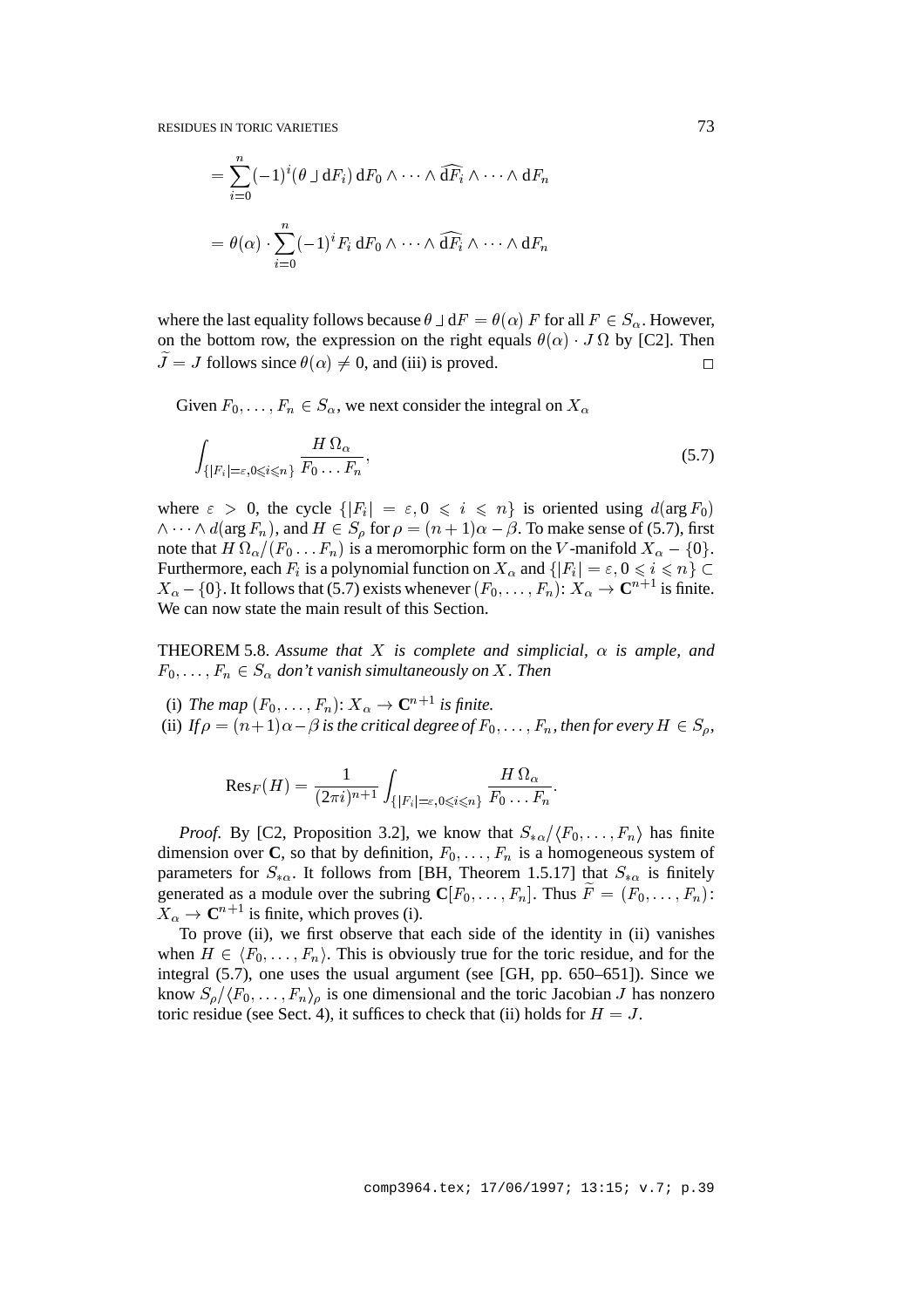By Remark 4.16, we know that  $\text{Res}_F(J) = \text{deg}(F)$ , where  $F = (F_0, \ldots, F_n)$ , regarded as a map  $F: X \to \mathbf{P}^n$ . On the other hand, by Lemma 5.5, we have

$$
\frac{J\,\Omega_{\alpha}}{F_0\ldots F_n}=\frac{\mathrm{d} F_0\wedge\cdots\wedge\mathrm{d} F_n}{F_0\ldots F_n}=\widetilde{F}^*\bigg(\frac{\mathrm{d} z_0\wedge\cdots\wedge\mathrm{d} z_n}{z_0\ldots z_n}\bigg),
$$

where  $z_0$ , ...,  $z_n$  are coordinates on  $\mathbb{C}^{n+1}$  and  $\tilde{F} = (F_0, \ldots, F_n)$ , now regarded as a map  $\widetilde{F}\colon X_\alpha\to{\mathbf C}^{n+1}.$  It follows that

$$
\frac{1}{(2\pi i)^{n+1}} \int_{\{|F_i|=\varepsilon, 0\leqslant i\leqslant n\}} \frac{J\,\Omega_\alpha}{F_0 \dots F_n}
$$
\n
$$
= \frac{\deg(\widetilde{F})}{(2\pi i)^{n+1}} \int_{\{|z_i|=\varepsilon, 0\leqslant i\leqslant n\}} \frac{dz_0 \wedge \dots \wedge dz_n}{z_0 \dots z_n} = \deg(\widetilde{F}),
$$

since  $F$  is finite by (i).

Thus, to prove (ii) for J, we must show that  $deg(F) = deg(F)$ . However, as noted in the proof of Proposition 5.1, the  $\mathbb{C}^* \simeq G/H$  action on  $X_\alpha$  satisfies  $g \cdot F_i = g(\alpha) F_i$  for  $g \in G$ . It follows that  $\widetilde{F}$ :  $X_\alpha - \{0\} \to \mathbb{C}^{n+1} - \{0\}$  is equivariant with respect to  $\mathbb{C}^*$ , and since the quotient is  $F: X \to \mathbb{P}^n$ , one easily sees that F and F have the same degree. This completes the proof of the theorem.  $\Box$ 

*Remarks* 5.9 (i) Notice that in general, the integral (5.7) is slightly different from the Grothendieck residue defined in (4.8). This is because  $X_{\alpha}$  need not be simplicial at the point  $0 \in X_{\alpha}$ .

(ii) When  $X = \mathbf{P}^n$  and  $F_0, \ldots, F_n$  are homogeneous of degree d, note that the residue of Theorem 5.8 is computed *not* on  $\mathbb{C}^{n+1}$ , but rather on  $X_d$  =  $\text{Spec}(\bigoplus_{k\geq0}C[x_0, \ldots, x_n]_{k,d})$ , which is the quotient of  $\mathbb{C}^{n+1}$  by the diagonal action of the dth roots of unity  $\mu_d$ . Furthermore, one can show that the Euler form of  $X_d$ is  $\Omega_d = d \, \mathrm{d} x_0 \wedge \cdots \wedge \mathrm{d} x_n.$ 

Since  $X_d$  is simplicial at the origin, the local residue  $\text{Res}_{0 \in X_d}(\omega_F(H))$  is defined, and combining Theorem 5.8 and equation (4.8), we see that

$$
\begin{aligned} \text{Res}_{F}(H) \ &= \text{Res}_{0 \in X_d} \left( \frac{H \, \Omega_d}{F_0 \dots F_n} \right) \\ &= \text{Res}_{0 \in \mathbf{C}^{n+1}} \left( \frac{H \, \mathrm{d} x_0 \wedge \dots \wedge \mathrm{d} x_n}{F_0 \dots F_n} \right). \end{aligned}
$$

Thus the toric residue equals both of the local residues that can be defined in this situation, and Theorem 5.8 gives the toric generalization of the first of these equalities.

### **Acknowledgements**

Eduardo Cattani was supported by NSF Grant DMS-9404642; part of the work on this paper was done while he was visiting the Institut Fourier, Grenoble, and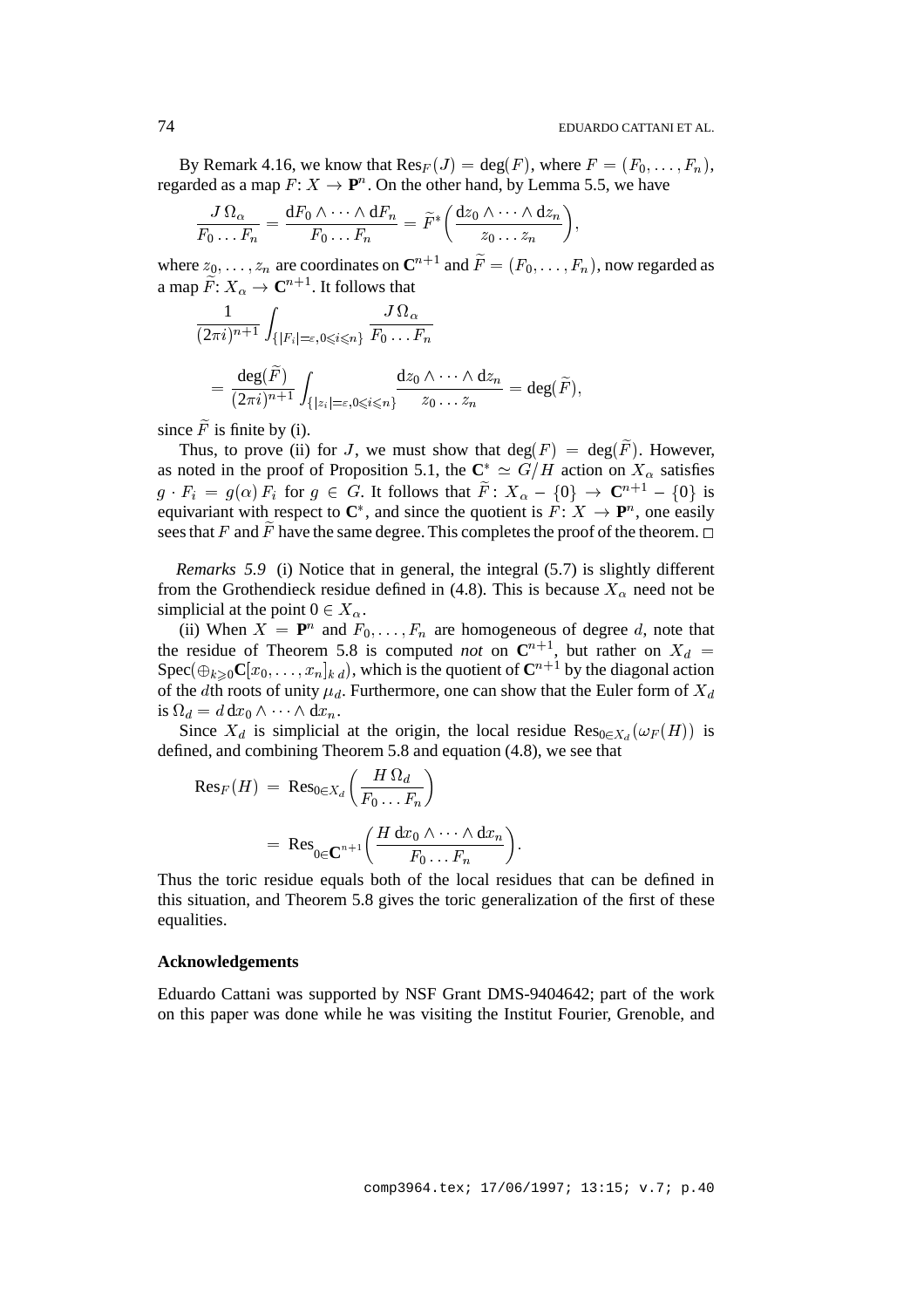the University of Buenos Aires. He is grateful for their support and hospitality. David Cox was supported by NSF Grant DMS-9301161. Alicia Dickenstein was supported by UBACYT and CONICET, Argentina.

## **References**

- [B] Baily, W.: The decomposition theorem for <sup>V</sup> -manifolds, *Amer. J. Math.* 78 (1956) 862–888.
- [Ba] Batyrev, V.: Variations of the mixed Hodge structure of affine hypersurfaces in algebraic tori, *Duke Math. J.* 69 (1993) 349–409.
- [BB] Batyrev, V. and Borisov, L.: *Dual cones and mirror symmetry for generalized Calabi-Yau manifolds*, to appear in Mirror Symmetry II, *AMS/IP Stud. Adv. Math.*, 1, Amer. Math. Soc., Providence, RI, 1997, 71–86.
- [BC] Batyrev, V. and Cox, D.: On the Hodge structure of projective hypersurfaces in toric varieties, *Duke Math. J.* 75 (1994) 293–338.
- [BH] Bruns, W. and Herzog, J.: *Cohen-Macaulay Rings*, Cambridge Univ. Press, Cambridge, 1993.
- [CD] Cattani, E. and Dickenstein, A.: *A global view of residues in the torus*, Journal of Pure and Applied Algebra, to appear.
- [CDS] Cattani, E., Dickenstein, A. and Sturmfels, B.: *Computing multidimensional residues*, in Algorithms in Algebraic Geometry and Applications (L. Gonzalez-Vega and T. Recio, eds.), *Progress in Math.* 143, Birkhäuser, Boston Basel Berlin, 1996, 135–164.
- [CH] Coleff, N. and Herrera, M.: Les Courants Residuels Associés à une Forme Meromorphe, *Lecture Notes in Math.* 633, Springer-Verlag, Berlin Heidelberg New York, 1978.
- [C1] Cox, D.: The homogeneous coordinate ring of a toric variety, *J. Algebraic Geom.* 4 (1995) 17–50.
- [C2] Cox, D.: Toric residues, *Arkiv für Matematik* 34 (1996) 73–96.
- [Da] Danilov, V.: The geometry of toric varieties, *Russian Math. Surveys* 33 (1978) 97–154.
- [Di] Dickenstein, A.: Residues and ideals, *Aportaciones Matemáticas, Notas de Investigación* 5 (1992) 3–19.
- [DK] Distler, J. and Kachru, S.: *Duality of* (0; 2) string vacua, *Nuclear Phys. B* 442 (1995) 64–74.
- [F] Fulton, W.: *Introduction to Toric Varieties*, Princeton Univ. Press, Princeton, 1993.
- [G] Griffiths, P.: Variations on a theorem of Abel, *Inventiones Math.* 35 (1976) 321–390.
- [GH] Griffiths, P. and Harris, J: *Principles of Algebraic Geometry*, John Wiley and Sons, New York, 1978.
- [H] Hartshorne, R.: Ample Subvarieties of Algebraic Varieties, *Lecture Notes in Math.* 156, Springer-Verlag, Berlin Heidelberg New York, 1970.
- [KSZ] Kapranov, M., Sturmfels, B. and Zelevinsky, A.: Quotients of toric varieties, *Math. Ann.* 290 (1991) 643–655.
- [K1] Khovanskii, A. G.: Newton polyhedra and toroidal varieties, *Functional Anal. Appl.* 11 (1977) 289–296.
- [K2] Khovanskii, A.G.: Newton polyhedra and the Euler–Jacobi formula, *Russian Math. Surveys* 33 (1978) 237–238.
- [KK] Kreuzer, M. and Kunz, E.: Traces in strict Frobenius algebras and strict complete intersections, *J. Reine u. Angewandte Mathematik* 381 (1987) 181–204.
- [O] Oda, T.: *Convex Bodies and Algebraic Geometry*, Springer-Verlag, Berlin Heidelberg New York, 1988.
- [PS] Peters, C. and Steenbrink J.: Infinitesimal variation of Hodge structure and the generic Torelli theorem for projective hypersurfaces, in Classification of Algebraic and Analytic Manifolds (K. Ueno, editor), *Progress in Math.* 39, Birkhauser, Boston Basel Berlin, 1983, pp. 399–463. ¨